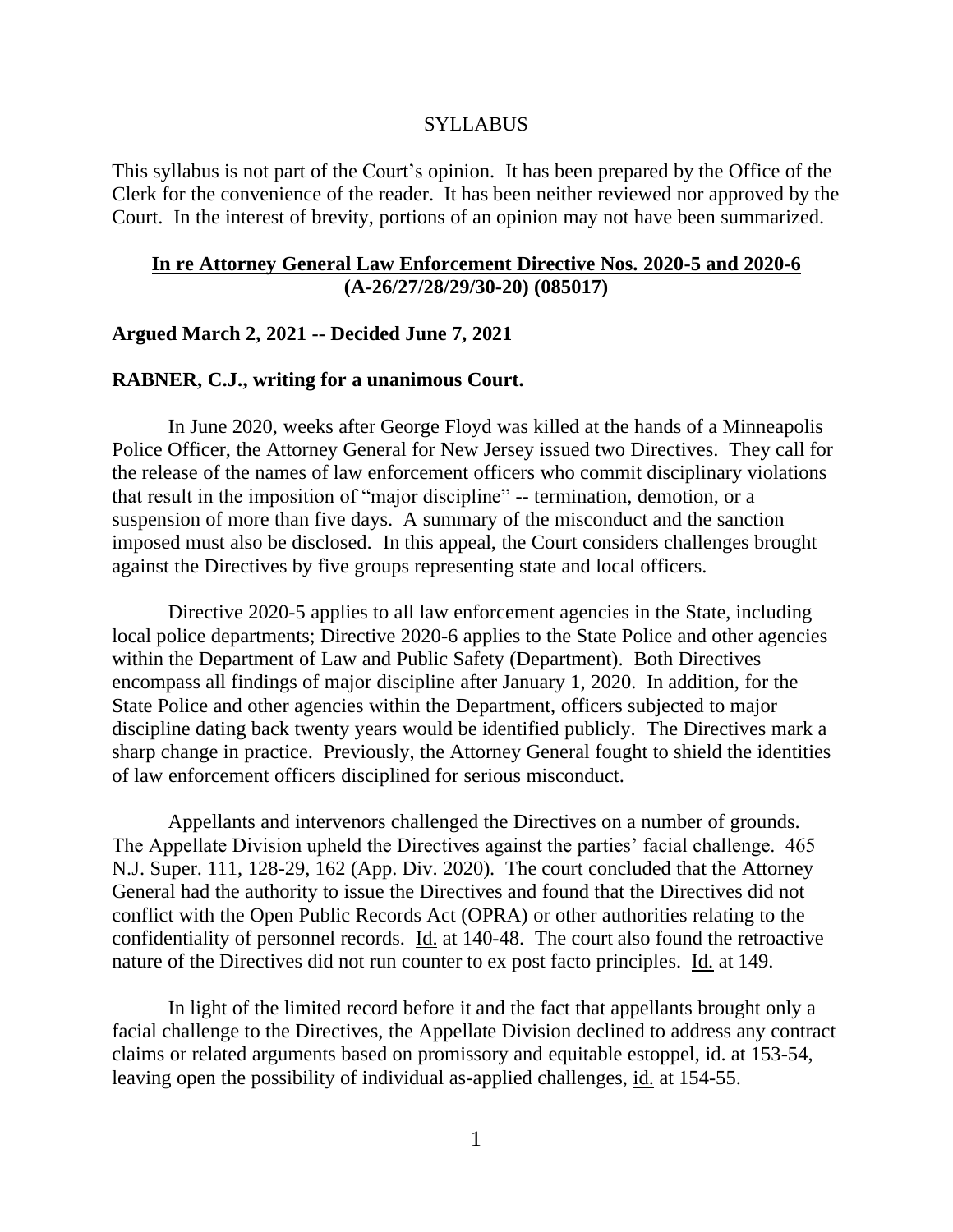The Appellate Division found that the Directives did not violate constitutional guarantees of due process, id. at 156-57, or equal protection, id. at 157-59. The court also rejected claims that the Directives violate the Administrative Procedure Act (APA), id. at 159-60, and that they impair appellants' right to contract and violate their constitutional right to collective negotiations, id. at 160-61. Finally, the appellate court concluded the Directives are not arbitrary, capricious, unreasonable, or against public policy. Id. at 161.

The Court granted appellants' petitions for certification. 244 N.J. 447 (2020).

**HELD:** \*The Attorney General had the authority to issue the Directives, which satisfy the deferential standard of review for final agency decisions. The Directives are designed to enhance public trust and confidence in law enforcement, to deter misconduct, to improve transparency and accountability in the disciplinary process, and to identify repeat offenders who may try to move from one sensitive position to another. In short, the Directives are consistent with legislative policies and rest on a reasonable basis.

\*The Court does not find merit in the bulk of the remaining challenges but explains that one claim requires more careful attention: Officers subjected to major discipline for the past twenty years say they were promised that their names would not be released, and that they relied on that promise in resolving disciplinary accusations. In essence, they ask the State to stand by promises they claim were made throughout the prior twenty years. To resolve that serious issue, a judge will need to hear and evaluate testimony and decide if the elements of the doctrine of promissory estoppel have been met for disciplinary matters settled before the Directives were announced. The Court offers guidance for that process and, in a separate order, designates a single Judge of the Superior Court to conduct the hearing described in section VI.B of the opinion.

\*The identities of officers subject to major discipline since the Directives were issued in June 2020 may be disclosed; going forward, future disciplinary sanctions can be disclosed in the same manner.

1. The Attorney General has broad authority over criminal justice matters, including "the general supervision of criminal justice," N.J.S.A. 52:17B-98, and the power to "adopt rules and regulations for the efficient conduct of the work and general administration of the [D]epartment, its officers and employees," N.J.S.A. 52:17B-4(d). Over the years, multiple Attorneys General have exercised that power to establish policies for the internal affairs review process through the issuance of Internal Affairs Policy and Procedures manuals (IAPPs). The first IAPP, in 1991, established a comprehensive set of procedures to address allegations of officer misconduct. Five years later, the Legislature directed every law enforcement agency in the State to adopt guidelines consistent with the IAPP. N.J.S.A. 40A:14-181. Since 1991, each iteration of the IAPP has provided that the progress of investigations and contents of case files were confidential but could be released in limited circumstances. (pp. 20-22)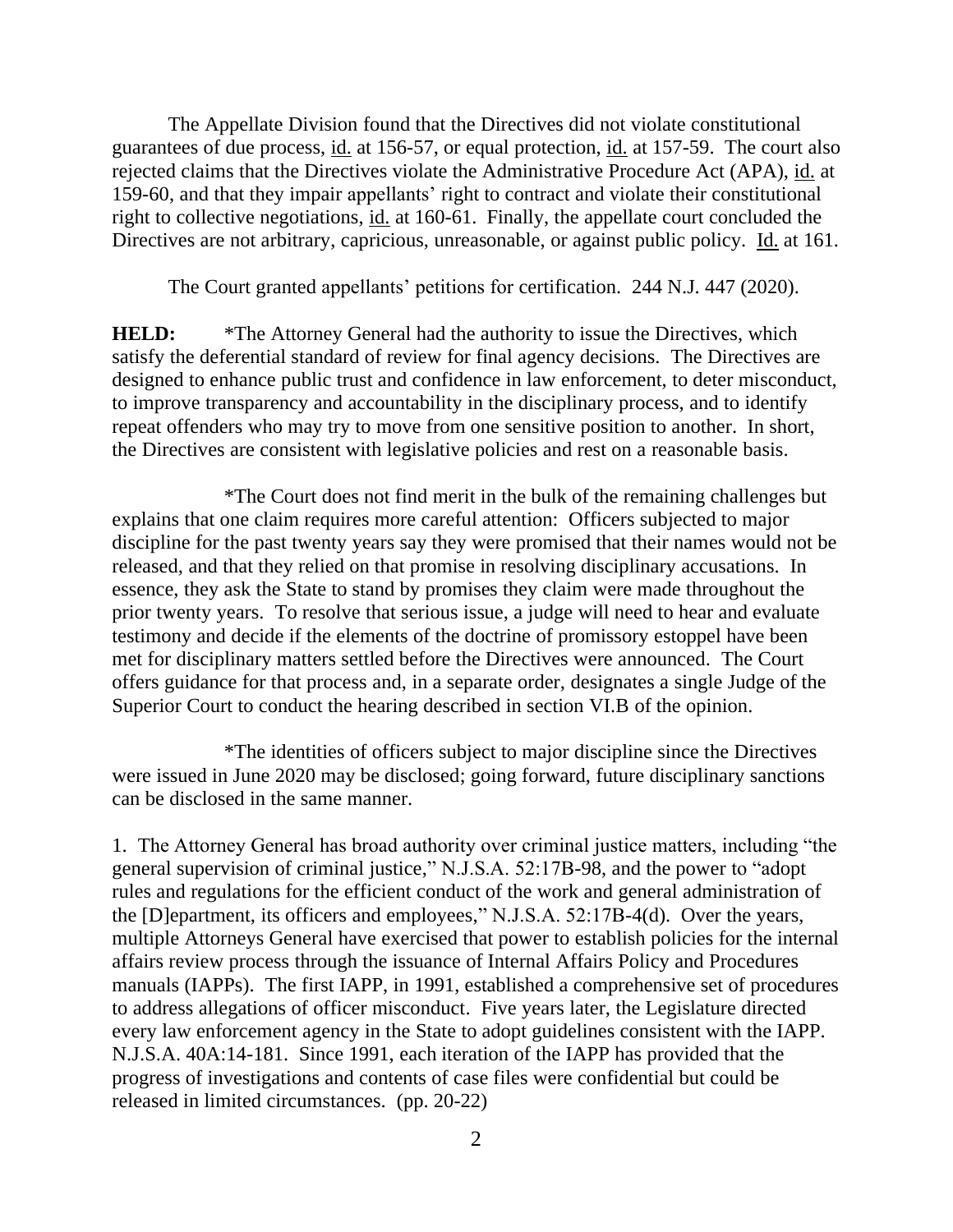2. Directives 2020-5 and 2020-6 altered historical practice by requiring that officers subject to major discipline be identified publicly. Directive 2020-5 applies not only prospectively but also for at least five months before it was issued. In addition, it states that "nothing . . . prevents agencies from releasing similar information regarding historical incidents of officer misconduct." And Directive 2020-6, beyond its prospective application, requires the agencies to which it applies to "publish the names of any officers who have been subject to serious discipline in the past twenty years." (pp. 22-24)

3. Under OPRA, government records are subject to disclosure unless the law exempts them from access. Appellants highlight section 10 of the law, which limits the disclosure of personnel and pension records. See N.J.S.A. 47:1A-10. Section 10, however, contains an important exception: "[P]ersonnel or pension records . . . shall be accessible when required to be disclosed by another law . . . ." Ibid. (emphasis added). A regulation the Department adopted in 2014 provides that certain records "shall not be considered government records subject to public access" under OPRA, but this regulation does not apply to "records enumerated in N.J.S.A. 47:1A-10 as available for public access." N.J.A.C. 13:1E-3.2(a)(4). In other words, a record subject to disclosure under section 10 of OPRA is likewise subject to disclosure under the regulation. The same exception is embedded in Executive Order 11, issued by Governor Byrne: "Except as otherwise provided by law . . . an instrumentality of government shall not disclose . . . personnel or pension records of an individual." (emphasis added). (pp. 24-26)

4. Based on their statutory authority, see N.J.S.A. 52:17B-98 and -4(d), Attorneys General have issued directives that govern the disciplinary process. Attorney General directives relating to the administration of law enforcement have the "force of law." See N. Jersey Media Grp., Inc. v. Township of Lyndhurst, 229 N.J. 541, 565 (2017). The IAPP, in particular, carries the force of law for State and local law enforcement. Fraternal Ord. of Police, Newark Lodge No. 12 v. City of Newark, 244 N.J. 75, 100-01 (2020). Moreover, the Legislature enacted a separate statute that underscores the force of the IAPP. N.J.S.A. 40A:14-181 embraces the Attorney General's policy on internal affairs matters by directing law enforcement agencies throughout the state to adopt guidelines consistent with the IAPP. And the policy in effect at the time section 181 was enacted -- the 1992 IAPP -- declared that police executives, like the Attorney General, could release disciplinary records. The Directives therefore do not conflict with OPRA, N.J.A.C. 13:1E-3.2(a), or Executive Order 11. (pp. 27-28)

5. Courts apply a deferential standard to final agency actions and will not overturn them unless they are arbitrary, capricious, or unreasonable. For actions like the Directives, judicial intervention is limited to those rare circumstances in which it is clear the agency action is inconsistent with its mandate. The Legislature empowered the Attorney General to issue directives. To determine whether a particular directive is arbitrary, capricious, or unreasonable, courts consider whether "there is any fair argument in support of the course taken." Flanagan v. Dep't of Civ. Serv., 29 N.J. 1, 12 (1959). (pp. 29-33)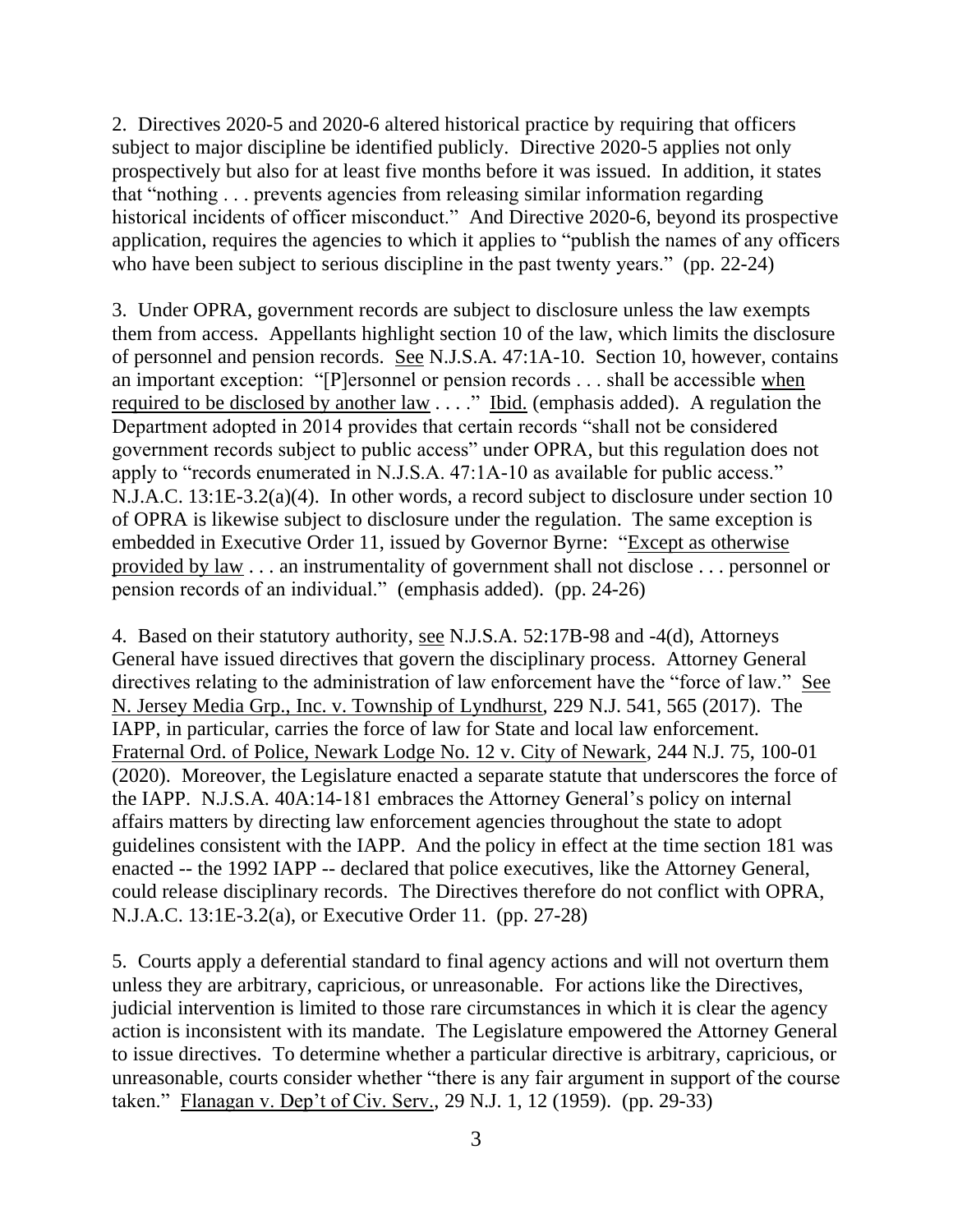6. The Court reviews the Directives, which detail the Attorney General's justification for releasing the names of officers subject to major discipline. The Court also reviews appellants' concerns and arguments about the wisdom and consequences of the Directives. Disagreement over a policy, however, does not make it arbitrary, capricious, or unreasonable. If an administrative action is consistent with legislative policies, rests on a reasonable basis, reflects careful consideration of the issues, and can otherwise satisfy the standard for appellate scrutiny, the policy should be upheld. Here, the Attorney General exercised authority the Legislature placed in his office to develop and revise disciplinary policies. He acted to enhance public trust and confidence in law enforcement, to deter misconduct, to improve transparency and accountability in the internal affairs process, and to prevent officers from evading the consequences of their misconduct. The Attorney General's reasoned bases for acting were fully consistent with the Department's mandate. The Directives implement a practice that is common in other professions. Once again, thoughtful concerns in opposition to a new policy are not fatal to administrative action. The Attorney General's decision to release the names of law enforcement officers subject to major discipline is consistent with his delegated authority and grounded in reason. It is not arbitrary, capricious, or unreasonable. (pp. 33-40)

7. The Ex Post Facto Clause is aimed at laws that retroactively alter the definition of crimes or increase the punishment for criminal acts. The Directives do none of those things. Nor do they reflect a change in the law. The Attorney General's authority is grounded in statutes enacted decades ago, and the Attorney General has advised officers for more than twenty years that internal affairs records might be released. Insofar as appellants challenge the Attorney General's exercise of his discretionary authority to change longstanding practice, their claim emphasizes estoppel principles. (pp. 40-41)

8. Appellants argue that the Directives violate the doctrine of promissory estoppel; they also rely on the related theory of equitable estoppel. The Court reviews the elements of those claims and notes that appellants submitted multiple certifications to demonstrate that the Office of the Attorney General made clear promises of confidentiality throughout the disciplinary process. (pp. 41-43)

9. Although the record is incomplete, it raises significant concerns in that it suggests that officers who agreed to major discipline received assurances of confidentiality. Each IAPP stresses that records of internal affairs investigations are confidential and that files must be "clearly marked as confidential." In addition, a series of certifications in the record from the Superintendent of the State Police and others assert that for many years, the internal affairs process has been replete with promises of confidentiality and reassurances from state officials to officers who agreed to discipline. Representations made by the Attorney General in a 2018 brief in another matter appear to validate part of the certifications before the Court in this case. The disclosure of disciplinary records in criminal cases and in response to civil discovery requests does not undermine appellants' estoppel argument. (pp. 43-50)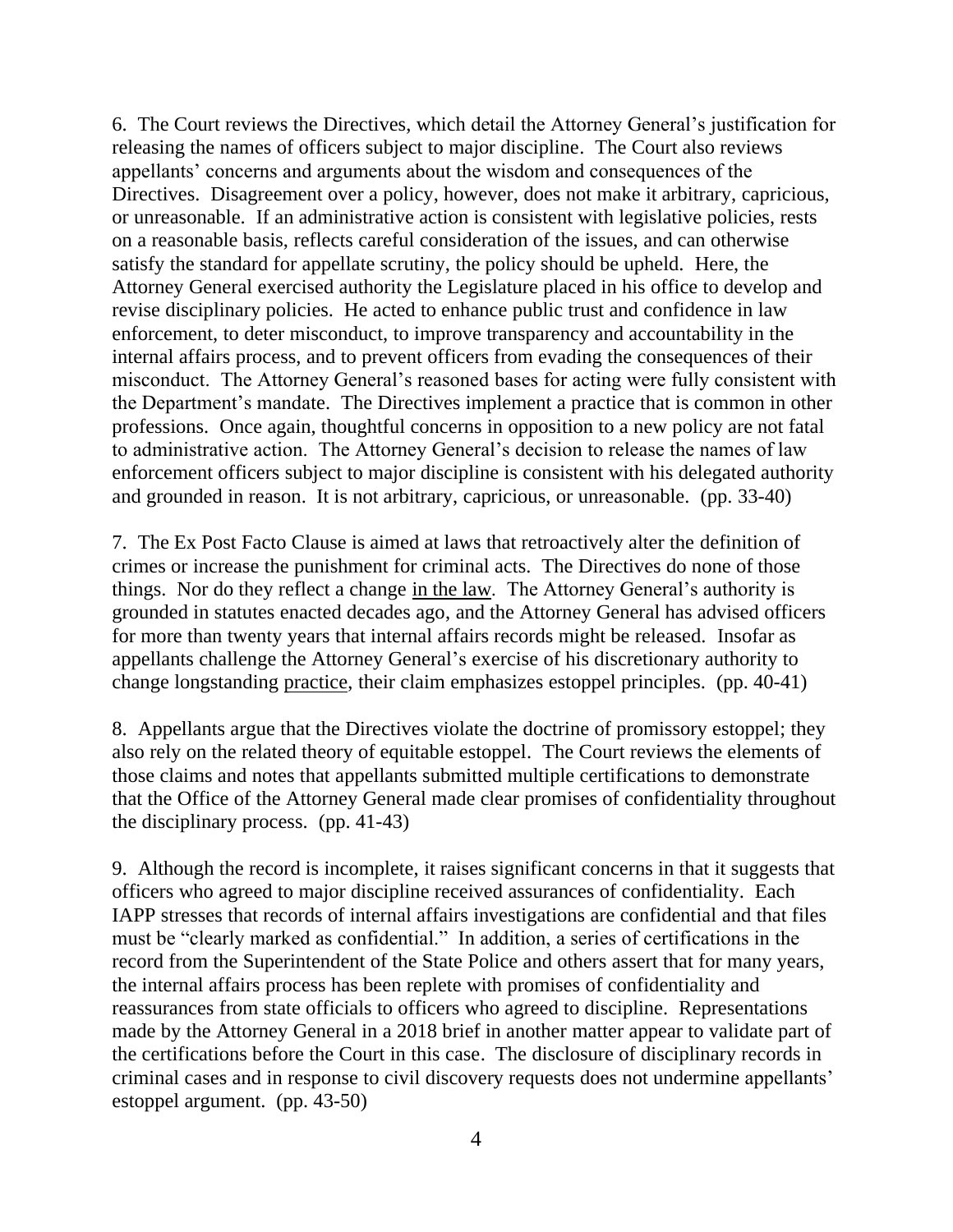10. The Court exercises its supervisory authority to establish a process for consideration of the estoppel claims raised by officers who settled their disciplinary actions, which will help ensure that relevant issues are resolved in a uniform and efficient manner. In section VI.B of the opinion, the Court details that process for State Troopers, which will begin with a broad-ranging evidentiary hearing before a single judge. The hearing should explore the practice of the State Police relating to disciplinary matters, and the question of confidentiality, in particular, before the Directives were issued. If the court finds that promises of confidentiality were made and relied on consistent with the appropriate legal standards, it could bar the release of names of law enforcement officers subject to Directive 2020-6 for disciplinary matters settled before June 19, 2020. If the record does not support such a conclusion for the entire group of officers, the court's more limited findings may be incorporated and made part of the record in individual challenges that will likely follow. The Court provides guidance for those challenges, including that officers will have 45 days to file an action upon receiving notice of proposed disclosure by the Attorney General. (pp. 50-53)

11. The Court does not separately address potential challenges that may arise if or when local chief law enforcement executives decide to release names of officers involved in historical incidents of misconduct. If parties seek to challenge orders by chief law enforcement executives, pursuant to Directive 2020-5, on estoppel grounds, they may file an application with the Assignment Judge in their respective vicinages. Assignment Judges have the authority to set up a process similar to the one outlined for State Troopers -- a broad-based evidentiary hearing about an agency's disciplinary practices, followed by individual as-applied challenges, if necessary. The procedures outlined in section VI.B for as-applied challenges brought by Troopers would apply. (pp. 53-54)

12. For major discipline imposed after the Attorney General issued the Directives, officers can expect their identities will be released to the public. They may challenge disciplinary findings in the ordinary course. The framework outlined in section VI.B applies only to historical cases of major discipline, imposed before the Directives were issued, in which officers challenge the release of their names on estoppel grounds. (pp. 54-55)

13. Appellants claim the Directives violate their rights to substantive and procedural due process and equal protection; run afoul of the APA; impair their constitutional right to contract; and violate their constitutional right to collective negotiations. As to those points, the Court affirms the judgment of the Appellate Division largely for the reasons stated in Judge Accurso's thoughtful opinion. See 465 N.J. Super. at 155-61. (p. 55)

## **The judgment of the Appellate Division is AFFIRMED AS MODIFIED.**

# **JUSTICES LaVECCHIA, ALBIN, PATTERSON, FERNANDEZ-VINA, SOLOMON, and PIERRE-LOUIS join in CHIEF JUSTICE RABNER's opinion.**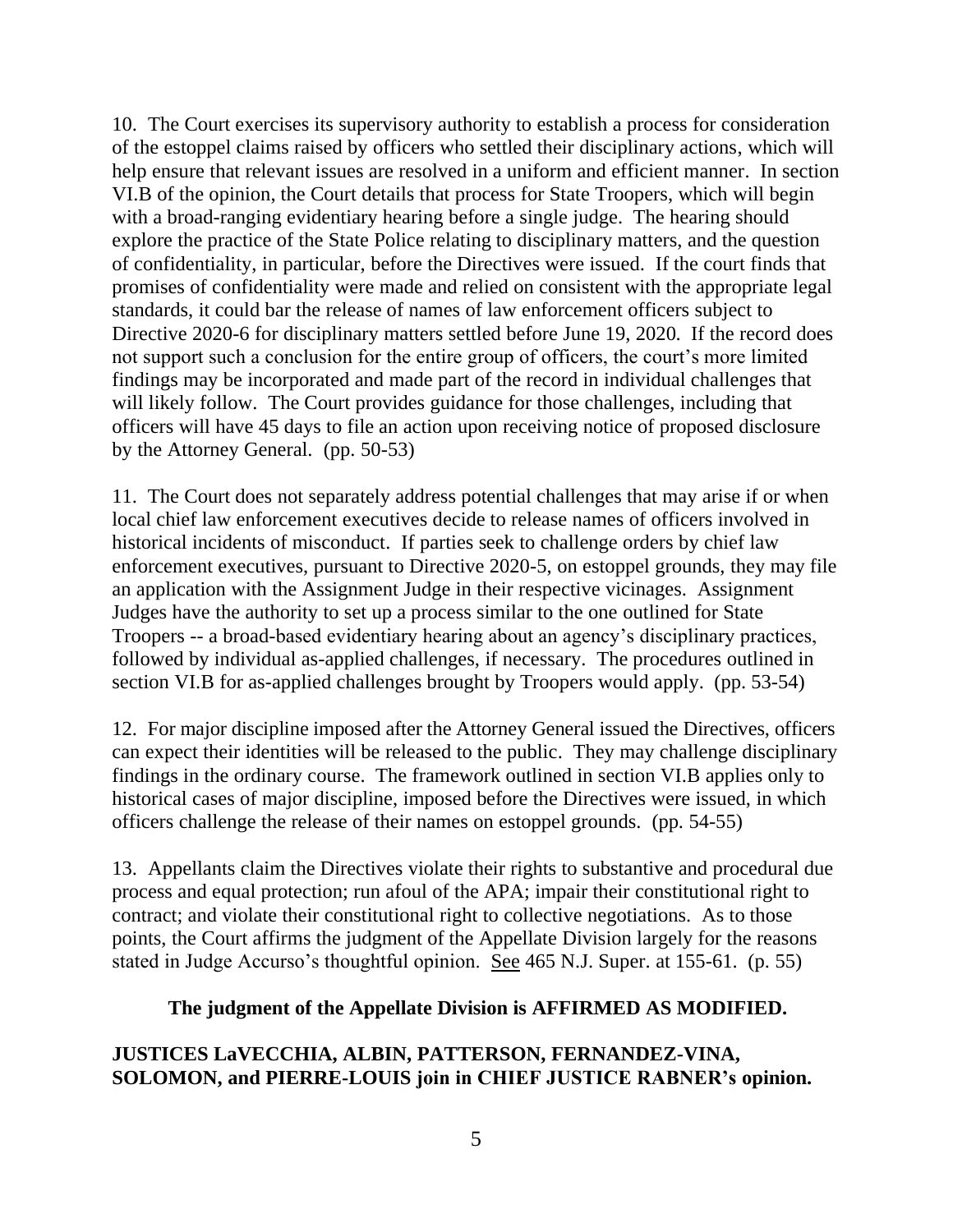# SUPREME COURT OF NEW JERSEY A-26/27/28/29/30 September Term 2020 085017

In re Attorney General Law Enforcement Directive Nos. 2020-5 and 2020-6

On certification to the Superior Court, Appellate Division, whose opinion is reported at 465 N.J. Super. 111 (App. Div. 2020).

Argued March 2, 2021 Decided June 7, 2021

Kevin D. Jarvis argued the cause for appellant New Jersey Law Enforcement Superior Officers Association (O'Brien, Belland & Bushinsky, attorneys; Kevin D. Jarvis and Matthew B. Madsen, on the briefs).

James M. Mets argued the cause for appellant State Troopers Fraternal Association of New Jersey (Mets Schiro & McGovern and Markman & Cannan, attorneys; James M. Mets and Robert R. Cannan, of counsel and on the briefs, and Brian J. Manetta, on the briefs).

Katherine Hartman argued the cause for appellants State Troopers Non-Commissioned Officers Association of New Jersey and State Troopers Superior Officers Association of New Jersey, and their current respective presidents, Pete J. Stilianessis and Richard Roberts (Attorneys Hartman, Chartered, Law Offices of Robert A. Ebberup, Law Office of D. John McAusland, and Loccke, Correia & Bukosky, attorneys; Katherine D. Hartman, Mark A. Gulbranson, Jr., Robert A. Ebberup, D. John McAusland, and Michael A. Bukosky, on the briefs).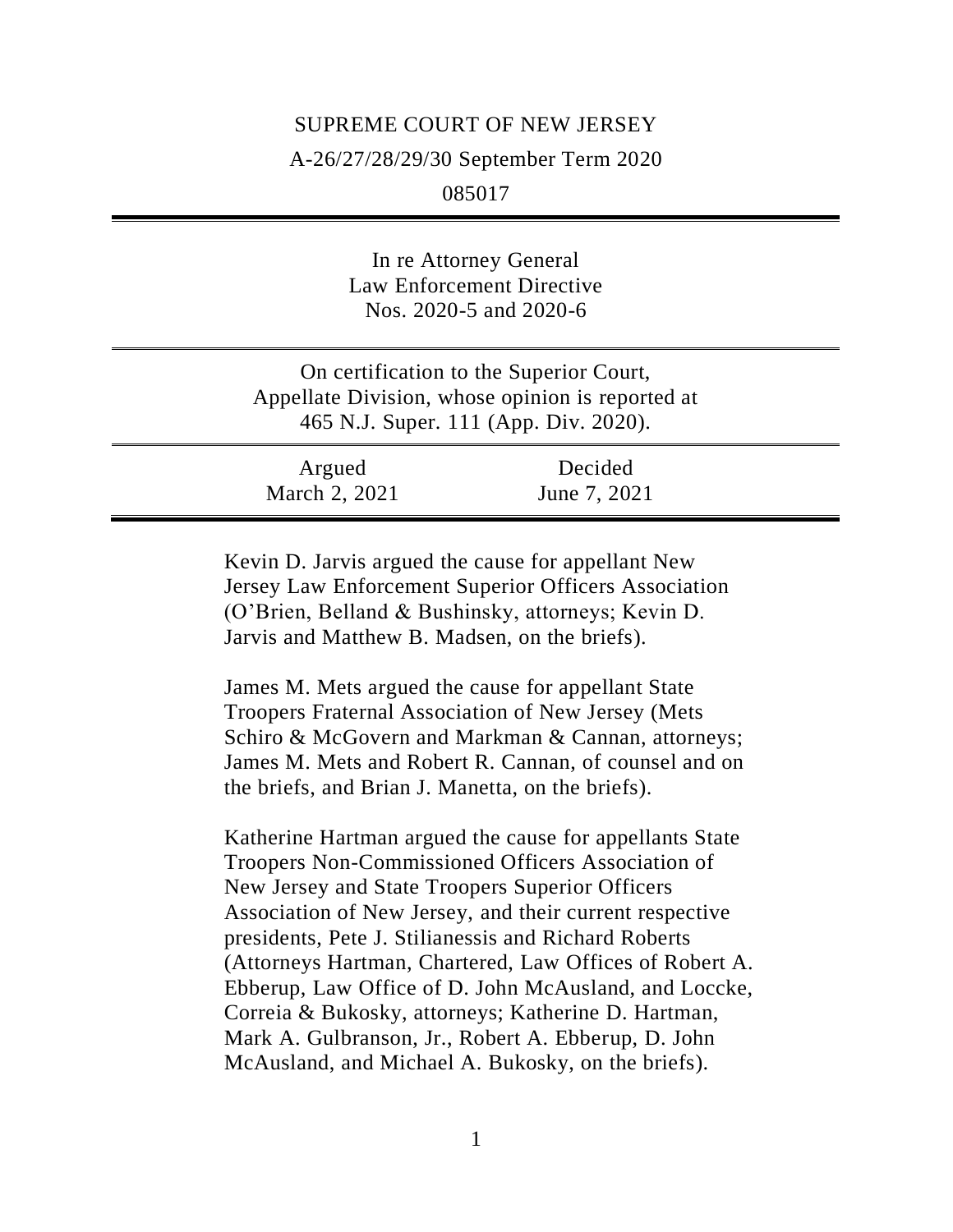Matthew Areman argued the cause for appellants New Jersey State Policemen's Benevolent Association and New Jersey State Lodge of the Fraternal Order of Police and their current respective presidents, Patrick Colligan and Robert W. Fox (Zazzali, Fagella, Nowak, Kleinbaum & Friedman, attorneys; and Markowitz & Richman, attorneys; Paul L. Kleinbaum, Craig A. Long, and Matthew Areman, on the briefs).

Frank M. Crivelli argued the cause for appellants Policemen's Benevolent Association Local Number 105, Policemen's Benevolent Association Local Number 383, Policemen's Benevolent Association Local 383A, Policemen's Benevolent Association Local 383B, and the New Jersey Law Enforcement Supervisors Association (Crivelli & Barbati, attorneys; Frank M. Crivelli, on the briefs).

Jeremy Feigenbaum, State Solicitor, argued the cause for respondent Attorney General of New Jersey (Gurbir S. Grewal, Attorney General, attorney; Jeremy Feigenbaum and Jane C. Schuster, Assistant Attorney General, of counsel and on the briefs, and Christopher Weber, Sean P. Havern, Patrick Jhoo, Brandon C. Simmons, Emily K. Wanger, and Emily Marie Bisnauth, Deputy Attorneys General, on the briefs).

Vito A. Gagliardi, Jr. argued the cause for amicus curiae New Jersey State Association of Chiefs of Police (Porzio Bromberg & Newman, attorneys; Vito A. Gagliardi, Jr., of counsel and on the brief, and David L. Disler and Thomas J. Reilly, on the brief).

Joseph E. Krakora, Public Defender, argued the cause for amici curiae Public Defender of New Jersey and Association of Criminal Defense Lawyers of New Jersey (Joseph E. Krakora, Public Defender, attorney; and Gibbons, attorneys; Joseph E. Krakora and Lawrence S. Lustberg, on the brief).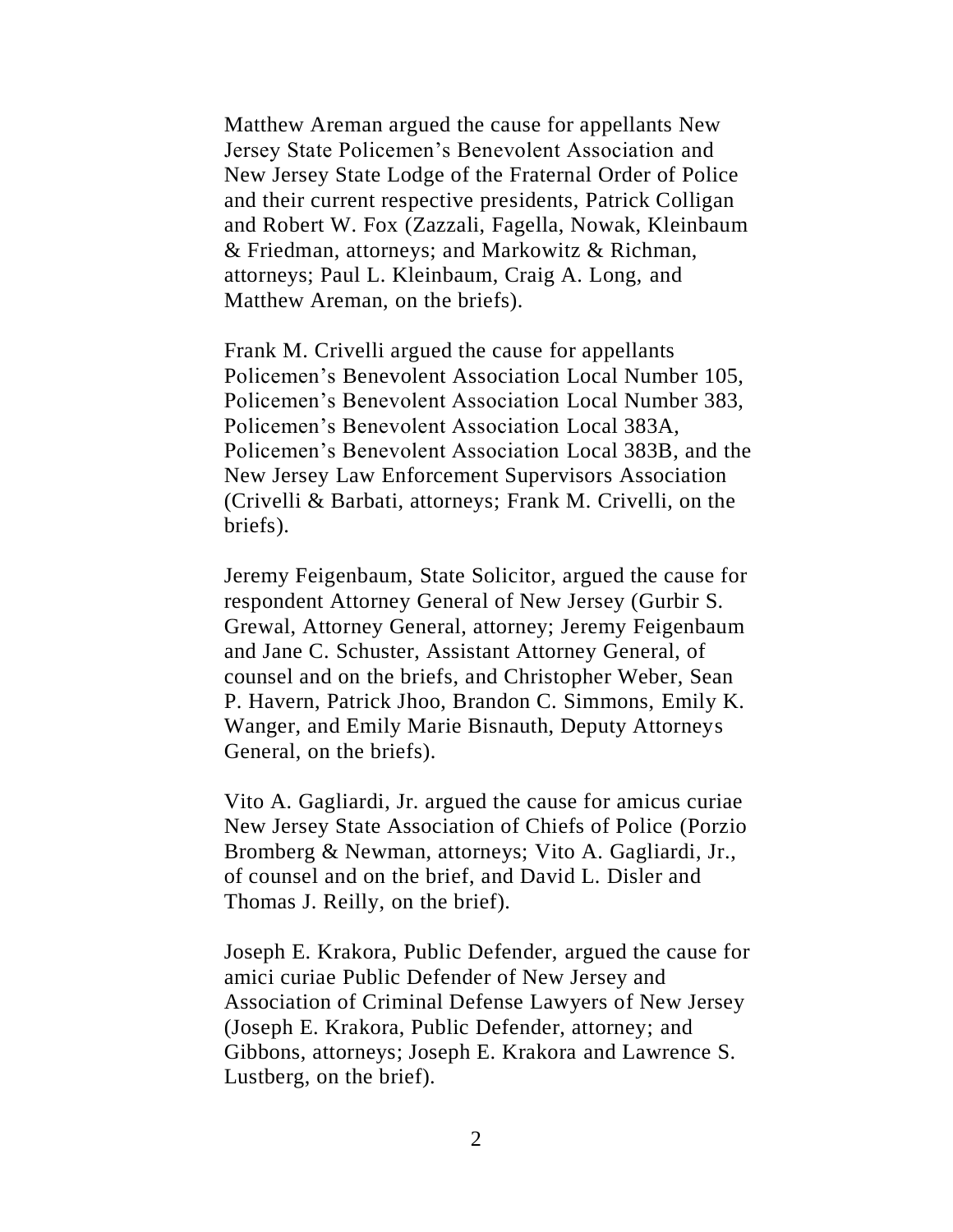Alexander Shalom argued the cause for amici curiae American Civil Liberties Union of New Jersey, Bayard Rustin Center for Social Justice, Cherry Hill Women's Center, Ethical Culture Society of Bergen County, Fair Share Housing Center, Faith in New Jersey, Housing and Community Development Network of New Jersey, Latino Action Network, LatinoJustice PRLDEF, Legal Advocacy Project of UU FaithAction of New Jersey, Libertarians for Transparent Government, NAACP Newark, National Association for the Advancement of Colored People New Jersey State Conference, National Organization for Women of New Jersey, Newark Communities for Accountable Policing, New Jersey Alliance for Immigrant Justice, New Jersey Clergy Coalition for Justice, New Jersey Coalition Against Sexual Assault, New Jersey Institute for Social Justice, New Jersey Prison Justice Watch, Partners for Women and Justice, People's Organization for Progress, Salvation and Social Justice, Service Employees International Union Local 32BJ, SPAN Parent Advocacy Network, Volunteer Lawyers for Justice, Women Who Never Give Up, Inc. (American Civil Liberties Union of New Jersey Foundation; attorneys; Alexander Shalom, Jeanne LoCicero, Karen Thompson, and Molly K.C. Linhorst, on the brief).

CJ Griffin argued the cause for amici curiae National Coalition of Latino Officers and Law Enforcement Action Partnership (Pashman Stein Walder Hayden, attorneys; CJ Griffin, on the brief).

Bruce S. Rosen submitted a brief on behalf of amicus curiae Reporters Committee for Freedom of the Press (McCusker, Anselmi, Rosen & Carvelli; attorneys; Bruce S. Rosen, on the brief).

CHIEF JUSTICE RABNER delivered the opinion of the Court.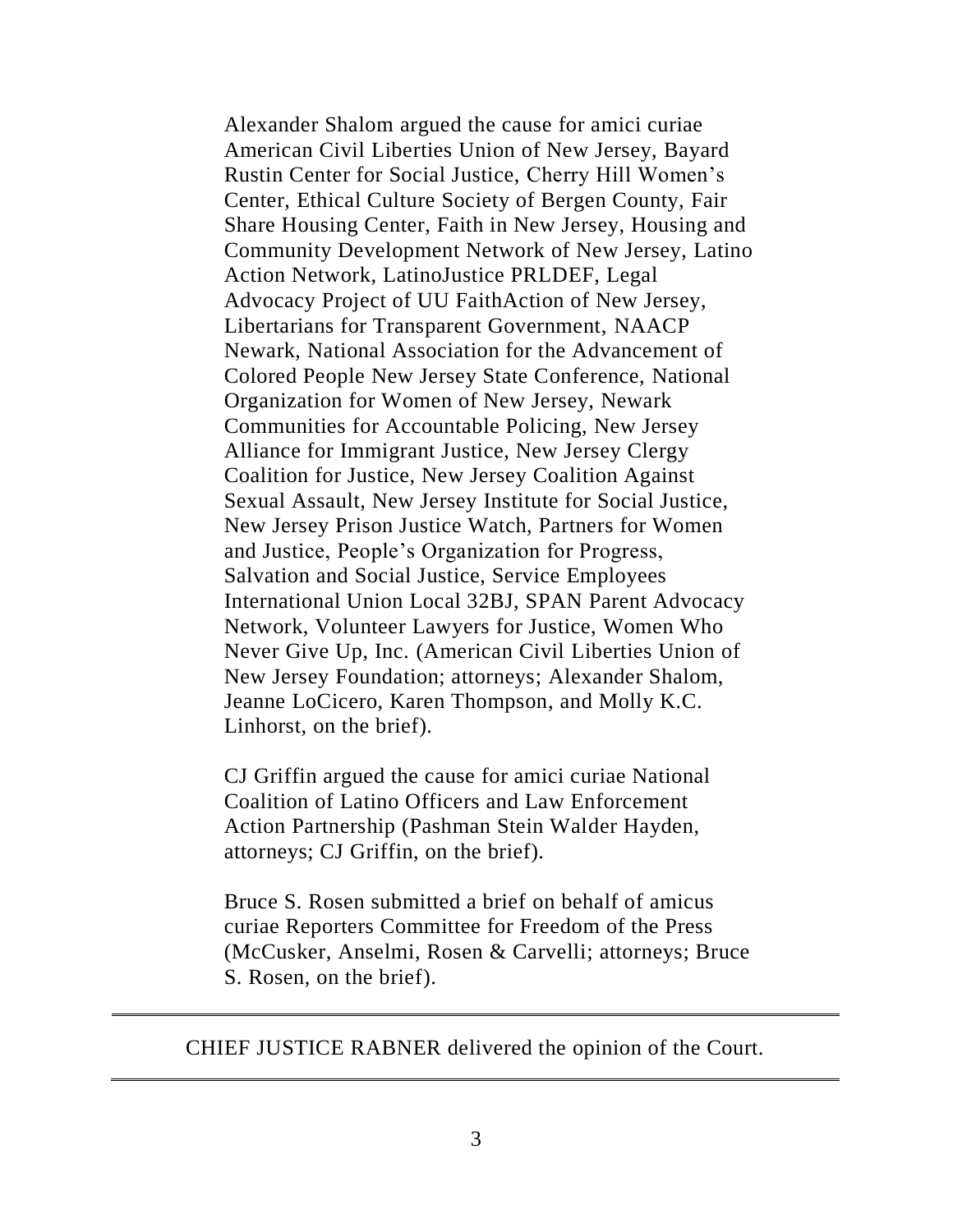In June 2020, weeks after George Floyd was killed at the hands of a Minneapolis Police Officer, the Attorney General for New Jersey issued two Directives. They call for the release of the names of law enforcement officers who commit disciplinary violations that result in the imposition of "major discipline" -- termination, demotion, or a suspension of more than five days. A summary of the misconduct and the sanction imposed must also be disclosed.

One Directive applies to all law enforcement agencies in the State, including local police departments; the other applies to the State Police and other agencies within the Department of Law and Public Safety (Department). Both Directives encompass all findings of major discipline after January 1, 2020. In addition, for the State Police and other agencies within the Department, officers subjected to major discipline dating back twenty years would be identified publicly.

The Directives mark a sharp change in practice. Previously, the Attorney General fought to shield the identities of law enforcement officers disciplined for serious misconduct.

Five groups representing state and local officers challenged the Directives on multiple grounds. In a comprehensive opinion, the Appellate Division rejected their facial challenge to the Directives. In re Att'y Gen. L.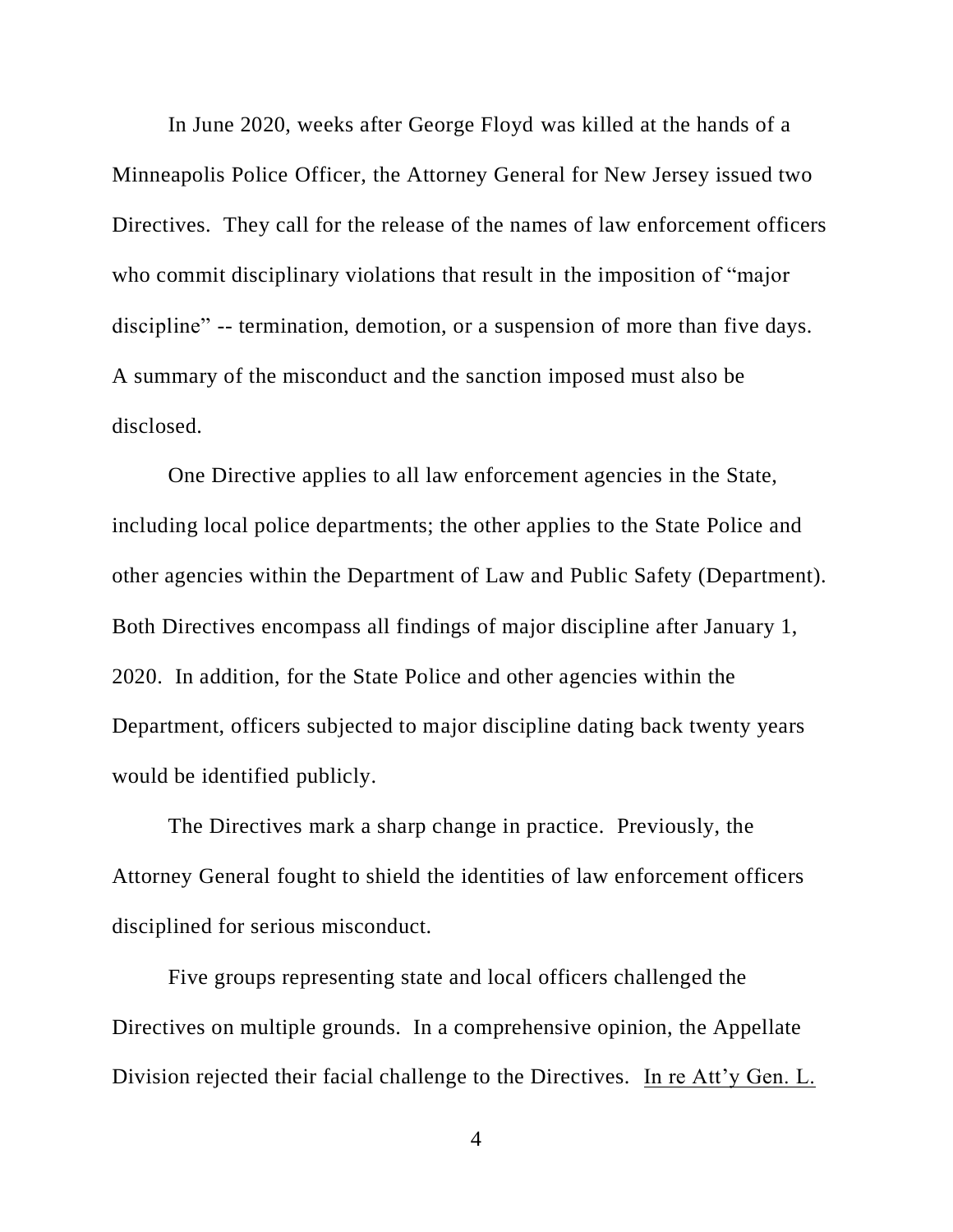Enf't Directive Nos. 2020-5 & 2020-6, 465 N.J. Super. 111, 162 (App. Div. 2020). We do as well.

We find that the Attorney General had the authority to issue the Directives. In evaluating them, appellate review of final agency decisions, which the Directives represent, is limited to whether an action is arbitrary, capricious, unreasonable, or contrary to public policy. See In re State & Sch. Emps.' Health Benefits Comm'ns' Implementation of Yucht, 233 N.J. 267, 279 (2018).

The challengers present a number of concerns; yet, in our view, the Directives satisfy the deferential standard of review. They are designed to enhance public trust and confidence in law enforcement, to deter misconduct, to improve transparency and accountability in the disciplinary process, and to identify repeat offenders who may try to move from one sensitive position to another. In short, the Directives are consistent with legislative policies and rest on a reasonable basis.

We do not find merit in the bulk of the remaining challenges. One claim, however, requires more careful attention. Going forward, officers can expect that their names will be disclosed if they commit acts that result in major discipline. Officers subjected to that level of discipline for the past twenty years, however, present a straightforward argument: they say they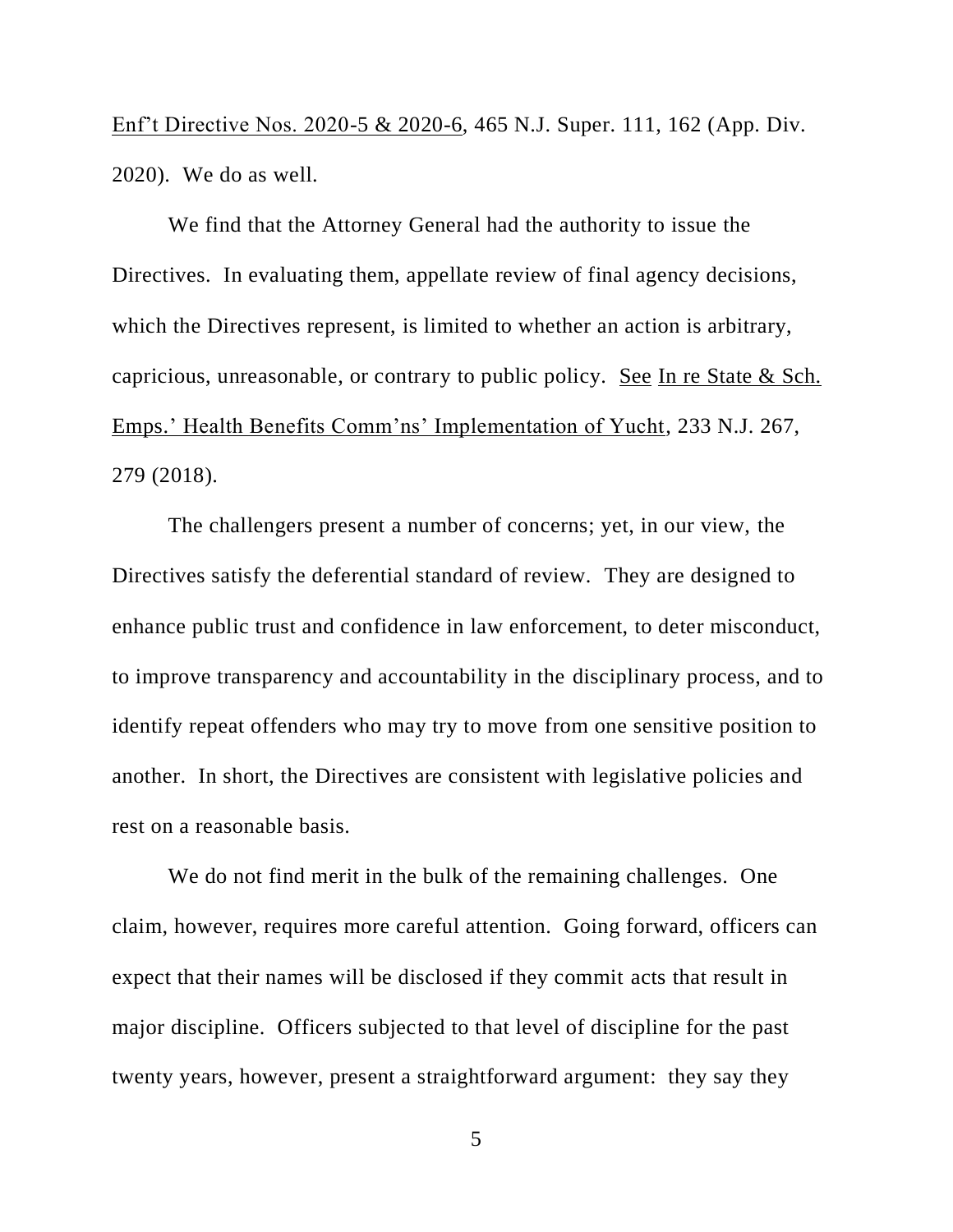were promised that their names would not be released, and that they relied on that promise in resolving disciplinary accusations. The officers present a number of certifications in support of that claim, including one from the former Superintendent of the State Police. In essence, they ask the State to stand by promises they claim were made throughout the prior twenty years.

To resolve that serious issue, a judge will need to hear and evaluate testimony and decide if the elements of the doctrine of promissory estoppel have been met. To establish an orderly process for potentially hundreds of future proceedings, we offer guidance for disciplinary cases resolved up to twenty years before the Directives were issued.

A single trial judge will be designated to hear testimony that could apply to all of the challenges. The judge's ruling might resolve the claim as a whole; if not, the record created at the hearing can be used in individual as-applied challenges that State Troopers and others can pursue afterward. A similar process can be used in the event local officials choose to release historical incidents of serious misconduct.

To be clear, that process will apply only to disciplinary matters settled before the Directives were announced. The Attorney General had the right to change course and direct that details of future serious disciplinary matters - including the names of the officers disciplined -- will be revealed to the public.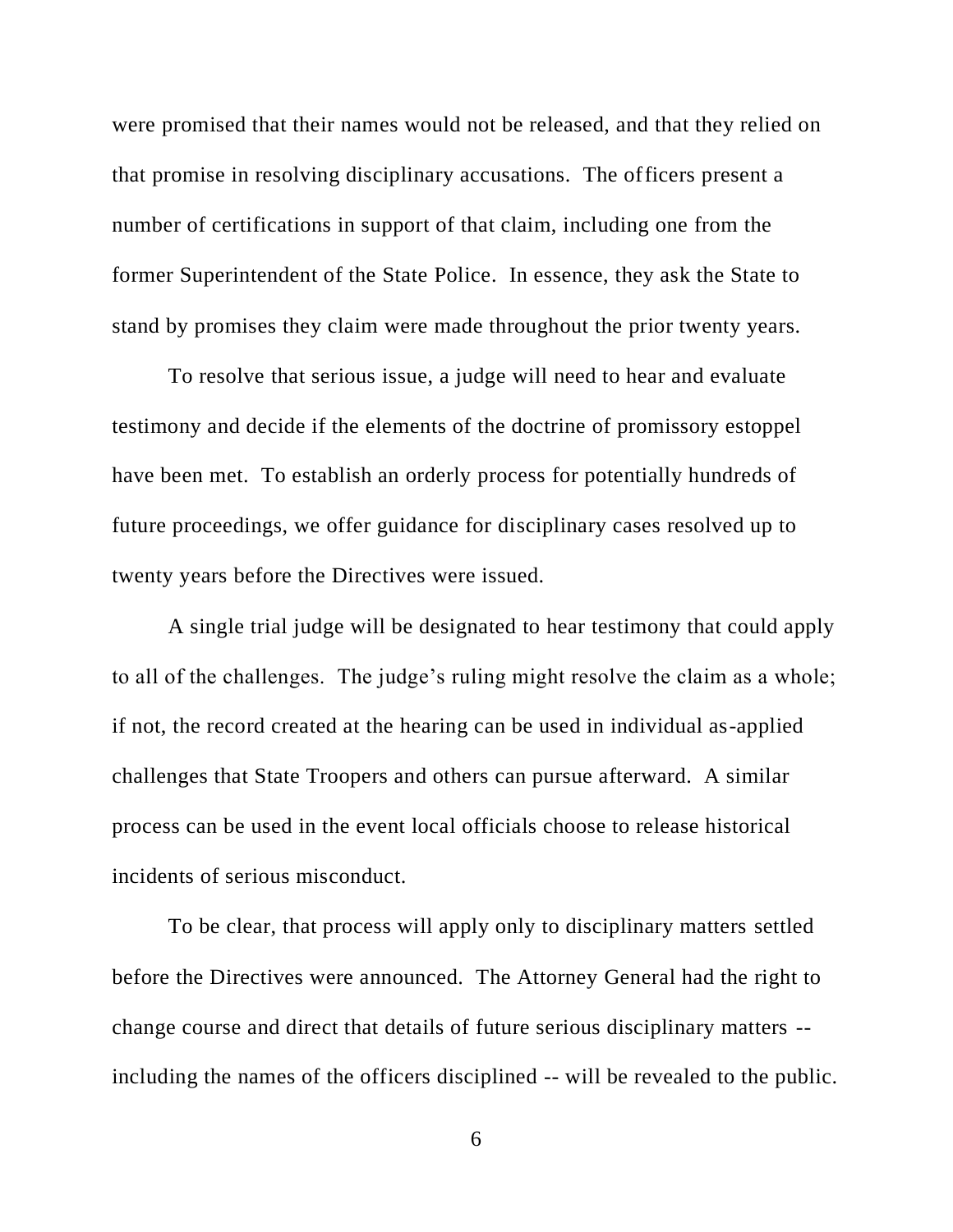That practice is routine in other professions and shines light on both the overall disciplinary process and individual wrongdoing. The identities of officers subject to major discipline since the Directives were issued in June 2020 may be disclosed; going forward, future disciplinary sanctions can be disclosed in the same manner.

We therefore modify and affirm the judgment of the Appellate Division and remand for further proceedings consistent with this opinion.

I.

George Floyd's death on May 25, 2020 prompted nationwide protests and calls for greater accountability of police officers. Several weeks later, New Jersey Attorney General Gurbir S. Grewal issued two directives that require the release of the names of law enforcement officers who receive, and have received, major discipline. See Attorney General, Directive Requiring Public Disclosure of the Identities of Officers Who Commit Serious Disciplinary Violations (June 15, 2020) (Directive 2020-5); Attorney General, Directive Requiring Public Disclosure of the Identities of Department's Officers Who Committed Serious Disciplinary Violations Since 2000 (June 19, 2020) (Directive 2020-6).

As noted above, Directives 2020-5 and 2020-6 require law enforcement agencies to publish summaries of complaints against law enforcement officers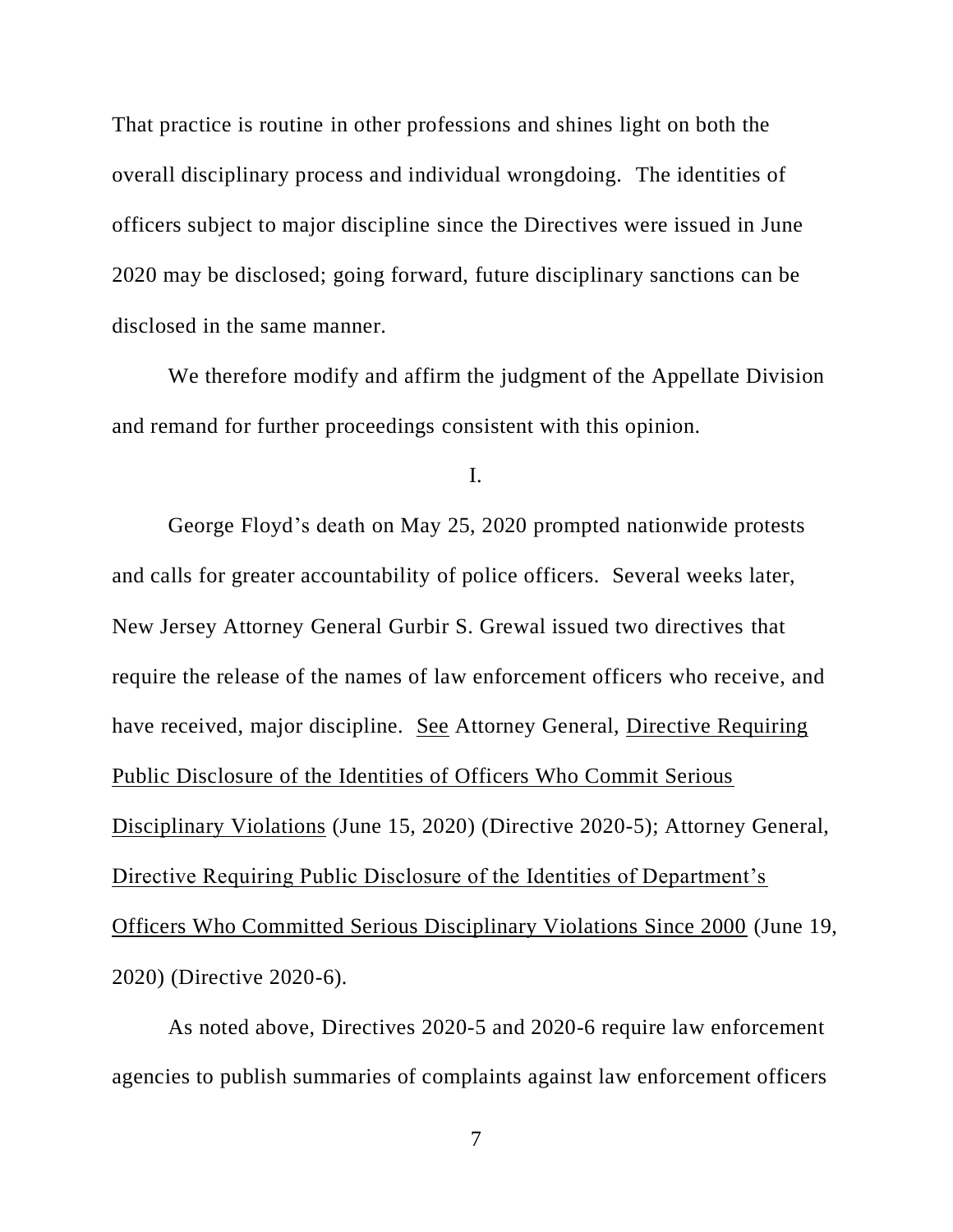that result in an officer's termination, demotion, or suspension for more than five days. Each officer's identity, along with the sanction imposed, must be disclosed as well.

Directive 2020-5 applies to all local and county law enforcement. The Directive required each agency to publish its first report by December 31, 2020, covering disciplinary actions for the prior twelve months. Agencies could choose to disclose historical incidents of misconduct as well.

Directive 2020-6 applies to three agencies in the Department: the New Jersey State Police; Division of Criminal Justice; and Juvenile Justice Commission. The Directive required each agency to disclose, no later than July 15, 2020, the same information dating back to January 1, 2000: the names of officers subject to major discipline; a synopsis of their misconduct; and the sanction imposed. Under the Directive, each agency must give at least seven days' prior notice before publication to each officer, "whenever possible." For retired employees, the agencies must "make reasonable efforts to contact the officer[s] at their last known residential address, email address, or phone number."

The Attorney General stated that he issued the Directives pursuant to his authority to provide for the "general supervision of criminal justice" as the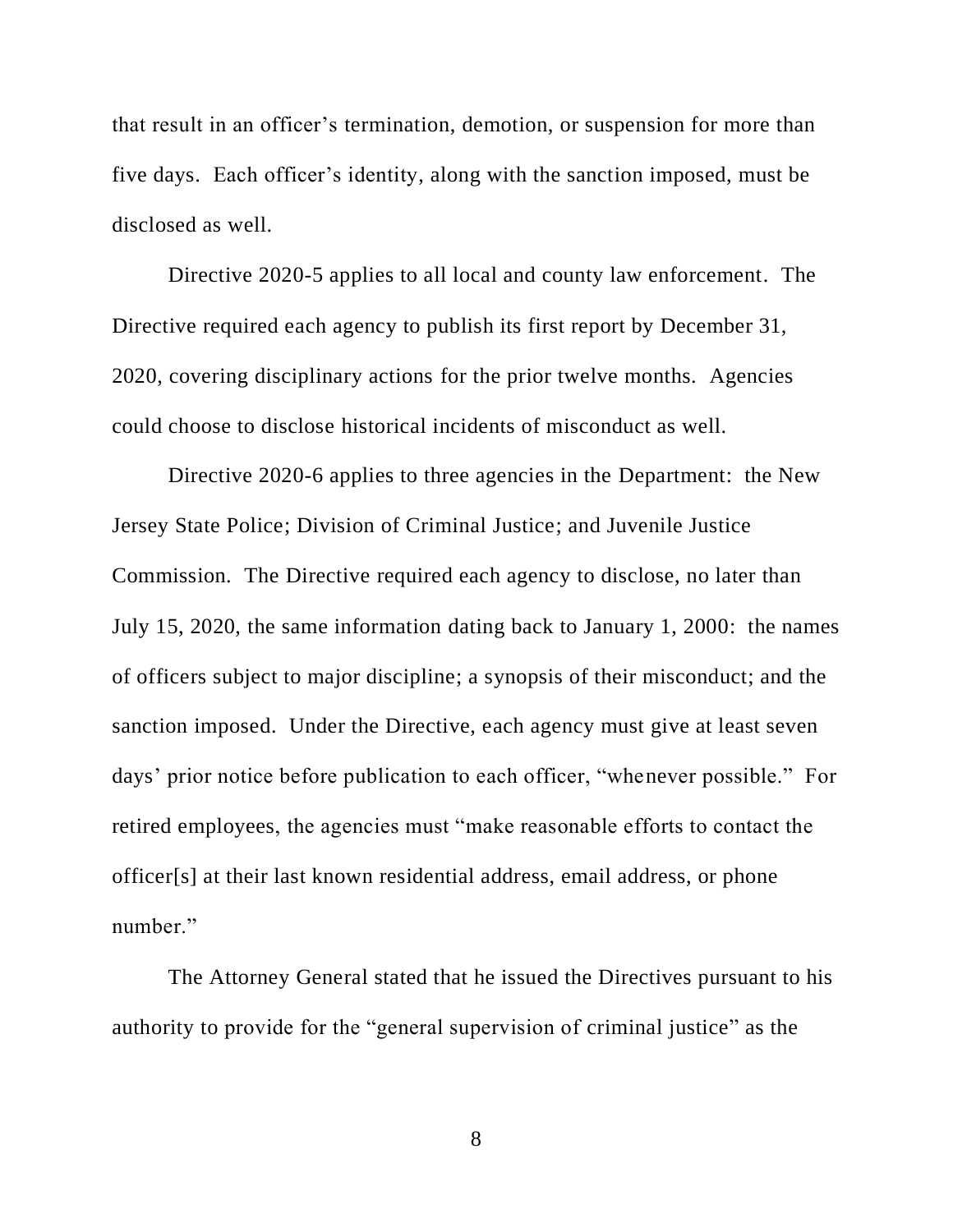State's chief law enforcement officer. The Directives and their rationale are discussed in greater detail below.

Five groups filed a facial challenge to the Directives: the State Troopers Fraternal Association of New Jersey and, as intervenors, the Association of Former New Jersey State Troopers, the New Jersey Former Troopers Heritage Foundation, Inc., and Former Trooper Members and FTA Members No. 1 & 2; the State Troopers Non-Commissioned Officers Association of New Jersey, the State Troopers Superior Officers Association of New Jersey, and their respective presidents, Pete J. Stilianessis and Richard Roberts; Policemen's Benevolent Association (PBA) Local Number 105, PBA Local Number 383, PBA Local Number 383A, PBA Local Number 383B, and the New Jersey Law Enforcement Supervisors Association; the New Jersey Superior Officers Law Enforcement Association (NJSOA); and the New Jersey State Policemen's Benevolent Association, the New Jersey State Lodge of the Fraternal Order of Police, and their respective presidents, Patrick Colligan and Robert W. Fox.

Appellants and intervenors challenged the Directives on a number of grounds. They claimed that the Attorney General lacked the authority to issue the Directives; that the Directives were arbitrary, capricious, unreasonable, and contrary to public policy; that retroactive disclosure of the names of officers violated equitable doctrines; that the Directives ran afoul of the Administrative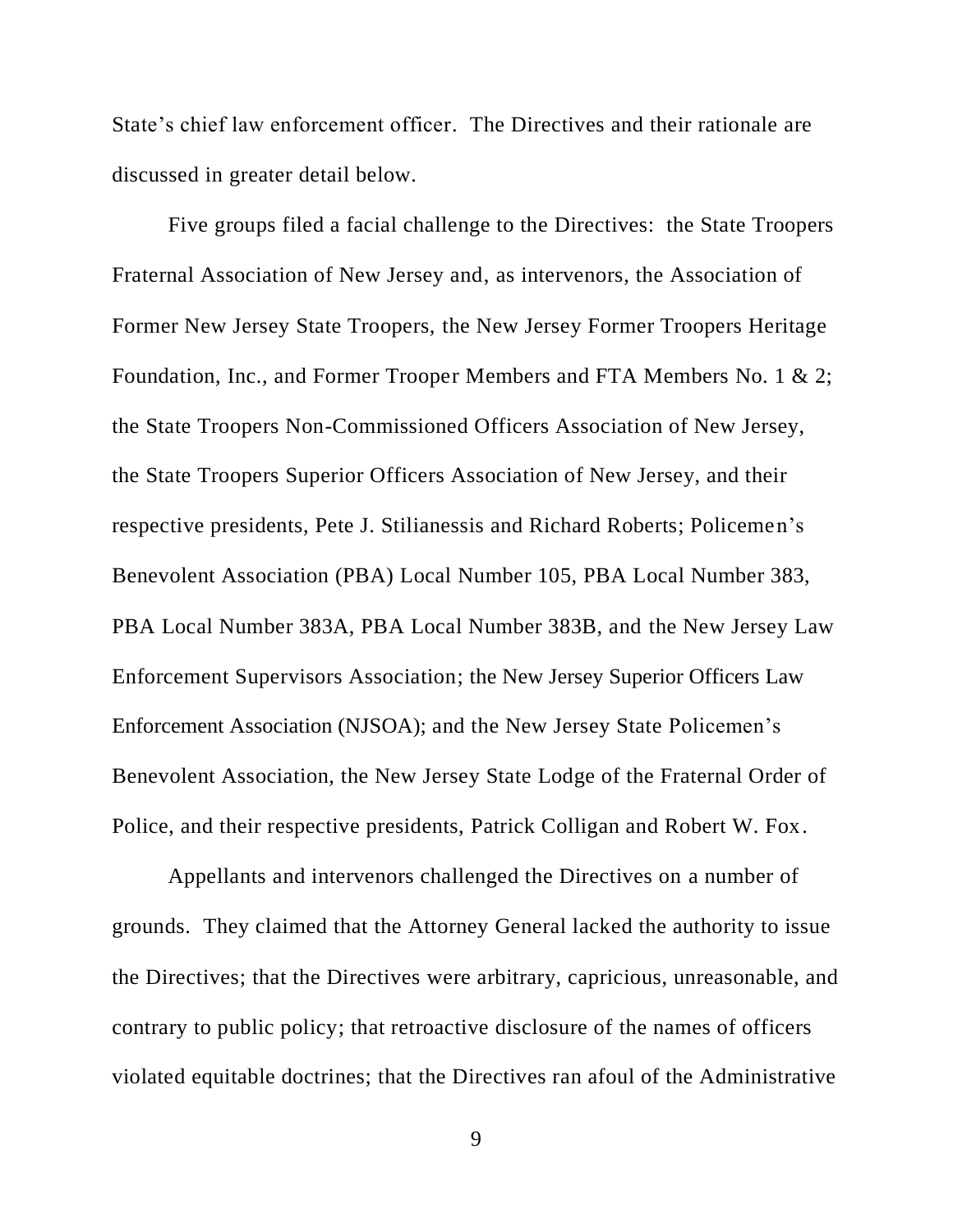Procedure Act (APA); that they violated various constitutional rights, including substantive and procedural due process, equal protection, and the right to contract and to collective negotiations; and that the Directives violated ex post facto principles.

The Appellate Division stayed implementation of the Directives pending the outcome of the challenge; that stay remains in effect.The court also consolidated the appeals and granted motions to participate as amici curiae to the following groups: the New Jersey State Association of Chiefs of Police; the American Civil Liberties Union of New Jersey along with 23 other organizations (ACLU); the Association of Criminal Defense Lawyers of New Jersey and the New Jersey State Office of the Public Defender; and the National Coalition of Latino Officers and the Law Enforcement Action Partnership.

The Appellate Division upheld the Directives against the parties' facial challenge. In re Att'y Gen. Directives, 465 N.J. Super. at 128-29, 162. The court first concluded that the Attorney General had the authority to issue Directives 2020-5 and 2020-6. The court found the Directives did not conflict with section 10 of the Open Public Records Act (OPRA), N.J.S.A. 47:1A-10; a regulation the Department adopted when OPRA was enacted, N.J.A.C. 13:1E-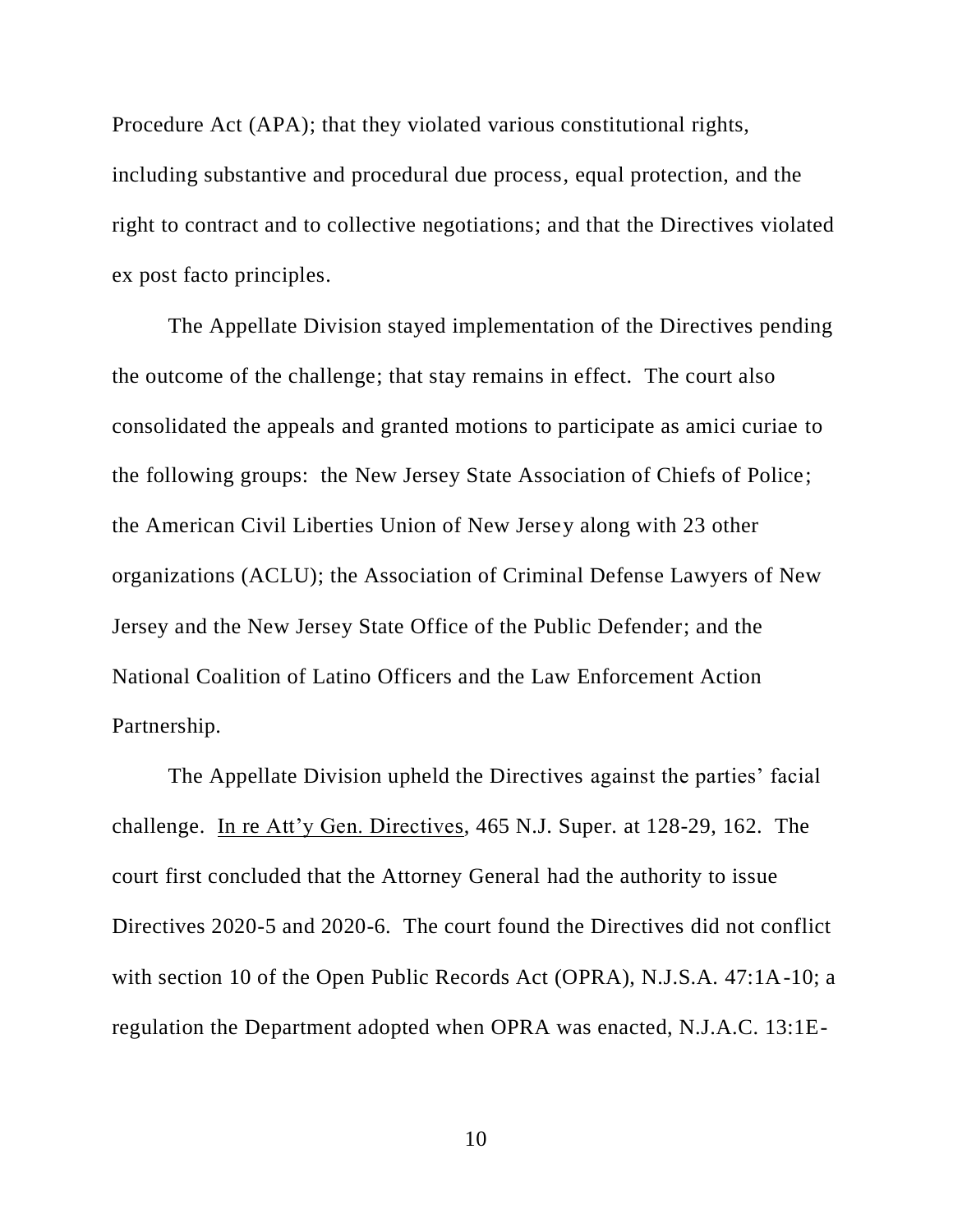13.2; and Executive Order 11, issued by Governor Brendan Byrne, all relating to the confidentiality of personnel records. Id. at 140-48.

The court also found the retroactive nature of the Directives did not run counter to ex post facto principles. Id. at 149. The Appellate Division noted the Directives were neither penal nor criminal in nature, and rested on longstanding statutory authority, not a change in the law. Ibid. Although not convinced that a retroactivity analysis was warranted, the Appellate Division concluded the Directives would survive such a challenge. Id. at 150. The court explained the officers "have no constitutionally protected vested right that the Directives could infringe," ibid., and the Directives did not constitute a manifest injustice, id. at 151-52.

The Appellate Division acknowledged the Directives represented a "sea change . . . in the Department's policy regarding the confidentiality of officer disciplinary records and" had engendered "deep feelings of unfairness . . . among law enforcement officers," who claimed they "were promised confidentiality when they settled internal disciplinary charges." Id. at 152-53. The court also referred to the Attorney General's concession that "some officers might have contract claims to the confidentiality of internal settlement agreements." Id. at 153.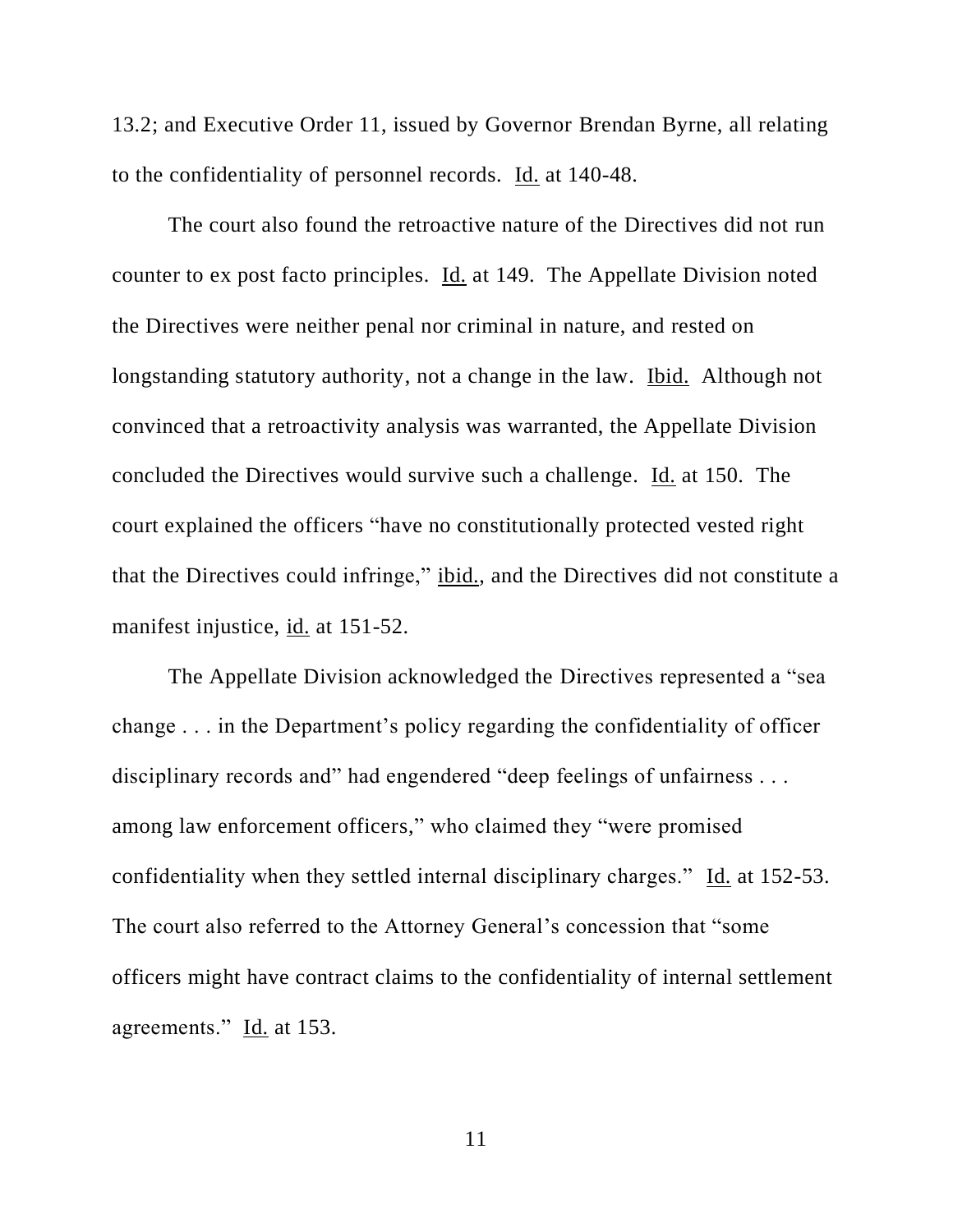In light of the limited record before it and the fact that appellants brought only a facial challenge to the Directives, the Appellate Division declined to address any contract claims or related arguments based on promissory and equitable estoppel. Id. at 153-54. The court left open the possibility of individual as-applied challenges and directed that officers be given fourteen days' notice -- rather than the seven-day period the Directives provided -- to pursue such claims. Id. at 154-55.

The Appellate Division rejected appellants' various constitutional arguments. The court found the Directives did "not rise to the level of a substantive due process violation implicating [appellants'] reputation or privacy rights" under federal law. Id. at 156. Nor did the claim that appellants' "substantive due process right to privacy under [the] State Constitution fare [any] better." Ibid. The court reasoned that

> appellants cannot show they have a constitutionally protected reasonable expectation of privacy in their disciplinary records that is not outweighed by the government's interest in public disclosure, in light of prior case law establishing their diminished expectation of privacy in those records, and the clear statement . . . since 2000 that the Attorney General could order the release of the records.

> [Ibid. (citing Doe v. Poritz, 142 N.J. 1, 88-91 (1995)).]

"[M]indful that [the] State Constitution extends due process protection to personal reputation," the appellate court found "no general right to a hearing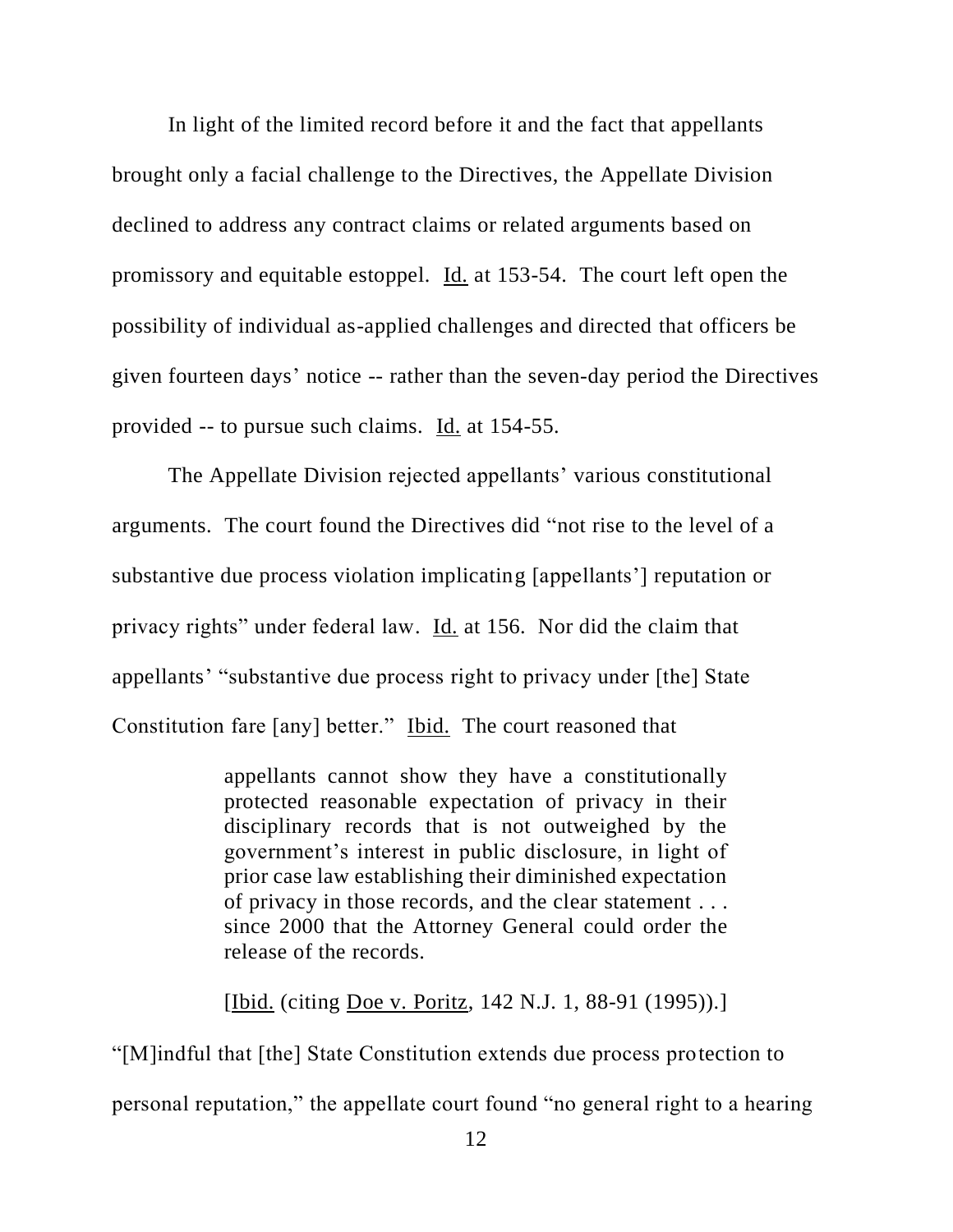here." Ibid. The court added that "all affected officers have already received all the process they were due for their disciplinary charges, including representation by their union." Id. at 156-57.

The Appellate Division also found no merit in appellants' equal protection claims. The court observed that appellants "are not members of a suspect class and no fundamental constitutional right is impinged by publication of their disciplinary records."  $\underline{Id}$  at 157. The court therefore examined, and found, a rational basis for differentiating between law enforcement officers and other public employees: Disclosure of "the names of law enforcement officers who have received major discipline is obviously rationally related to the Attorney General's goal of increasing transparency of internal affairs and officer discipline in the State's law enforcement agencies, thereby making them more accountable to the communities they serve." Id. at 158.

In addition, the Appellate Division found the distinction between officers in the Department and those in local law enforcement was supported by rational bases. Id. at 159. Only the first group faced certain disclosure of major discipline dating back twenty years. Among other reasons proffered by the Attorney General, the court cited his explanation that the decision to release information about historical misconduct of local law enforcement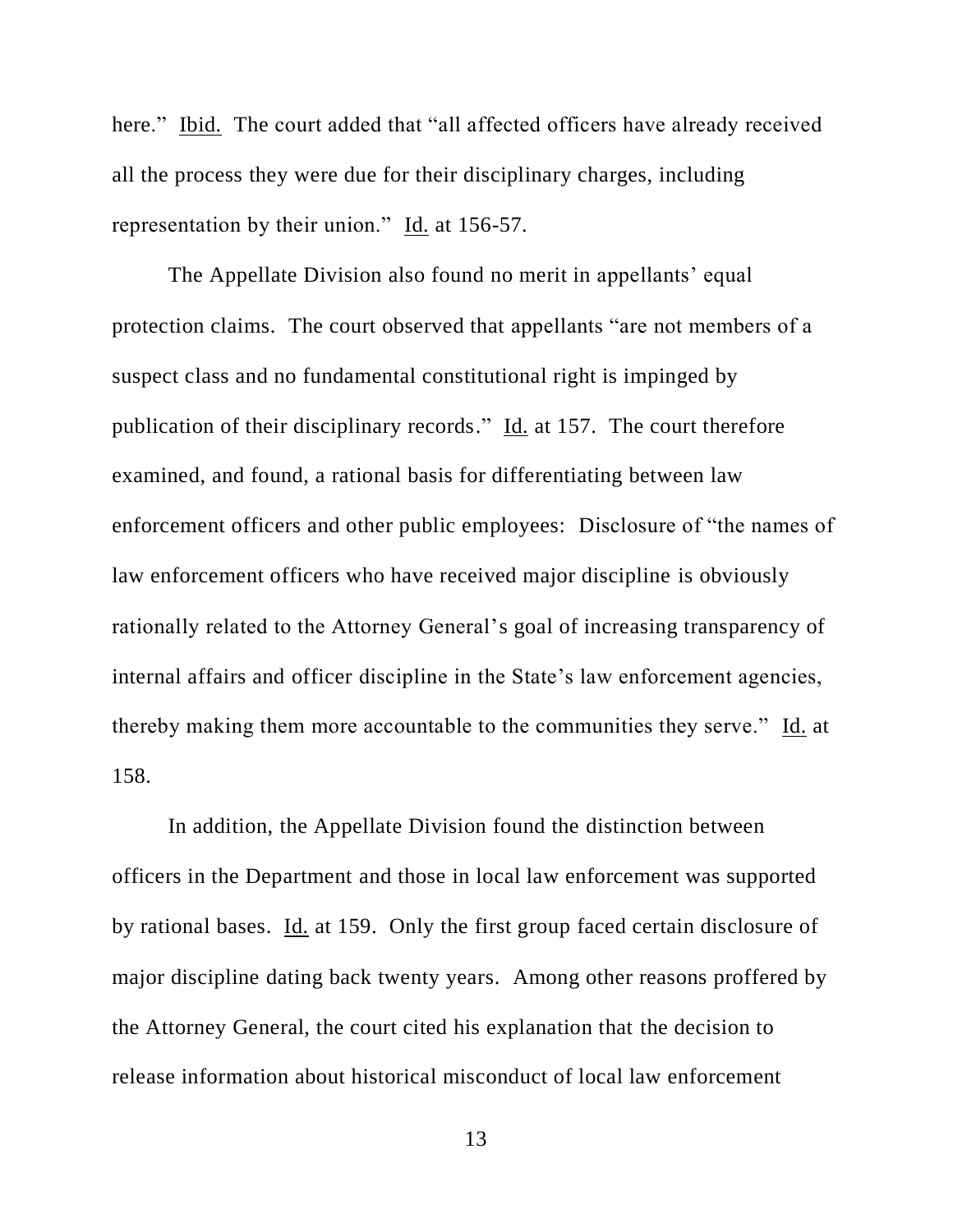should be left to "the law enforcement executive closest to the community." Id. at 158.

The appellate court found the outcome would be the same under the State Constitution. Id. at 159. Balancing "the affected officers' right in the confidentiality of their disciplinary records [and] the extent to which the Directives impinge that right . . . against the public need for disclosure," the court concluded "the public need for more transparency in the internal affairs processes of the State's law enforcement agencies in this period of fraying public trust in law enforcement outweighs the officers' limited privacy right in their disciplinary records." Ibid.

The Appellate Division next rejected appellants' claim that the Directives violate the APA. Id. at 159-60. The court observed the Directives "fall within a statutory exception to the APA's definition of an administrative rule, because they constitute 'statements concerning the internal management or discipline of an agency.'" Id. at 160 (quoting N.J.S.A. 52:14B-2). As a result, the court found the Directives did not need to be promulgated through the APA's formal rulemaking process. Ibid.

The court also rejected appellants' claims that the Directives impair their right to contract and violate their constitutional right to collective negotiations. The court noted that no collectively negotiated agreements in the record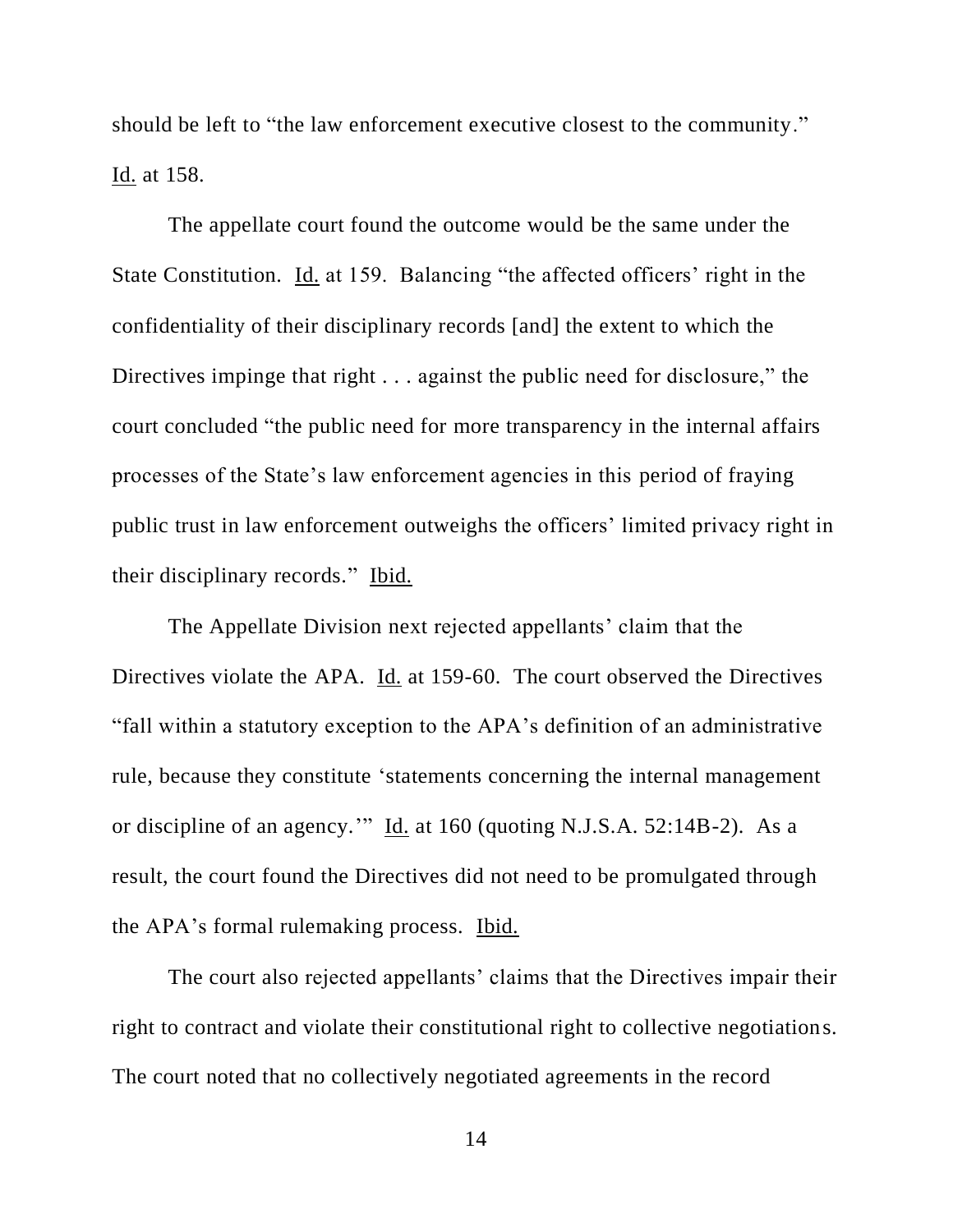"address[] the confidentiality of . . . disciplinary records . . . other than to require compliance with the" Attorney General's Internal Affairs Policy & Procedures (IAPP). Ibid. Moreover, the court observed, the Attorney General issued the IAPP pursuant to statutory authority, N.J.S.A. 40A:14-181, "outside the collective negotiations process." Ibid. The Appellate Division accordingly concluded "a contract impairment analysis [was] unnecessary." Ibid.

The court added that any claims that "confidentiality assurances are mandatorily negotiable" must first be brought before the Public Employees Relations Commission. Id. at 160-61.

Finally, the Appellate Division concluded the Directives are not arbitrary, capricious, unreasonable, or against public policy. Id. at 161. The court credited the Attorney General's concern that public confidence in State and local law enforcement officers -- which is "essential for them to safely and effectively perform their jobs" -- "has become seriously frayed." Ibid. As the court explained, the Attorney General "determined he could best improve that trust by instilling greater accountability in the internal affairs processes that govern officer misconduct by ending the long practice of shielding the identities of officers receiving major discipline." Ibid. The Attorney General's Directives, the Appellate Division determined, "appear[] to us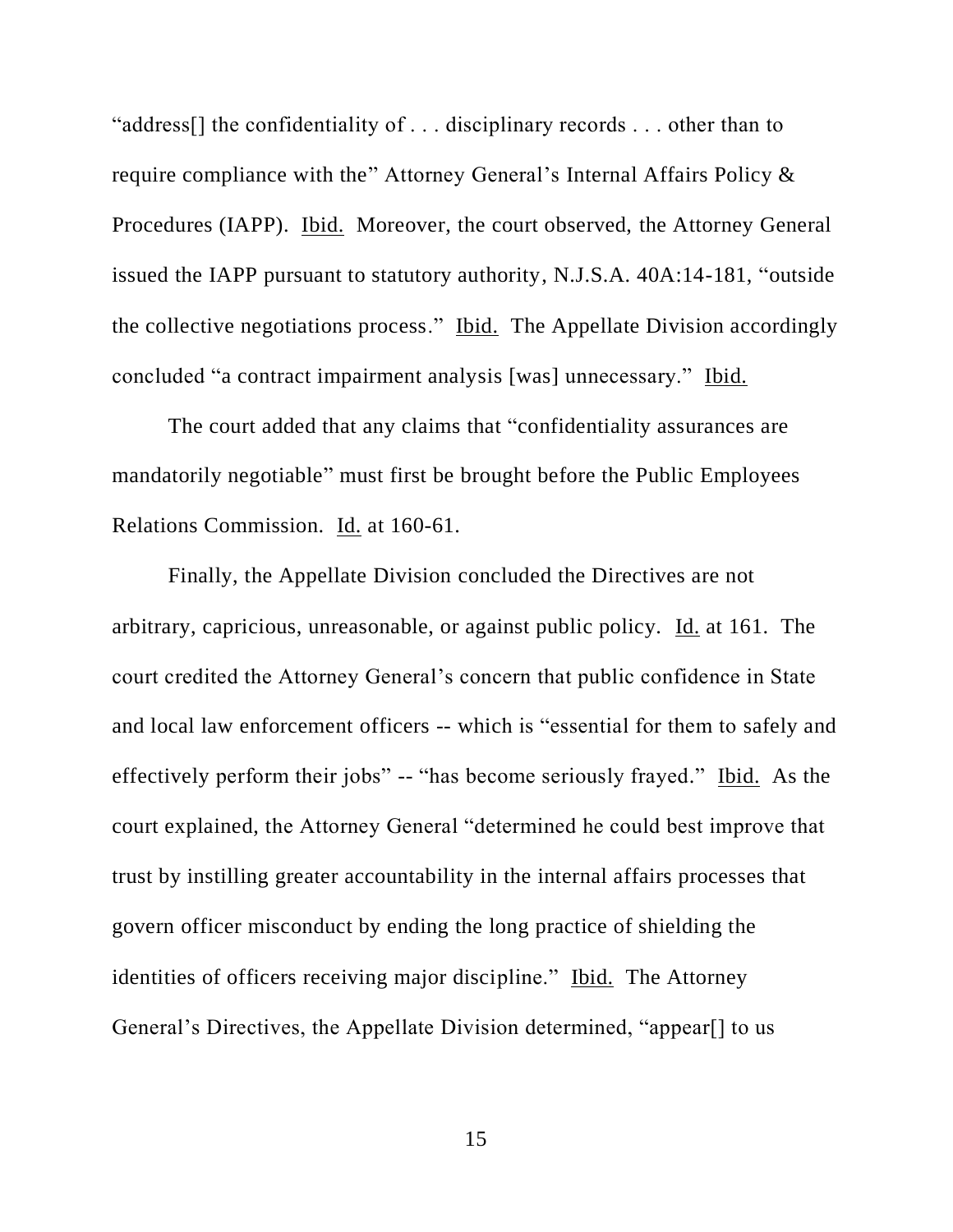neither arbitrary nor capricious and, instead, consistent with existing law and evolving public policy." Id. at 162.

The Appellate Division stayed the Directives for five days so that appellants could seek review before this Court. Ibid. At the same time appellants filed for emergent relief here, the Attorney General in essence consented to a further stay pending the outcome of the case. Soon after, we granted appellants' petitions for certification. 244 N.J. 447 (2020).

All of the amici who appeared before the Appellate Division continued to participate in this appeal. See R. 1:13-9(d). We also granted leave to the Reporters Committee for Freedom of the Press to appear as amicus curiae, and to three additional organizations that joined the ACLU.

## II.

Appellants represent members of the State's 36,000 active law enforcement officers and some retired officers. See N.J. State Police, Uniform Crime Report, State of New Jersey 2016 174 (2016), https://www.njsp.org/ucr/ 2016/pdf/2016a\_uniform\_crime\_report.pdf. They largely raise the same arguments they presented to the Appellate Division. Because their arguments overlap, we summarize them together where possible.

Appellants first argue that the Attorney General lacks authority to issue the Directives because they conflict with section 10 of OPRA (N.J.S.A. 47:1A-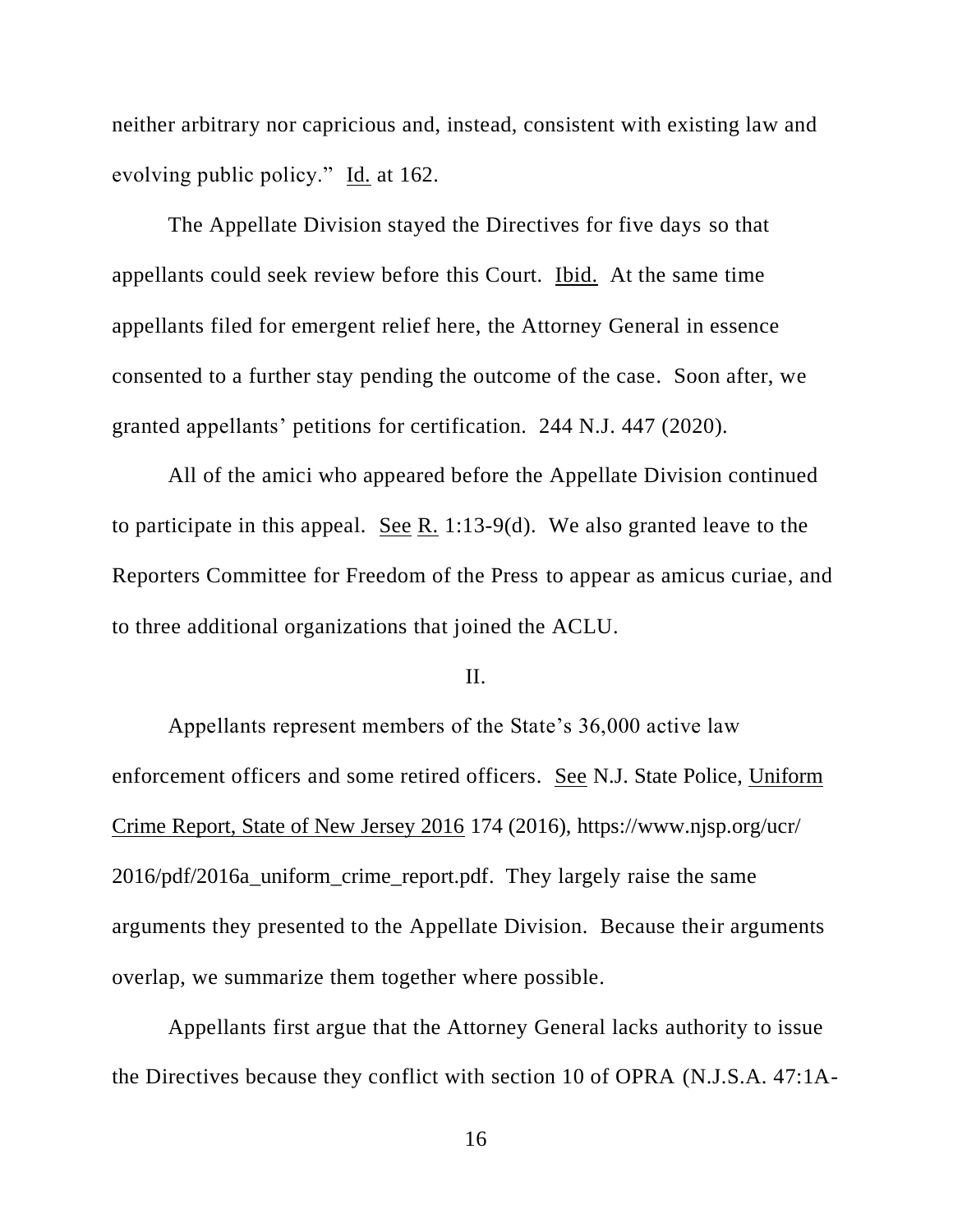10), regulations including N.J.A.C. 13:1E-3.2, and executive orders including Executive Order 11 (Byrne). Appellants contend those sources protect the confidentiality of public employees' personnel records and prohibit the disclosures the Directives require.

Next, appellants claim the Directives are arbitrary, capricious, unreasonable, and contrary to public policy. Among other arguments, they contend the Attorney General failed to demonstrate the Directives will build trust and promote transparency or that the benefits of the Directives outweigh the potential harm to officers.

Appellants also contend that many officers accepted discipline under negotiated settlement agreements in exchange for a promise of confidentiality. According to appellants, implementing the Directives would breach those promises, violate the doctrines of promissory and equitable estoppel, and fail to "turn square corners." As a result, appellants seek to permanently enjoin the Attorney General from enforcing the Directives.

Certain appellants raise a number of additional arguments. They claim the Directives violate the officers' rights to substantive and procedural due process and equal protection, impair their rights to contract and to negotiate collectively, violate the APA, and apply retroactively in an unfair manner.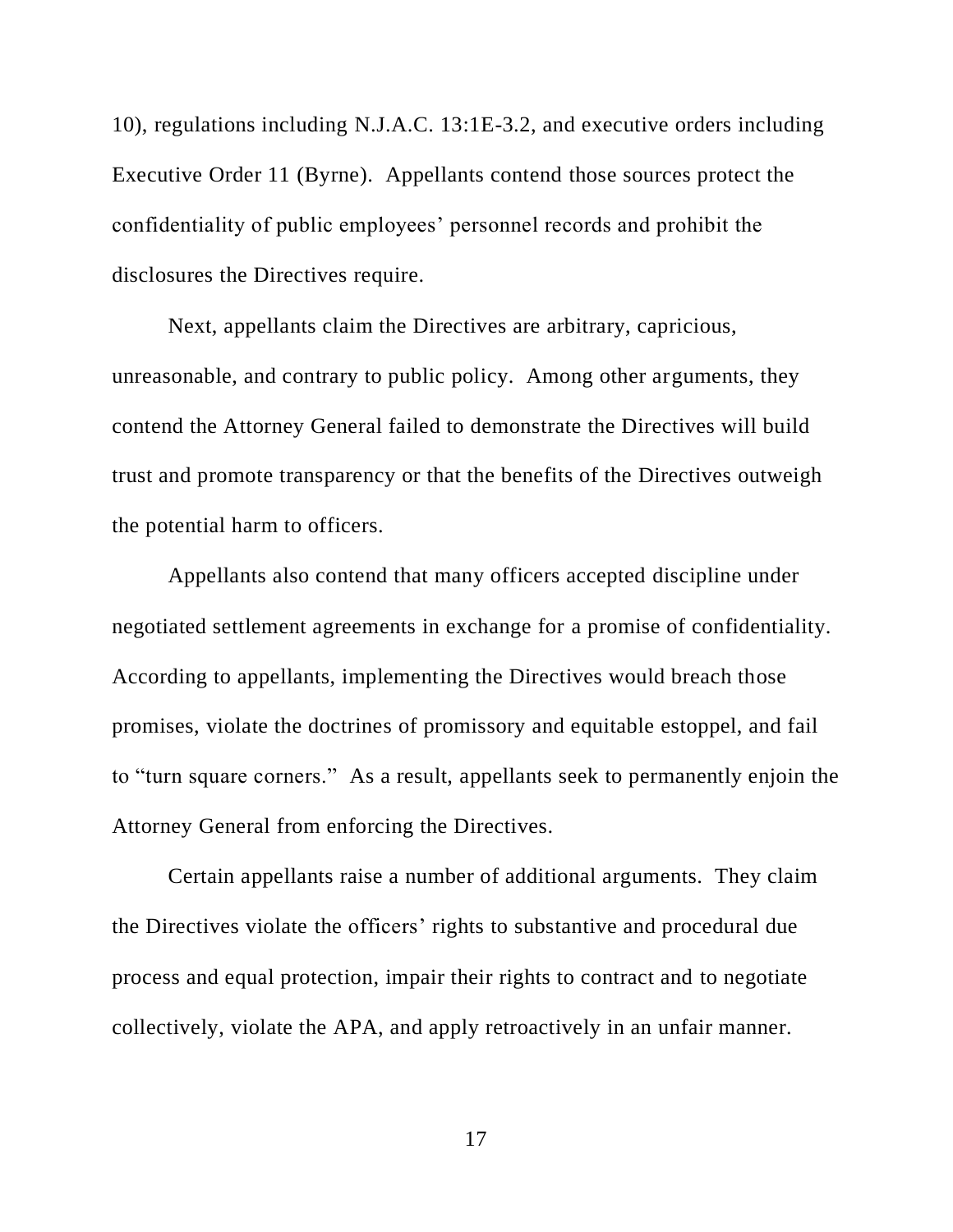Appellant NJSOA adds that the Appellate Division's instructions about individual as-applied challenges are vague and unworkable and fail to provide officers enough time to challenge the release of disciplinary information.

The New Jersey State Association of Chiefs of Police, as amicus, focuses on the retroactive nature of the Directives. The Association contends the Directives are arbitrary, capricious, and unreasonable to the extent they are applied retroactively. The Association also submits the Appellate Division's instructions for as-applied challenges are impractical.

The Attorney General counters that the Directives promote trust, transparency, and accountability; are not arbitrary or capricious; do not run afoul of OPRA or any regulations or executive orders; are consistent with estoppel doctrines, principles of retroactivity, and constitutional privacy principles; are not subject to formal rulemaking under the APA; and do not violate appellants' due process rights, the privacy of victims, the requirements of equal protection, or collective negotiations rights or contractual agreements. The Attorney General asks the Court to place careful limits on as-applied challenges and urges the Court to affirm the judgment of the Appellate Division.

A number of amici support the Directives. The ACLU and 26 other organizations argue that police accountability requires transparency of police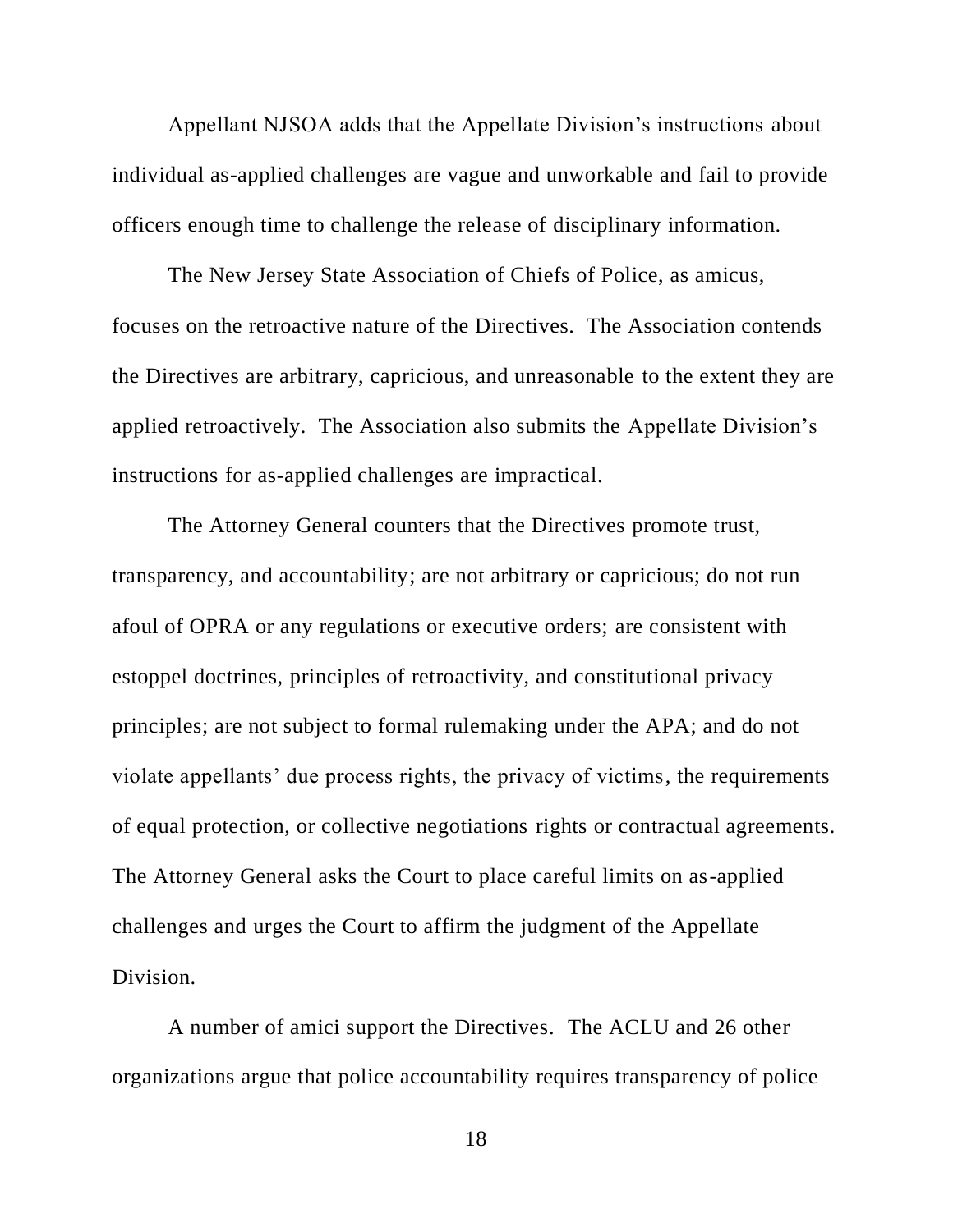discipline. The organizations contend the Directives will provide the public with critical information and, in turn, promote trust in the police and public safety. The organizations note that many regulated professions in New Jersey have transparent disciplinary processes.

The National Coalition of Latino Officers and Law Enforcement Action Partnership argue that transparency greatly benefits police officers and promotes community trust. The groups also submit that transparency protects the rights of officers of color and will improve the overall disciplinary process for all officers.

The Association of Criminal Defense Lawyers of New Jersey and the Public Defender argue the Directives promote discovery of prior police misconduct in criminal cases, consistent with New Jersey's broad discovery rules and the State's constitutional obligation to produce exculpatory evidence.

The Reporters Committee for Freedom of the Press submits that the Directives will allow the news media to inform the public about officers' misconduct and responses by law enforcement agencies. The Committee also argues the Directives are compatible with OPRA.

## III.

We first consider the Attorney General's authority to issue the Directives.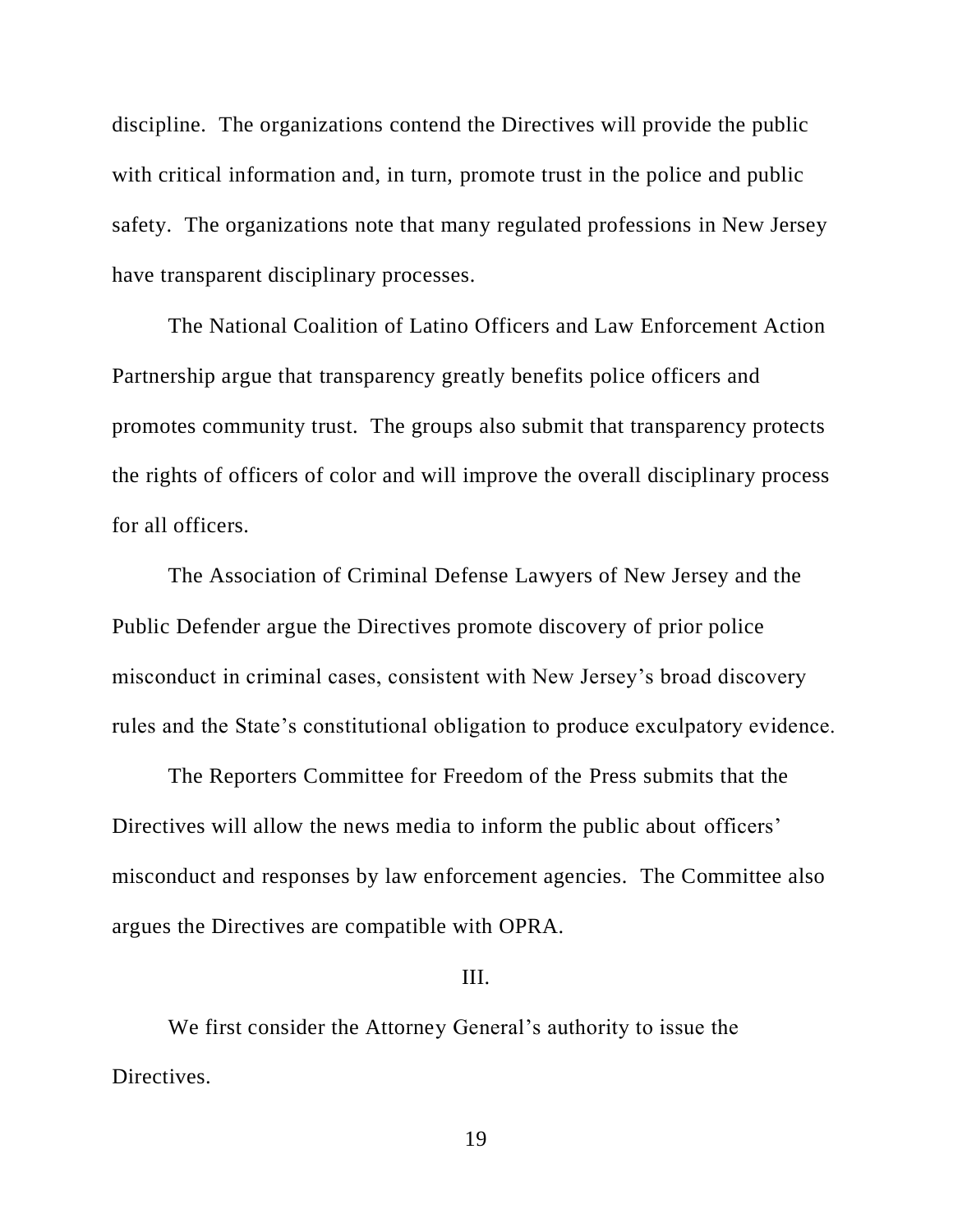A.

As the State's chief law enforcement officer, the Attorney General has broad authority over criminal justice matters that derives from several sources. The Criminal Justice Act of 1970 declares it "the public policy of this State to encourage cooperation among law enforcement officers and to provide for the general supervision of criminal justice by the Attorney General as chief law enforcement officer of the State." N.J.S.A. 52:17B-98. The "[A]ct shall be liberally construed to achieve these ends." Ibid.

The Legislature also empowered the Attorney General to "[f]ormulate and adopt rules and regulations for the efficient conduct of the work and general administration of the [D]epartment, its officers and employees." N.J.S.A. 52:17B-4(d). Over the years, multiple Attorneys General have exercised that power to establish standards and policies for the internal affairs review process of the State's law enforcement agencies.

In 1991, Attorney General Del Tufo issued the first Internal Affairs Policy and Procedures manual. It established a comprehensive set of procedures to address "allegations of officer misconduct or the improper delivery of police services," for the purposes of "bolster[ing] the integrity of the police department." 1991 IAPP at 15. Five years later, the Legislature directed every law enforcement agency in the State, including local police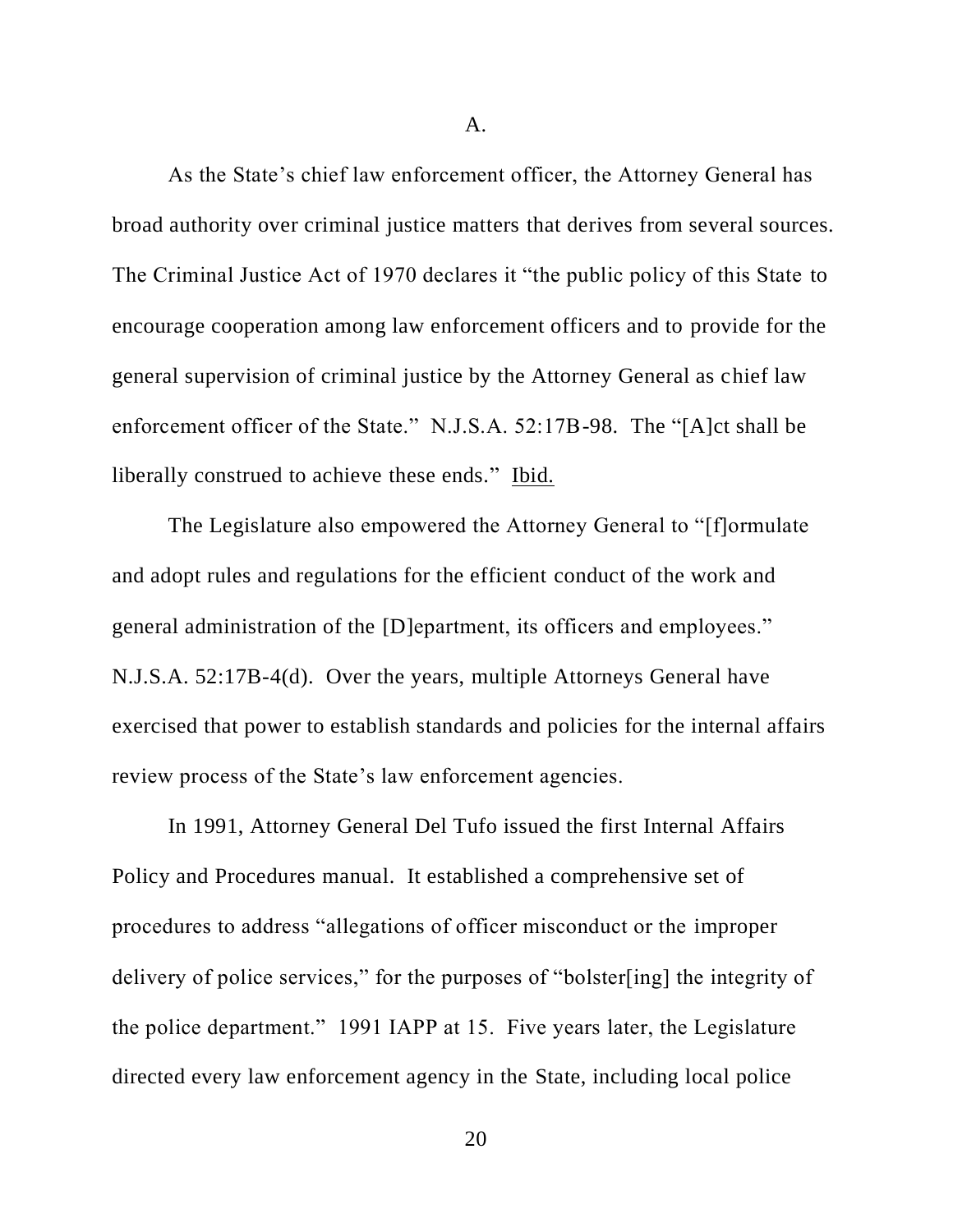departments, to "adopt and implement guidelines which shall be consistent with the guidelines governing the [IAPP]." N.J.S.A. 40A:14-181. The guidelines must be consistent with tenure and civil services laws and "shall not supersede any existing contractual agreements." Ibid.

Each iteration of the IAPP has addressed the confidentiality of the disciplinary process. The 1991 IAPP expressly guaranteed that "[t]he progress of internal affairs investigations and all supporting materials are considered confidential information," and "[t]he contents of the internal investigation case files will be retained in the Internal Affairs Unit and clearly marked as confidential." 1991 IAPP at 15. Disciplinary hearings would "be closed to the public," unless the accused officer requested otherwise, and "[o]nly the police executive or his designee [was] empowered to release publicly the details of an internal investigation or disciplinary action." Ibid.

Revisions to the IAPP followed a similar approach: the progress of investigations and contents of case files were confidential but could be released in limited circumstances. The revised 2000 IAPP, for example, stated that "information and records of an internal investigation" could be released "[u]pon the request or at the direction of the county prosecutor or Attorney General." 2000 IAPP at 11-46. "The law enforcement executive officer" could allow "access [to] a particular file or record for good cause," and such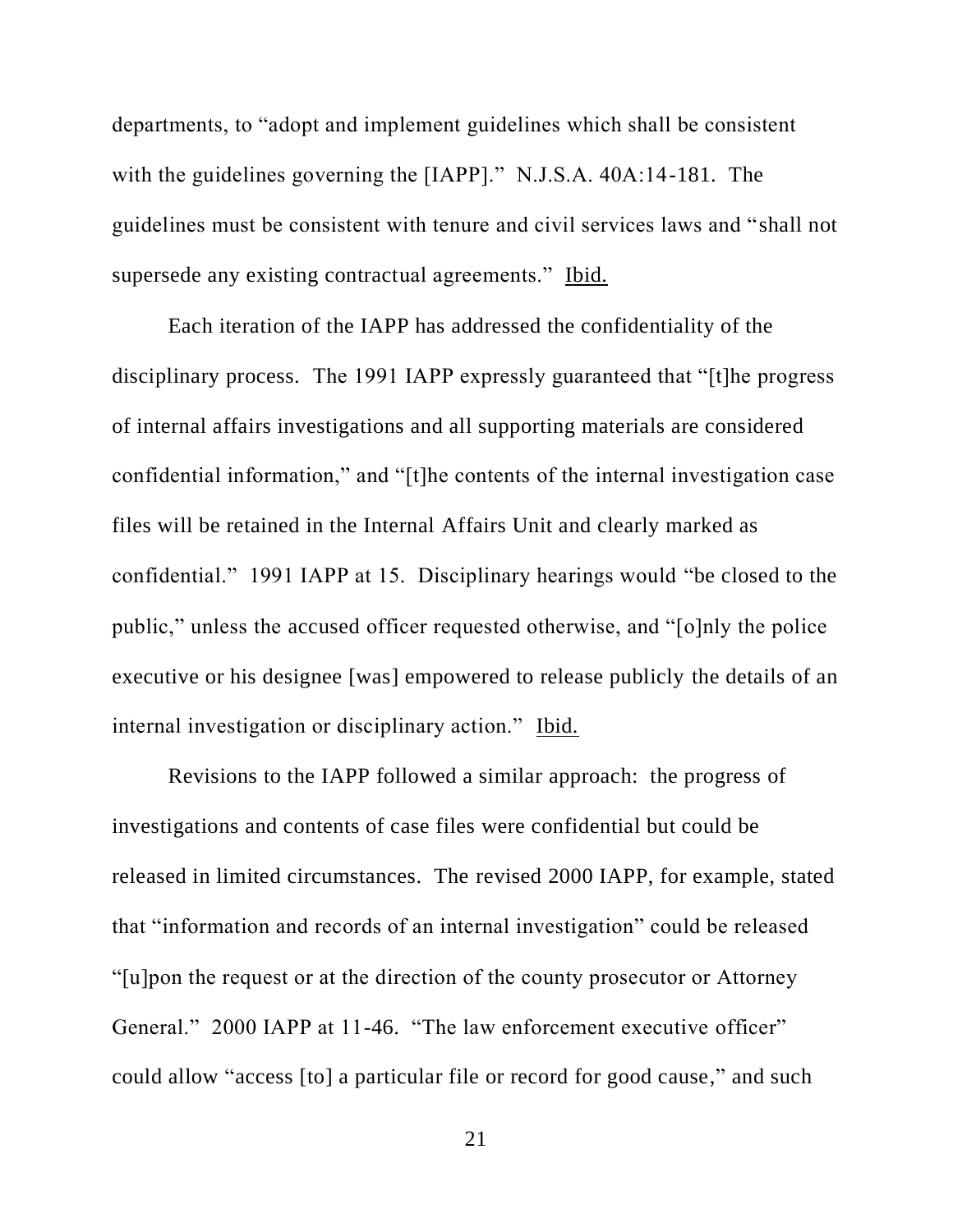access was to be granted "sparingly." Id. at 11-46 to -47. That language remained in the 2011, 2014, 2017, and 2019 versions of the IAPP. 2011 IAPP at 47-48; 2014 IAPP at 42; 2017 IAPP at 42; 2019 IAPP at § 9.6.2.

The IAPP also required law enforcement agencies to prepare an annual report for the public that summarized types of complaints against officers and their outcomes but did not include officers' names. 2000 IAPP at 11-48; 2011 IAPP at 50; 2014 IAPP at 44; 2017 IAPP at 44; 2019 IAPP at § 9.11.1. The annual report could be "statistical in nature." 2011 IAPP at 50; 2014 IAPP at 44; 2017 IAPP at 44; 2019 IAPP at § 9.11.1. Starting with the 2019 IAPP, public reports had to be posted on websites of law enforcement agencies. 2019 IAPP at § 9.11.1.

In 2001, the Legislature likewise mandated the Superintendent of the State Police to submit an annual report of complaints of misconduct against members of the State Police, with the number of complaints and the results for each category. N.J.S.A. 53:1-10.1. The statistical report "shall not disclose personal identifiers" of any officers or complainants. Ibid.

Directives 2020-5 and 2020-6 altered those historical practices. As noted earlier, the Directives require that officers subject to major discipline be identified publicly.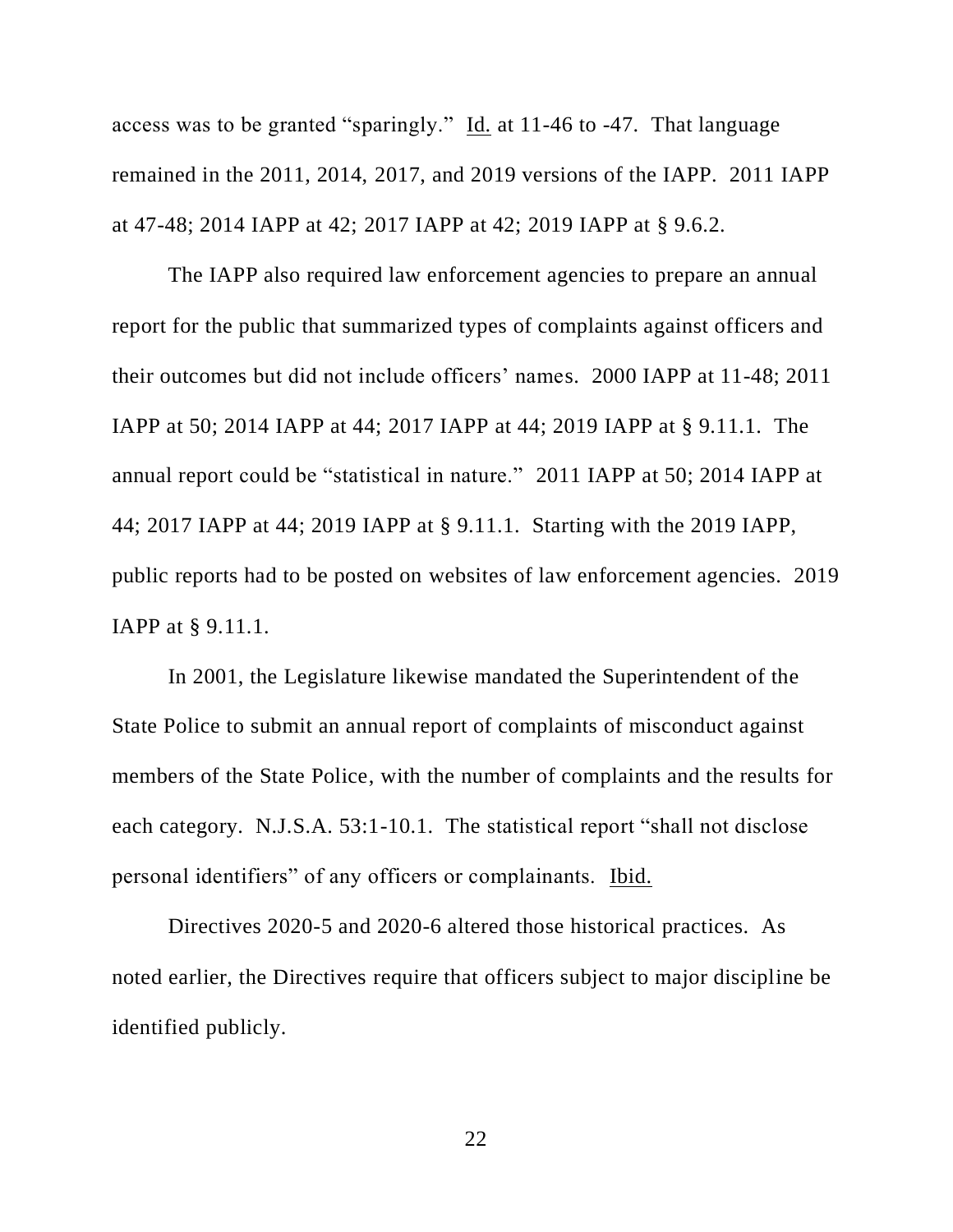The current IAPP still requires each law enforcement agency to publish on its public website, on an annual basis, a statistical report "summarizing the types of complaints received and the dispositions of those complaints." Directive 2020-5 at 3-4 (amending 2019 IAPP § 9.11.1). But for complaints in which an officer was terminated, received a reduction in rank or grade, or was suspended for more than five days, Directive 2020-5 requires that the identity of the officer be revealed, along with a brief summary of the offense and the sanction imposed. Id. at 4 (amending 2019 IAPP § 9.11.2).

The Directive distinguishes between "minor discipline" of up to five days' suspension and "major discipline." Id. at 3. "Major disciplinary violations can include conduct involving, among other things, excessive force against civilians, racially derogatory comments, driving while intoxicated, domestic violence, theft, the filing of false reports, and/or conduct that results in criminal charges against the officer." Ibid.

Directive 2020-5, issued on June 15, 2020, requires agencies to publish their first report no later than December 31, 2020, for discipline finalized during the preceding twelve months. Id. at 3-4. The Directive thus applies not only prospectively but also for at least five months before it was issued. In addition, Directive 2020-5 states that "nothing . . . prevents agencies from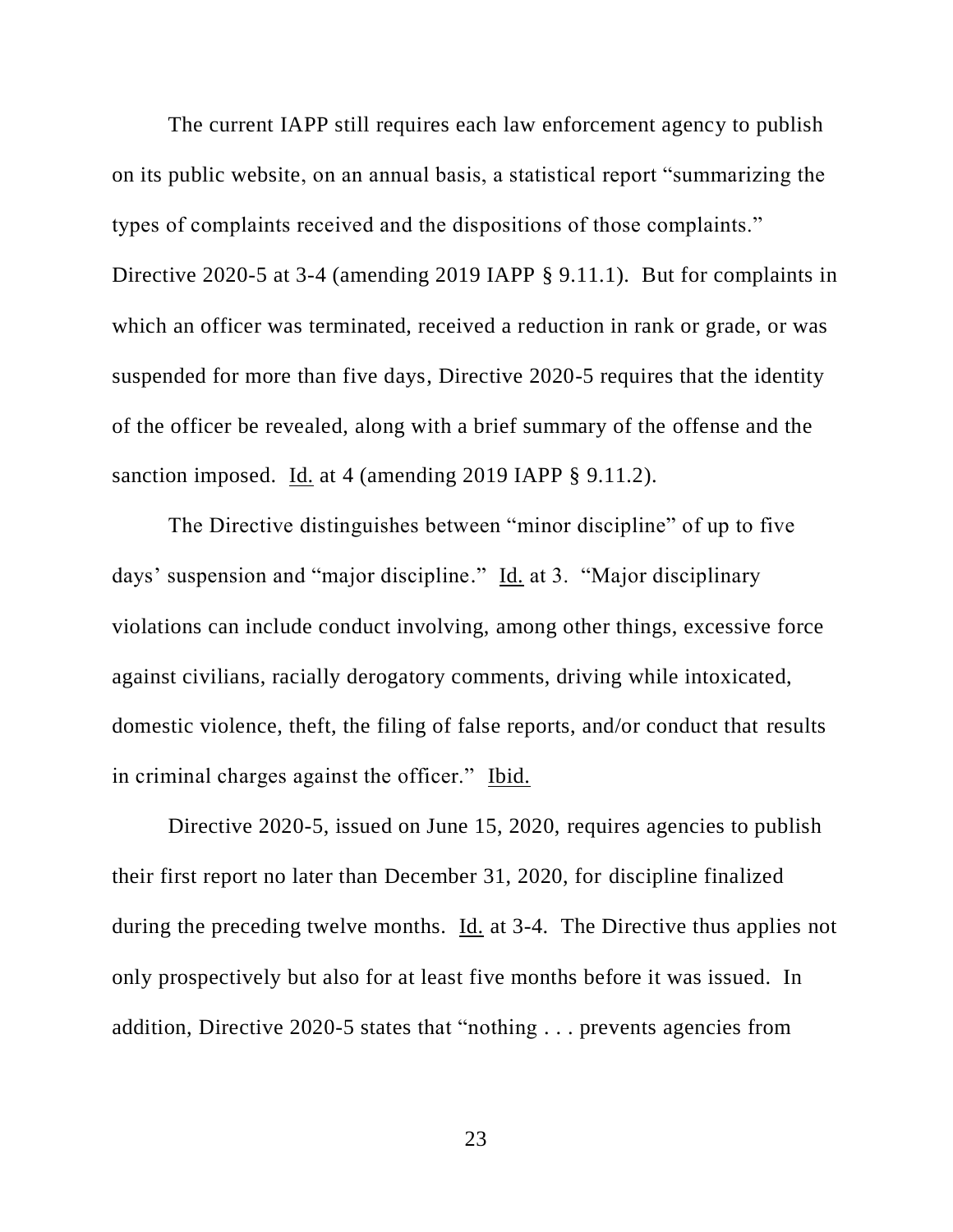releasing similar information regarding historical incidents of officer misconduct." Id. at 3.

The changes to the IAPP outlined above apply prospectively to officers in the New Jersey State Police, the Division of Criminal Justice, and the Juvenile Justice Commission, as well as local law enforcement officials. Directive 2020-6, issued on June 19, 2020, additionally requires the three state agencies to "publish the names of any officers who have been subject to serious discipline in the past twenty years." Directive 2020-6 at 1. The Attorney General directed the three agencies to publish, no later than July 15, 2020, the names of law enforcement officers subject to major discipline since January 1, 2000. Id. at 2. According to the Directive, each division must provide at least seven days' notice to each officer, "whenever possible," and "make reasonable efforts to contact" former "officer[s] at their last known residential address, email address, or phone number." Ibid.

Directive 2020-6 notes that it is a final agency action under Rule 2:2- 3(a)(2). Id. at 3.

## B.

Appellants claim the Directives violate OPRA, N.J.A.C. 13:1E-3.2, and Executive Order 11 (Byrne). According to appellants, those authorities protect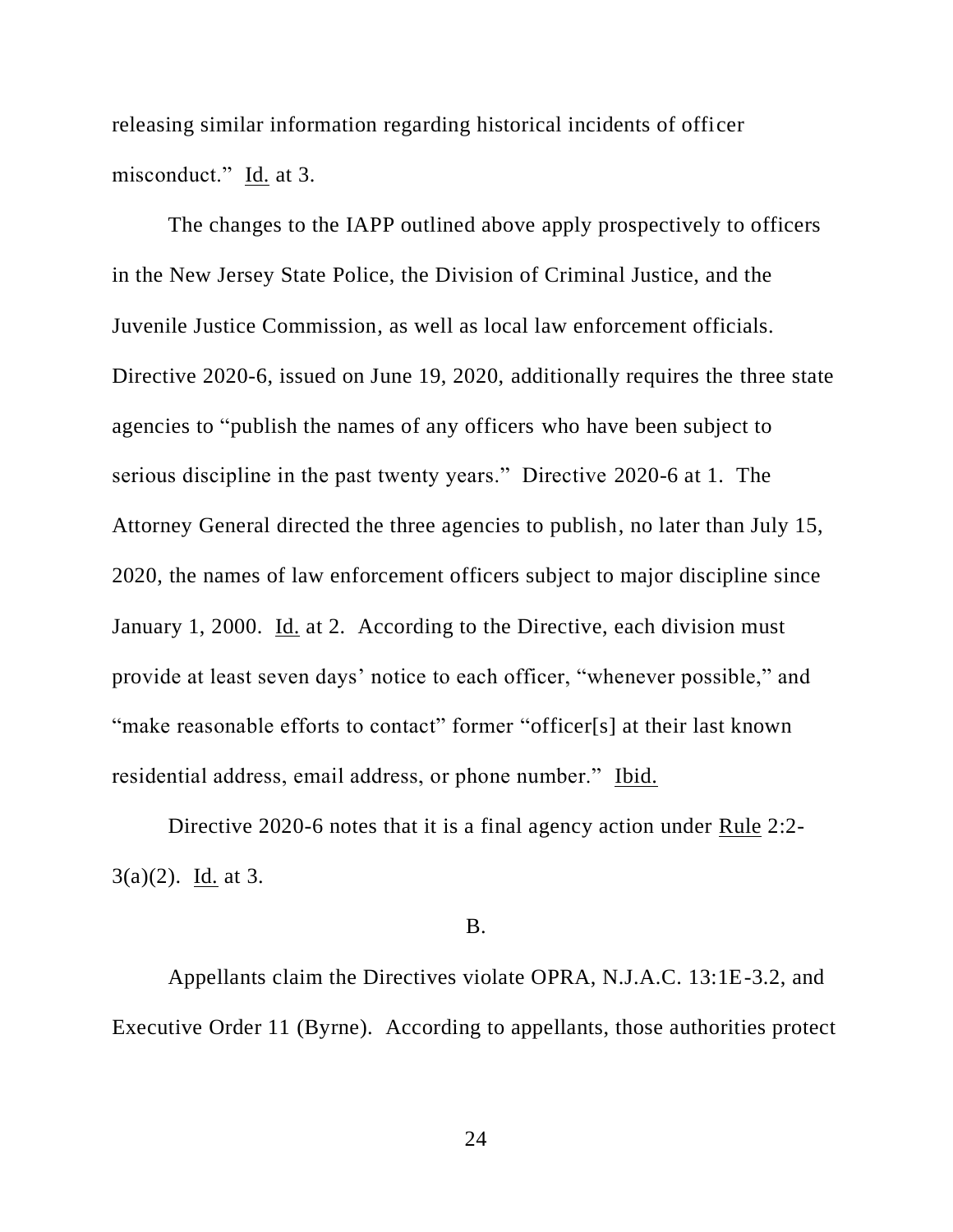the confidentiality of personnel records in a way that bars the key changes to the IAPP. We do not agree.

OPRA is designed to give the public ready access to government records. The law seeks to promote transparency in government and avoid "the evils inherent in a secluded process." Brennan v. Bergen Cnty. Prosecutor's Off., 233 N.J. 330, 343 (2018) (quoting Mason v. City of Hoboken, 196 N.J. 51, 64 (2008)). OPRA's drafters understood "that without access to information contained in records maintained by public agencies citizens cannot monitor the operation of our government or hold public officials accountable for their actions." Fair Share Hous. Ctr., Inc. v. State League of Municipalities, 207 N.J. 489, 502 (2011).

Under the statute, government records are subject to disclosure unless the law exempts them from access. N.J.S.A. 47:1A-1. As the Appellate Division aptly noted, however, "this is not an OPRA case." In re Att'y Gen. Directives, 465 N.J. Super. at 139. Appellants are not asking for records to be disclosed; they seek the opposite.

Appellants highlight section 10 of the law, which limits the disclosure of personnel and pension records. See N.J.S.A. 47:1A-10 ("[T]he personnel or pension records of any individual in the possession of a public agency . . . shall not be considered a government record and shall not be made available for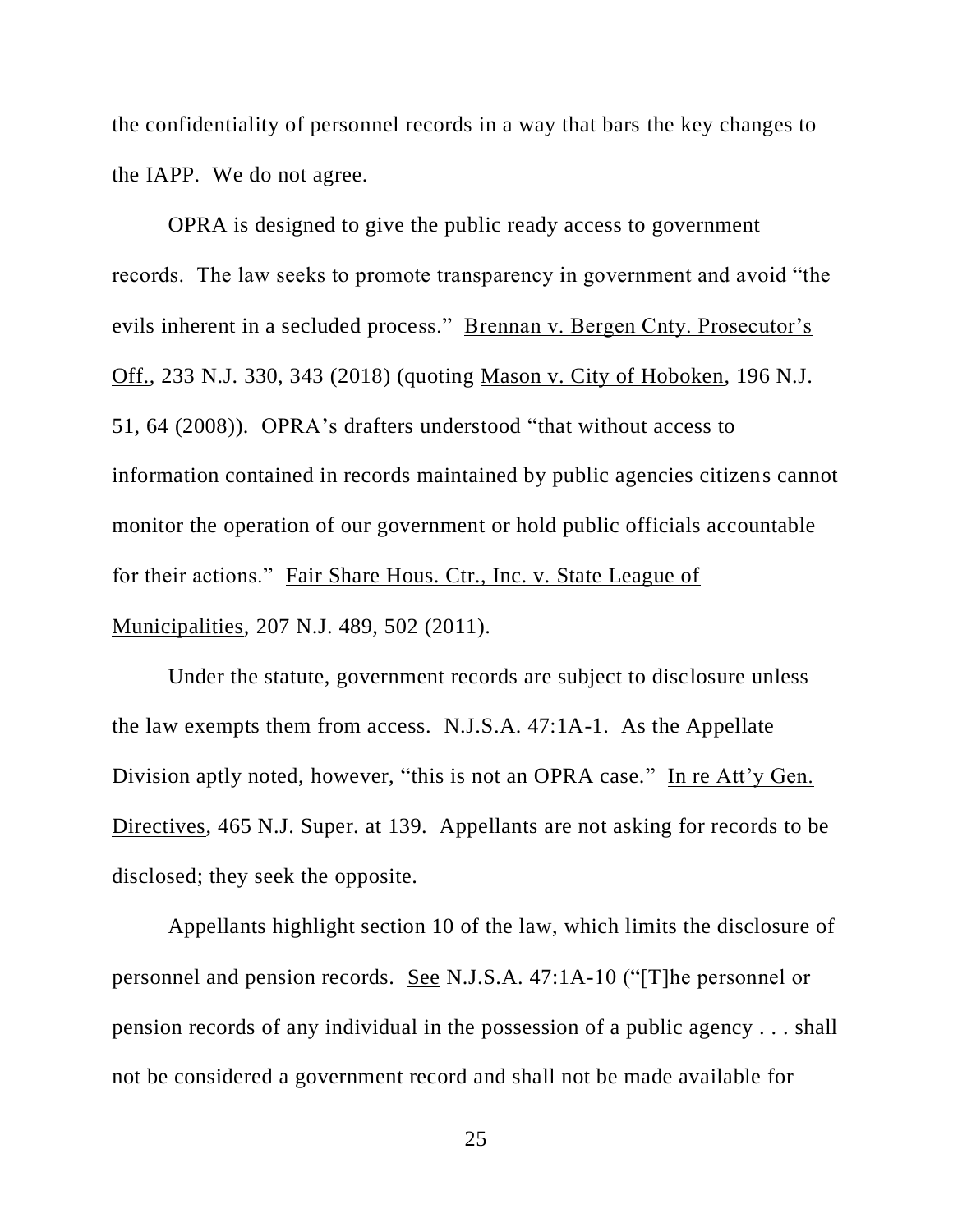public access  $\dots$ ."). Appellants contend the provision is an express statement of legislative policy in favor of confidentiality. Section 10, however, contains an important exception: "[P]ersonnel or pension records . . . shall be accessible when required to be disclosed by another law . . . ." Ibid. (emphasis added).

N.J.A.C. 13:1E-3.2(a), a regulation the Department adopted in 2014, similarly ties back to section 10. The regulation provides that certain records "shall not be considered government records subject to public access" under OPRA. N.J.A.C. 13:1E-3.2(a). Among other categories of exempt items, the regulation lists records about individual employees "relating to or which form the basis of discipline." Id. at  $(a)(4)$ . But this regulation contains a critical exception as well. It does not apply to "records enumerated in N.J.S.A. 47:1A-10 as available for public access."  $\underline{Id}$  at (a)(4). In other words, a record subject to disclosure under section 10 of OPRA is likewise subject to disclosure under the regulation.

The same exception is embedded in Executive Order 11, issued by Governor Byrne. The order provides, in part, that "[e]xcept as otherwise provided by law . . . an instrumentality of government shall not disclose . . . personnel or pension records of an individual." Exec. Order No. 11 (November 15, 1974), 1 Laws of New Jersey 1974 765 (emphasis added).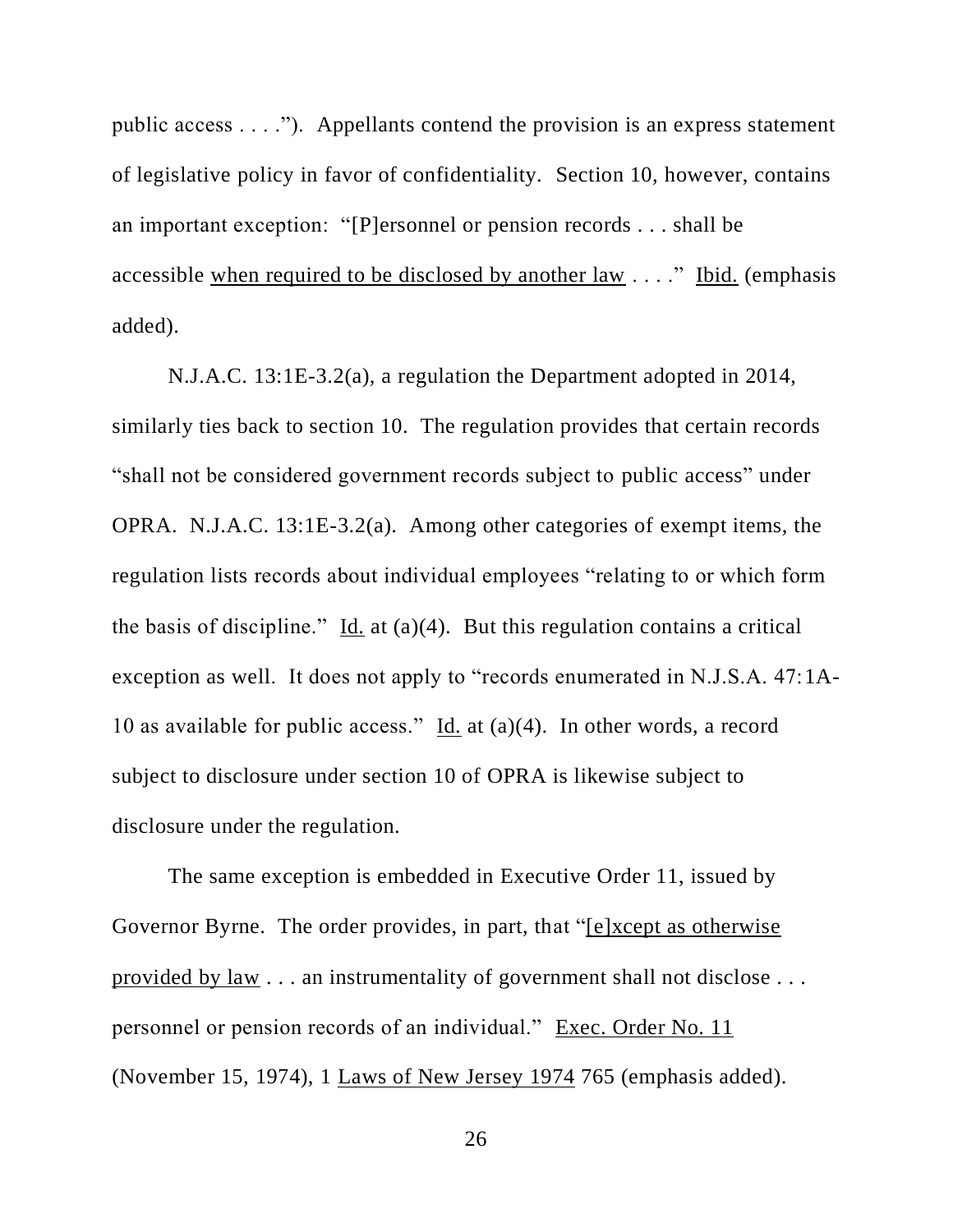As noted earlier, the Legislature expressly gave the Attorney General responsibility over "the general supervision of criminal justice . . . as chief law enforcement officer of the State," N.J.S.A. 52:17B-98, and directed the Attorney General to "[f]ormulate and adopt rules and regulations" to administer the Department, N.J.S.A. 52:17B-4(d). Based on that authority, Attorneys General have issued various directives that govern the disciplinary process.

As the Court has recognized on prior occasions, Attorney General directives relating to the administration of law enforcement have the "force of law." See N. Jersey Media Grp., Inc. v. Township of Lyndhurst, 229 N.J. 541, 565 (2017) (concluding that the Attorney General's Use of Force Policy has "the force of law for police entities" (quoting O'Shea v. Township of West Milford, 410 N.J. Super. 371, 382 (App. Div. 2009))); Paff v. Ocean Cnty. Prosecutor's Off., 235 N.J. 1, 20-21 (2018) (finding that a local police chief's general order does not carry the force of law, unlike guidelines, directives, and policies issued by the Attorney General). The IAPP, in particular, carries the force of law for State and local law enforcement. Fraternal Ord. of Police, Newark Lodge No. 12 v. City of Newark, 244 N.J. 75, 100-01 (2020).

Appellants contend that although the Attorney General has the power to issue directives, they are not "laws" passed by the Legislature, and therefore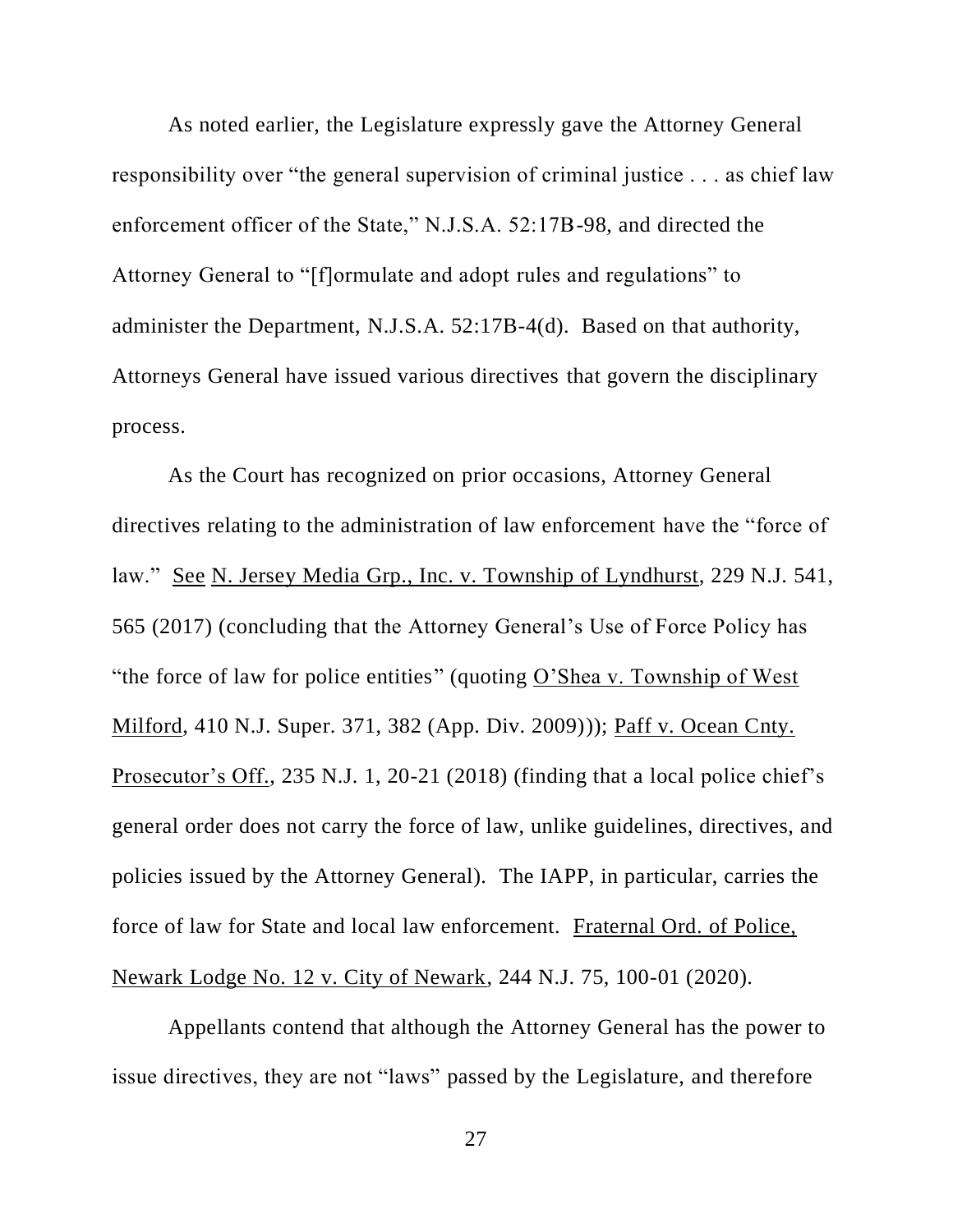do not trigger the exceptions in the above three sources. But even if we accept that argument, the Legislature enacted a separate statute that underscores the force of the IAPP. N.J.S.A. 40A:14-181 embraces the Attorney General's policy on internal affairs matters by directing law enforcement agencies throughout the state to adopt guidelines consistent with the IAPP. See Fraternal Ord. of Police, 244 N.J. at 101 ("Section 181 effectively made the AG's IAPP required policy for all municipal law enforcement agencies in New Jersey."). And the policy in effect at the time section 181 was enacted declared that police executives, like the Attorney General, could release disciplinary records. See 1992 IAPP ("Only the police executive or his designee is empowered to release publicly the dispositions of an internal investigation or disciplinary action.").

The Directives therefore do not conflict with OPRA, N.J.A.C. 13:1E-3.2(a), or Executive Order 11. They are binding policy measures that provide a basis in law for the release of the names of officers who have been subjected to major discipline. $<sup>1</sup>$ </sup>

<sup>&</sup>lt;sup>1</sup> N.J.S.A. 53:1-10.1, which appellants reference, has no bearing on the Attorney General's authority to issue the Directives. The statute is discussed in section III.A above.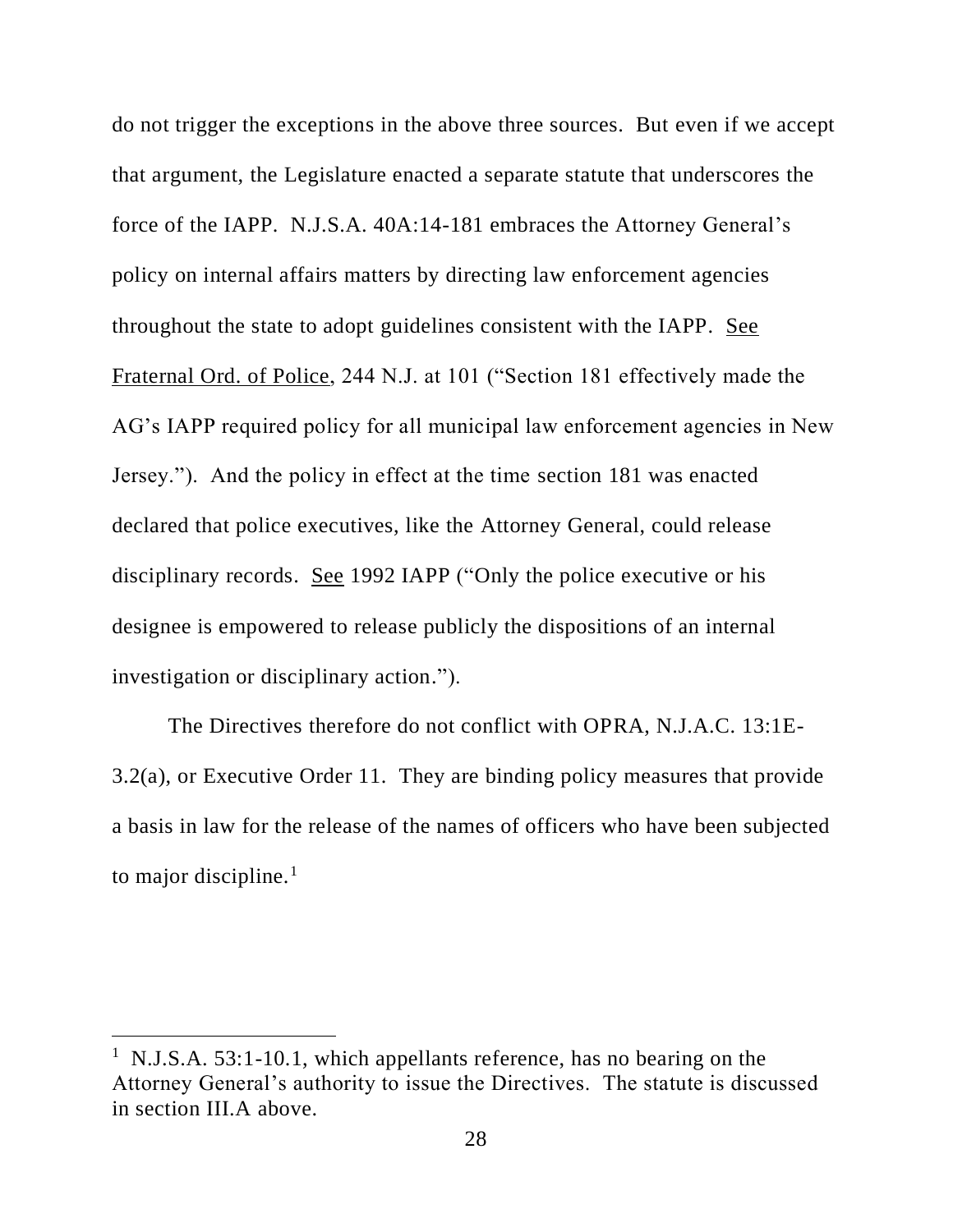Appellants also argue that the Directives are arbitrary, capricious, and unreasonable and, therefore, cannot be upheld. The Attorney General acknowledges the Directives are final agency action and contends that appellants have not overcome the substantial deference owed the Department.

#### A.

Judicial review of actions by administrative agencies is provided for under the State Constitution. N.J. Const. art. VI, § 5, ¶ 4; see In re Proposed Quest Acad. Charter Sch. of Montclair Founders Grp., 216 N.J. 370, 383 (2013); <u>see also R.</u> 2:2-3(a)(2) (providing for review of final agency decisions or actions in the Appellate Division).

Courts apply a deferential standard to final agency actions and will not overturn them unless an action is arbitrary, capricious, or unreasonable. In re Yucht, 233 N.J. at 279. The burden to make that showing "rests upon the [party] challenging the administrative action." Lavezzi v. State, 219 N.J. 163, 171 (2014) (alteration in original) (quoting In re J.S., 431 N.J. Super. 321, 329 (App. Div. 2013)).

The deferential standard is consistent with "the strong presumption of reasonableness that an appellate court must accord an administrative agency's exercise of statutorily delegated responsibility." City of Newark v. Nat. Res.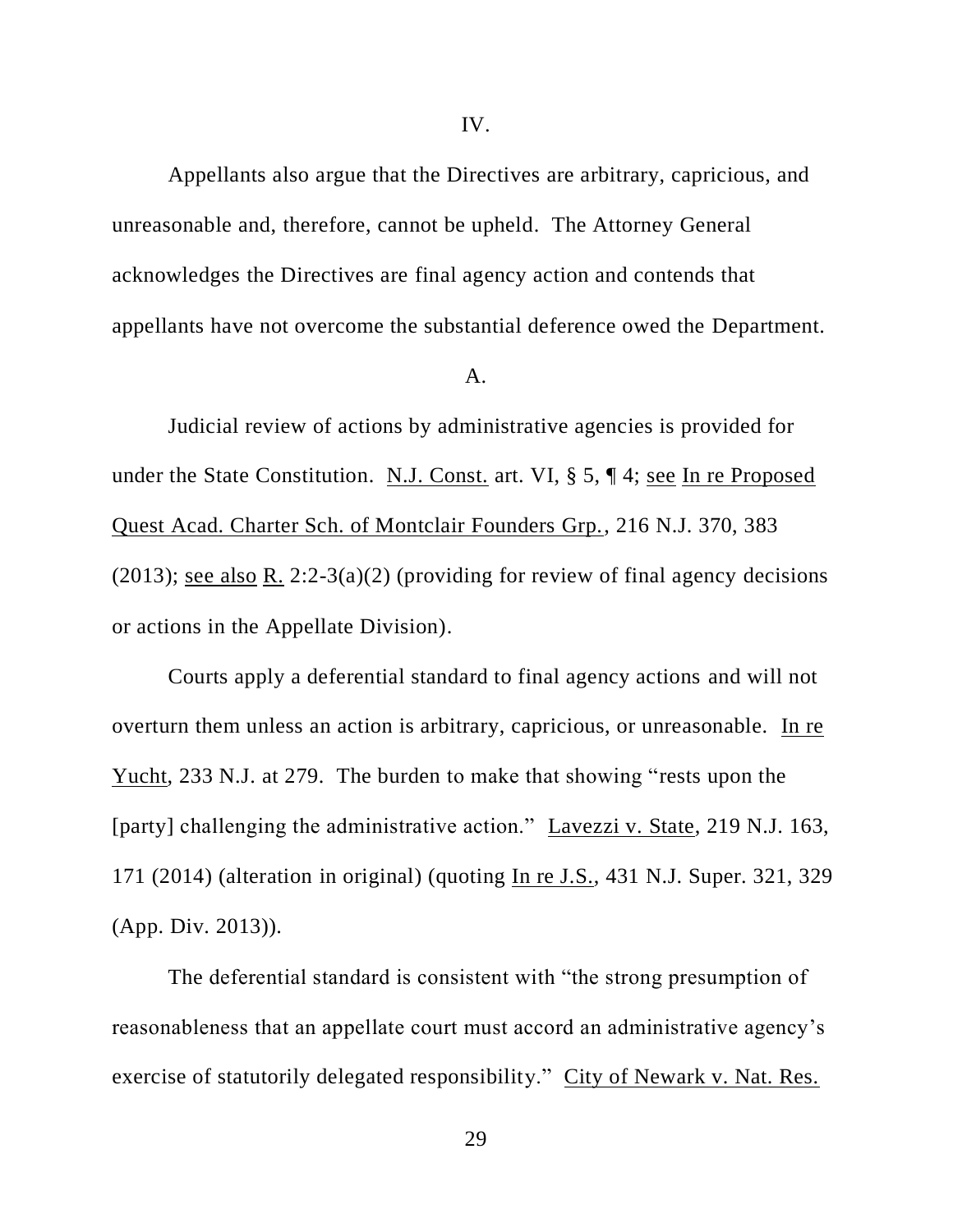Council, Dep't of Env't Prot., 82 N.J. 530, 539 (1980); accord Lavezzi, 219 N.J. at 171. The standard also recognizes the "agency's expertise and superior knowledge of a particular field," In re Carter, 191 N.J. 474, 483 (2007) (quoting Greenwood v. State Police Training Ctr., 127 N.J. 500, 513 (1992)), as well as the Judiciary's "limited role . . . in reviewing the actions of other branches of government," In re Musick, 143 N.J. 206, 216 (1996).

In applying the standard, courts do not consider what they might have done in the agency's place or substitute their judgment for the agency's. See Greenwood, 127 N.J. at 513. Courts instead typically consider three things:

> (1) whether the agency's action violates express or implied legislative policies, that is, did the agency follow the law; (2) whether the record contains substantial evidence to support the findings on which the agency based its action; and (3) whether in applying the legislative policies to the facts, the agency clearly erred in reaching a conclusion that could not reasonably have been made on a showing of the relevant factors.

> [In re Quest Acad., 216 N.J. at 385 (quoting Mazza v. Bd. of Trs., PFRS, 143 N.J. 22, 25 (1995)).]

Although the three-part inquiry applies generally to all administrative agency actions, see id. at 386, it is not a rigid standard. Its application necessarily adjusts to accommodate the kind of agency action in question. See generally Pressler & Verniero, Current N.J. Court Rules, cmts. 7.1 & 8.1 on R. 2:10-2 (2021).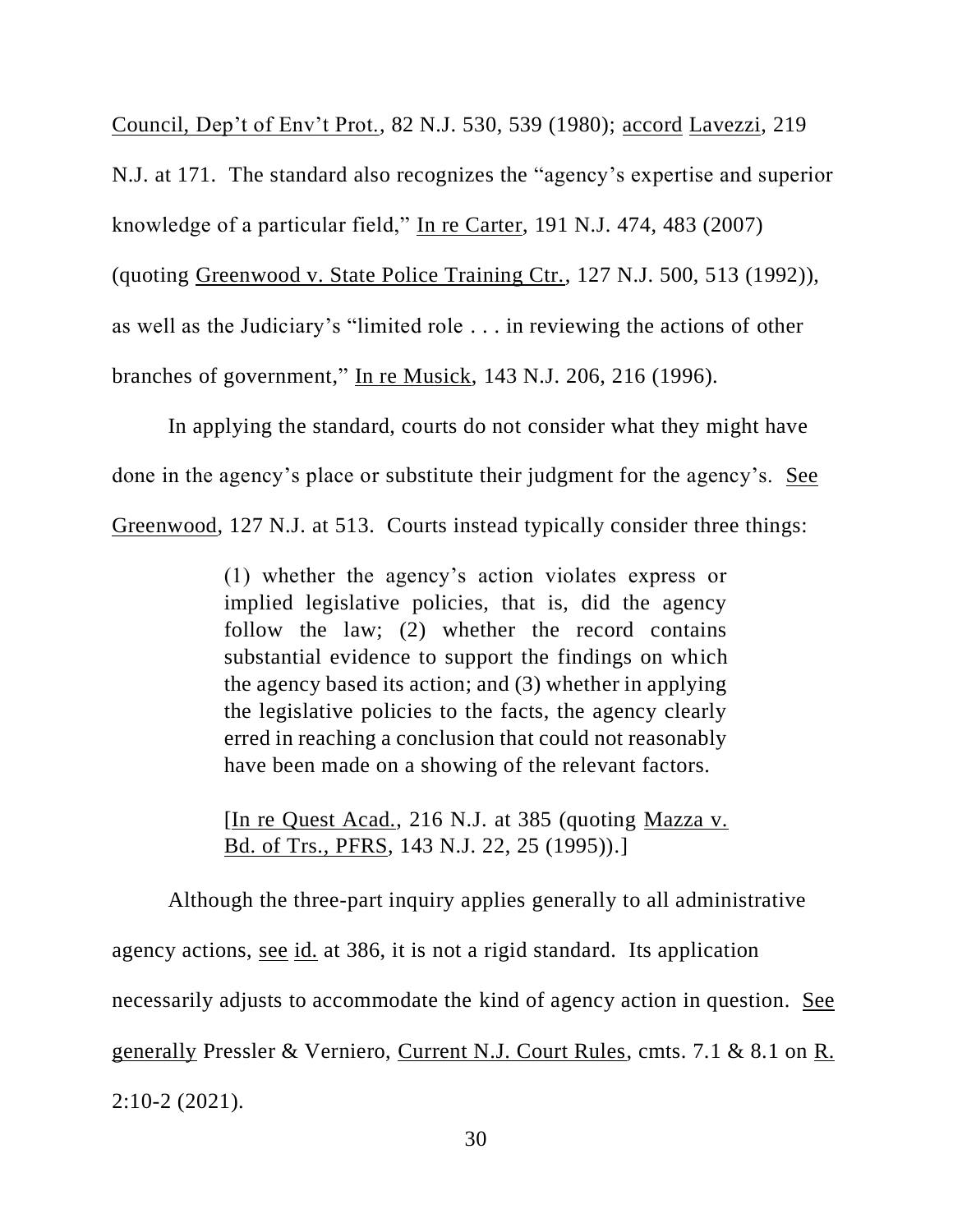Most administrative agencies perform two delegated functions: they have the power to make rules that can have the effect of laws -- a quasilegislative role -- and the power to adjudicate individual cases -- a quasijudicial role. See Jacob A. Stein et al., 4 Administrative Law § 14.01 (2021); accord Nw. Covenant Med. Ctr. v. Fishman, 167 N.J. 123, 135 (2001); see also In re Quest Acad., 216 N.J. at 386 (citing examples); Jeffrey S. Mandel, N.J. Appellate Practice, 38:1-2 (2021) (distinguishing types of administrative action). "The line between the[] two functions," however, "is not always a clear one." NLRB v. Wyman-Gordon Co., 394 U.S. 759, 770 (1969) (Black, J., concurring); accord Metromedia, Inc. v. Dir., Div. of Tax'n, 97 N.J. 313, 332 (1984); Carls v. Civ. Serv. Comm'n of N.J., 17 N.J. 215, 220 (1955). Agencies can also act in a hybrid manner, with features of rulemaking and adjudication, or in an informal fashion, without a hearing. Nw. Covenant Med. Ctr., 167 N.J. at 136-37.

The nature of an administrative action affects how the standard of appellate review is applied. See Pressler & Verniero, cmts. 7.1 & 8.1 on R. 2:10-2 (collecting cases). For example, the three-part test is a good fit for review of quasi-judicial actions. In those matters, a robust record naturally invites focused attention on the test's second prong -- "whether the record contains substantial evidence to support the findings on which the agency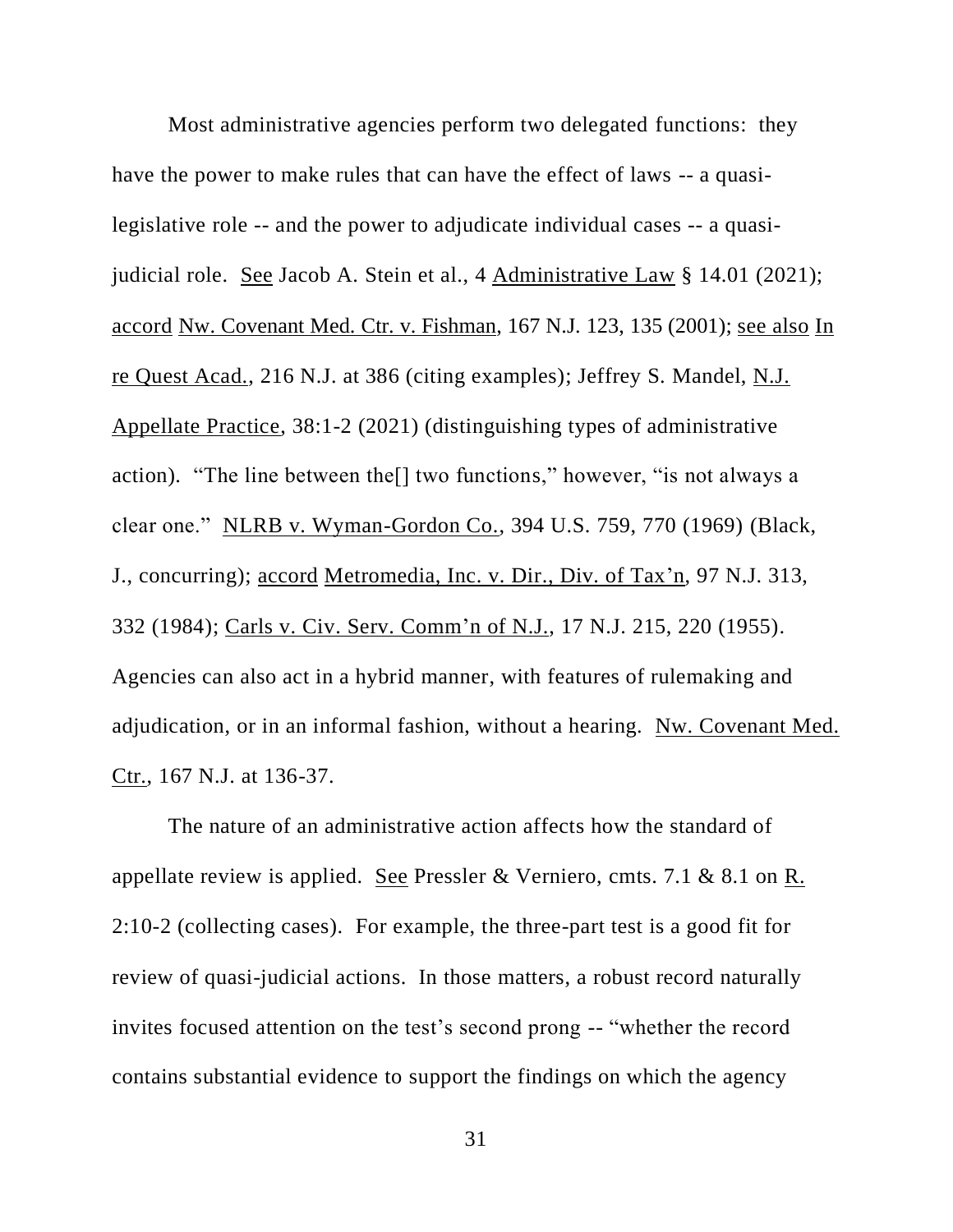based its action." In re Quest Acad., 216 N.J. at 385 (quoting Mazza, 143 N.J. at 25). But for more policy-driven, quasi-legislative acts, the record may be less extensive. An agency's action must still rest on a reasonable factual basis, but its choice between two supportable, yet distinct, courses of action "will not be deemed arbitrary or capricious as long as it was reached 'honestly and upon due consideration.'" In re Adoption of Amends. & New Regs. at N.J.A.C. 7:27-27.1, 392 N.J. Super. 117, 135-36 (App. Div. 2007) (quoting Worthington v. Fauver, 88 N.J. 183, 204-05 (1982)).

The Directives do not fit easily into the typical categories of agency action. They are not the result of adjudication, so there is no record of a hearing before the Office of Administrative Law. See N.J.S.A. 52:14B-10; N.J.A.C. 1:1-18.6(b), (c). Nor were they adopted under the rulemaking requirements of the APA, N.J.S.A. 52:14B-1 to -15, which allows agencies to give reasons for an action or policy during a notice and comment period, see N.J.S.A. 52:14B-4.

The Directives most closely resemble quasi-legislative action. They apply in a uniform fashion without the need for individualized determinations. When an executive branch official acts in a quasi-legislative manner, the arbitrary and capricious "standard does demand that the reasons for the decision be discernible, [but they] need not be as detailed or formalized as an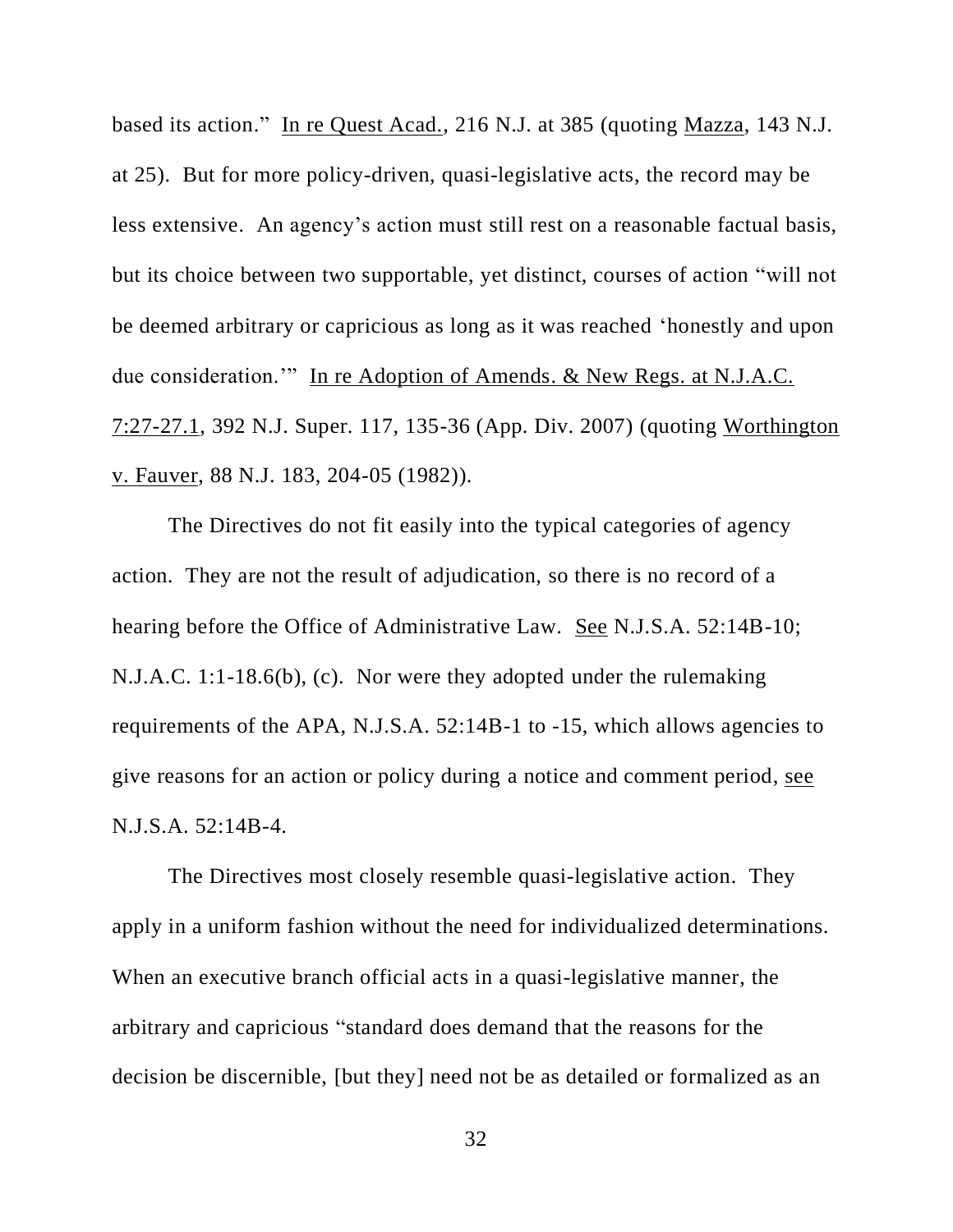agency adjudication of disputed facts." In re Englewood on Palisades Charter Sch., 320 N.J. Super. 174, 217 (App. Div. 1999), aff'd as modified, 164 N.J. 316 (2000); accord In re Red Bank Charter Sch., 367 N.J. Super. 462, 476 (App. Div. 2004); Bd. of Educ. of E. Windsor Reg'l Sch. Dist. v. State Bd. of Educ., 172 N.J. Super. 547, 552 (App. Div. 1980).

More generally, the appellate standard in such matters focuses on whether the agency's decision is consistent with its delegated authority. Judicial intervention is limited to "those rare circumstances in which it is clear that the agency action is inconsistent with its mandate." In re Petition for Rulemaking, 117 N.J. 311, 325 (1989).

The Legislature empowered the Attorney General to issue directives. To determine whether a particular directive is arbitrary, capricious, or unreasonable, courts consider whether "there is any fair argument in support of the course taken or any reasonable ground for difference of opinion among intelligent and conscientious officials." Flanagan v. Dep't of Civ. Serv., 29 N.J. 1, 12 (1959). "Put another way, is the rule unreasonable or irrational?" Bergen Pines Hosp. v. Dep't of Human Servs., 96 N.J. 456, 477 (1984). To answer that question, we turn to the Directives themselves.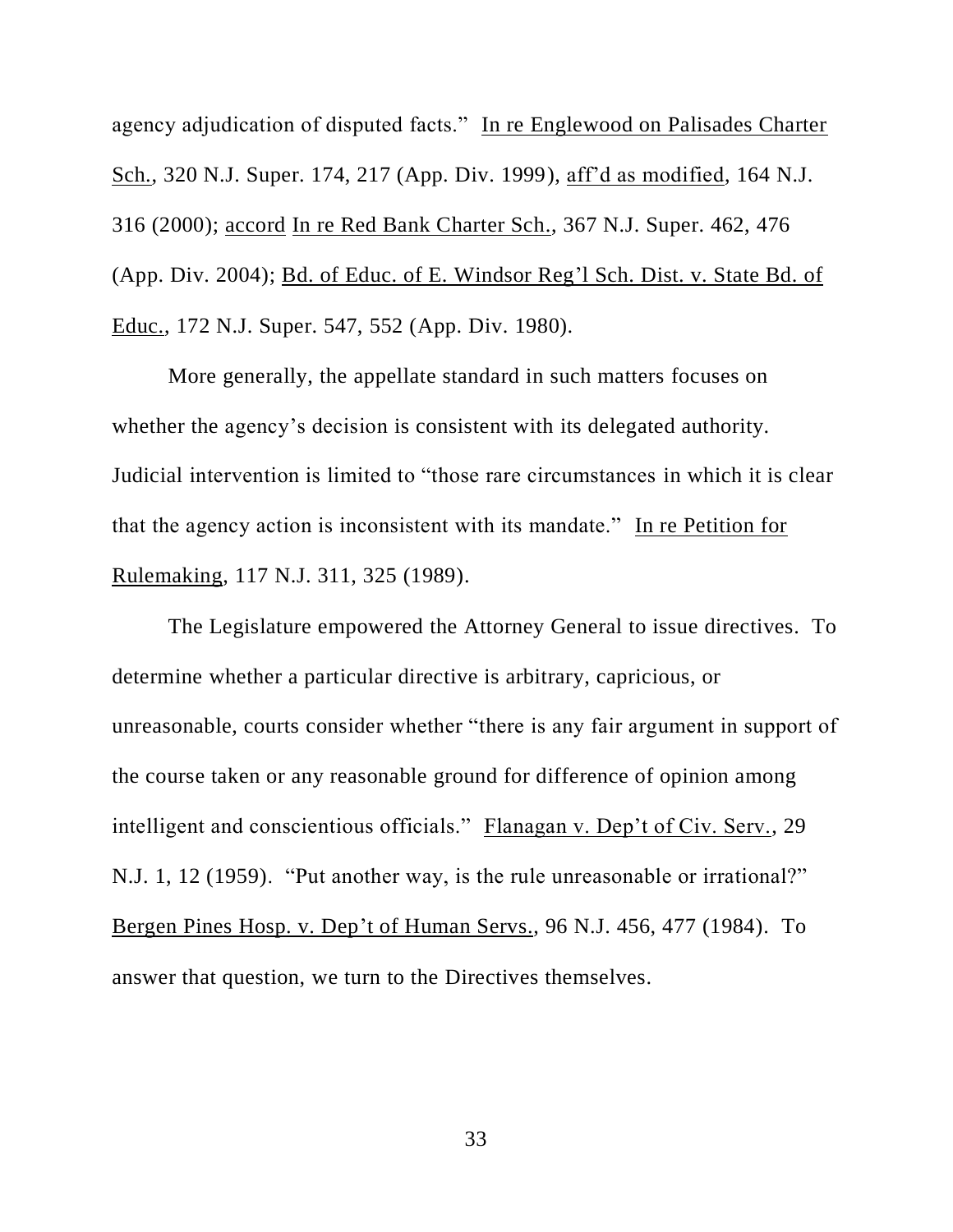The Directives detail the Attorney General's justification for releasing the names of officers subject to major discipline. Because the rationale underlying the Directives is critical to this appeal, we quote from them at length.

Directive 2020-5 is addressed to all law enforcement chiefs. At the outset, it acknowledges "good reasons why internal affairs records are not generally disclosed," namely, "the need to protect those who report and witness police misconduct," and the fact that a number of complaints "are ultimately determined to be unsubstantiated or unfounded." Directive 2020-5 at 1.

The Attorney General, however, also emphasizes that

[l]aw enforcement officers are entrusted with extraordinary responsibility and it is imperative that all officers maintain the highest standards of good discipline and conduct. Therefore, when a law enforcement agency concludes that one of its members has violated agency rules in a way that warrants professional sanction, there is a stronger rationale for public disclosure. And the more significant the violation, the more important it is that the public know about the misconduct.

[Id. at 1-2.]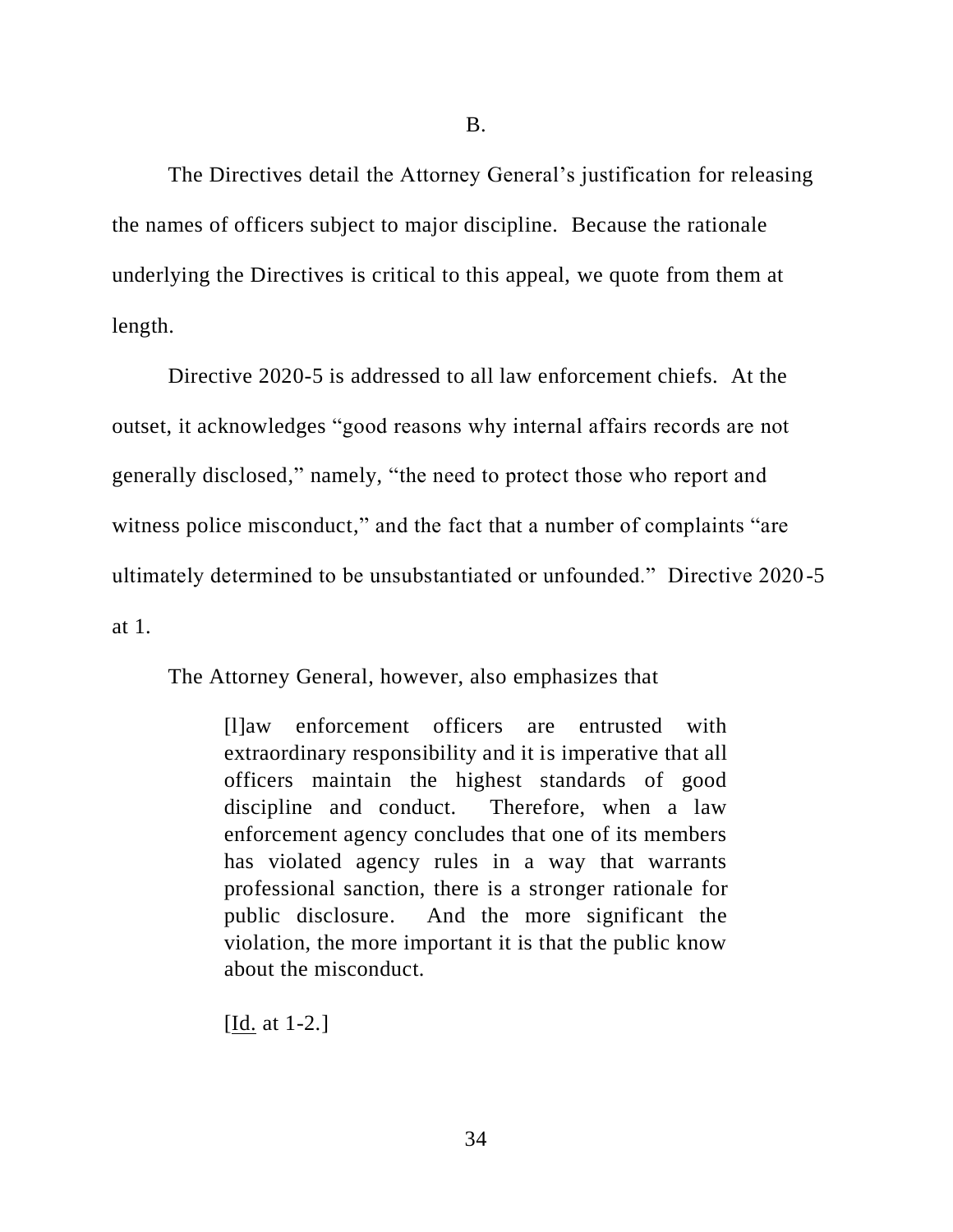After briefly reviewing recent changes to the IAPP, Directive 2020-5

continues:

More is required to promote trust, transparency and accountability, and I have concluded that it is in the public's interest to reveal the identities of New Jersey law enforcement officers sanctioned for serious disciplinary violations. Our state's law enforcement agencies cannot carry out their important public safety responsibilities without the confidence of the people they serve. The public's trust depends on maintaining confidence that police officers serve their communities with dignity and respect. In the uncommon instance when officers fall well short of those expectations, the public has a right to know that an infraction occurred, and that the underlying issue was corrected before that officer potentially returned to duty.

[**Id.** at 2.]

Directive 2020-5 next observes that "[t]he vast majority of law enforcement officers . . . serve with honor and . . . courage . . .[, b]ut their good work is easily undermined . . . whenever an officer breaches the public's trust." Ibid. Underscoring the importance of deterrence, the Directive adds the following:

> The likelihood of such misbehavior increases when officers believe they can act with impunity; it decreases when officers know that their misconduct will be subject to public scrutiny and not protected. The deterrent effect of this scrutiny will, in the end, improve the culture of accountability among New Jersey law enforcement.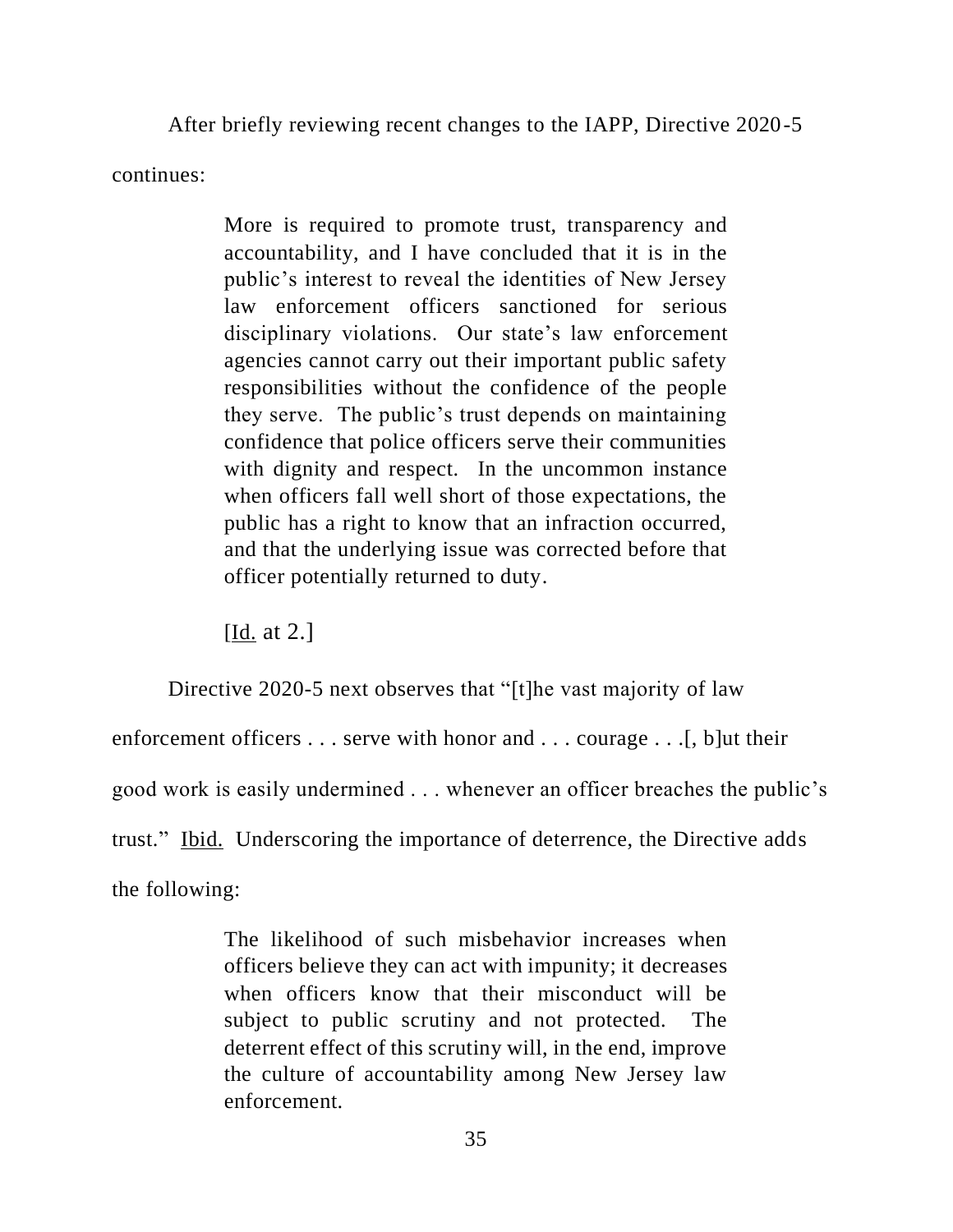## $[**I**bid.]$

As noted before, Directive 2020-6 is addressed to three entities in the Department -- the State Police, Division of Criminal Justice, and Juvenile Justice Commission. The Directive adopts the above reasons and explains that "[s]haring the identities of individuals who received major discipline will allow for public scrutiny and improve the culture of accountability among the Department's law enforcement agencies." Directive 2020-6 at 1.

Directive 2020-6 also addresses the reason the new policy extends to former employees:

> [M]any of our officers go on to serve with other law enforcement agencies, and the State at present lacks a licensing system to track such repeat disciplinary sanctions across agencies. Moreover, the sharing of identities will enable the public and policymakers to identify repeat offenders, and to hold the Department's law enforcement agencies accountable for their response to patterns of discipline. And, most importantly, the sharing of identities will help to build public confidence in the vast majority of officers . . . [and] will help to build significant trust between [the] officers and the communities they serve.

[Id. at 2.]

The Attorney General highlighted a number of the same concerns at oral argument. Among others, he emphasized that releasing the names of officers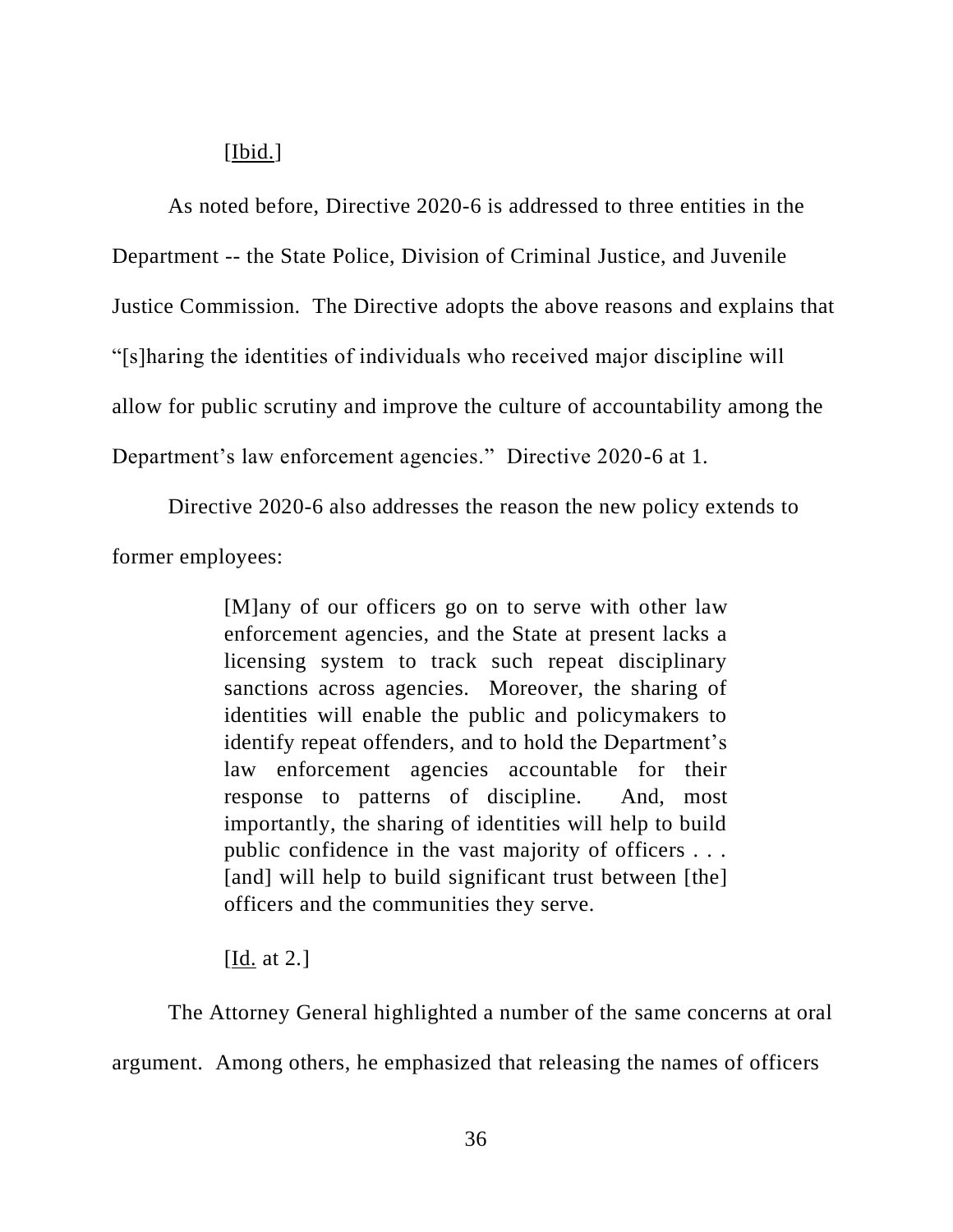subject to major discipline will enable the public to monitor the internal affairs process and gauge, for example, if progressive discipline worked effectively or if officers were promoted after repeated episodes of serious misconduct. In addition, the Attorney General stressed why it is important to reveal prior instances of serious misconduct by former or retired officers. If they seek employment with other law enforcement agencies, their internal affairs files are available for review under the IAPP. See 2020 IAPP §§ 3.1.1, 3.1.2. That is not the case, though, for officers looking to move to a sensitive, quasi-lawenforcement position, like a security post in a public school or hospital, or a similar position in the private sector. The public likewise would not have access to the information.

To be sure, the parties strongly disagree about the wisdom and consequences of the Directives, and appellants offer a very different perspective. They contend the Directives will embarrass officers and make them and their families targets for retribution; undermine the integrity of the investigatory process; chill cooperation from officers; discourage officers from seeking treatment for alcohol or drug dependencies; undermine the command structure in law enforcement agencies; have a negative effect on public safety; and reveal the identities of victims and witnesses in domestic violence and other matters. Appellants also believe the Attorney General's rationale is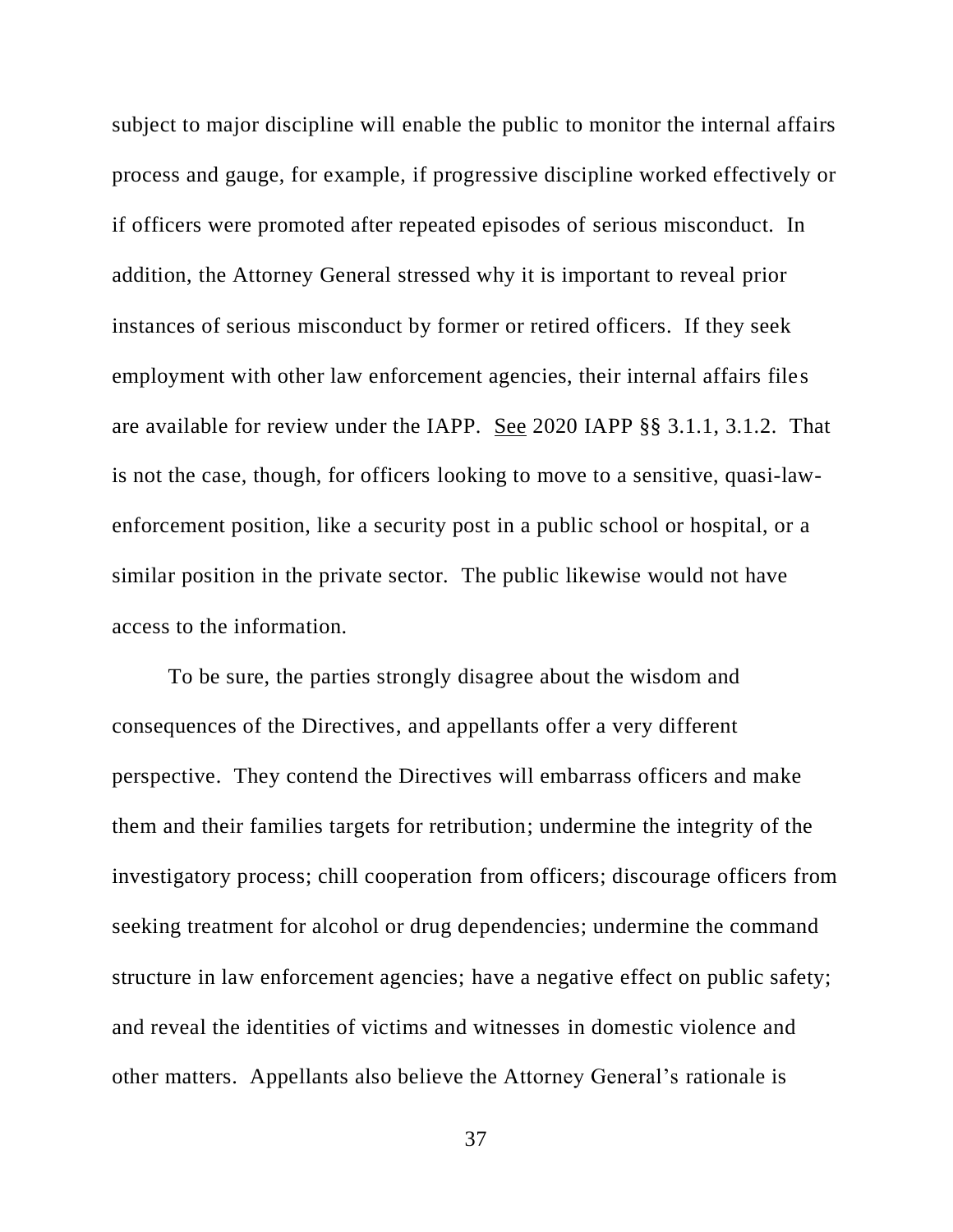flawed in that the new Directives will not achieve accountability and will add nothing to a process that is already adequate. In addition, they contend the Attorney General's focus on what penalties are assessed, rather than on the type of misconduct committed, renders the Directives over-inclusive and arbitrary. $^{2, 3}$ 

Disagreement over a policy, however, does not make it arbitrary, capricious, or unreasonable. If an administrative action is consistent with legislative policies, rests on a reasonable basis, reflects careful consideration

The Attorney General notes that disclosure of incidents resulting in major discipline tracks lines drawn by the Civil Service Commission and avoids "subjective or vague determinations" about "the kind of misconduct that the public deserves to know about."

<sup>&</sup>lt;sup>2</sup> "An employee may be subject to [major] discipline for: (1) Incompetency, inefficiency or failure to perform duties; (2) Insubordination; (3) Inability to perform duties; (4) Chronic or excessive absenteeism or lateness; (5) Conviction of a crime; (6) Conduct unbecoming a public employee; (7) Neglect of duty; (8) Misuse of public property, including motor vehicles; (9) Discrimination that affects equal employment opportunity (as defined in N.J.A.C. 4A:7-1.1), including sexual harassment; (10) Violation of Federal regulations concerning drug and alcohol use by and testing of employees who perform functions related to the operation of commercial motor vehicles, and State and local policies issued thereunder; (11) Violation of New Jersey residency requirements . . . ; and (12) Other sufficient cause." N.J.A.C. 4A:2- 2.3; see also N.J.A.C. 4A:2-3.1(c). Under the Administrative Code, "major discipline" includes "[r]emoval, [d]isciplinary demotion, and [s]uspension or fine for more than five working days at any one time." N.J.A.C. 4A:2-2.2(a).

<sup>&</sup>lt;sup>3</sup> Amicus Chiefs of Police also submits that the retroactive nature of the Directives makes them arbitrary and fundamentally unfair. We consider the issue of retroactivity separately below.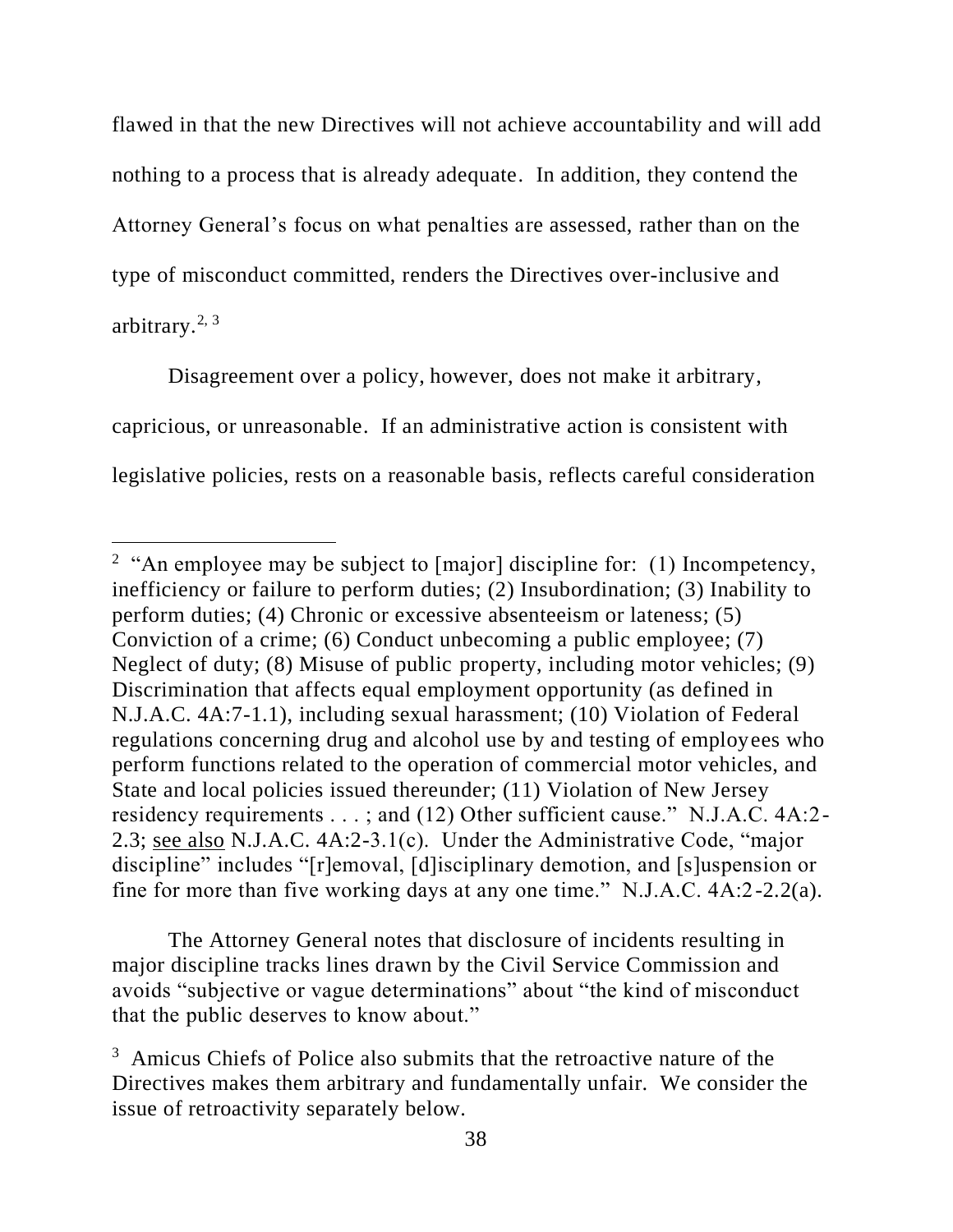of the issues, and can otherwise satisfy the standard for appellate scrutiny, the policy should be upheld. See In re Adoption of Amends., 392 N.J. Super. at 135-36. Here, the Attorney General exercised authority the Legislature placed in his office to develop and revise disciplinary policies. He acted to enhance public trust and confidence in law enforcement, to deter misconduct, to improve transparency and accountability in the internal affairs process, and to prevent officers from evading the consequences of their misconduct. The Attorney General's reasoned bases for acting were fully consistent with the Department's mandate. See In re Petition for Rulemaking, 117 N.J. at 325.

The Directives implement a practice that is common in other professions. When doctors, lawyers, judges, and other professionals are disciplined for misconduct, their names are made public. See, e.g., N.J.S.A. 45:9-22.22(a), -22.23(7) to (8) (physicians, podiatrists, and optometrists); R. 1:20-9(m) (attorneys); R. 2:15-15(a), -20(b) (judges). The New Jersey Division of Consumer Affairs lists the results of disciplinary actions against accountants, architects, dentists, electrical contractors, engineers, nurses, pharmacists, plumbers, real estate appraisers, and others on its website. See Division of Consumer Affairs, https://www.njconsumeraffairs.gov/ (last visited June 1, 2021) (select "Boards and Committees," then choose the applicable profession and select "Actions (Disciplinary and Other)").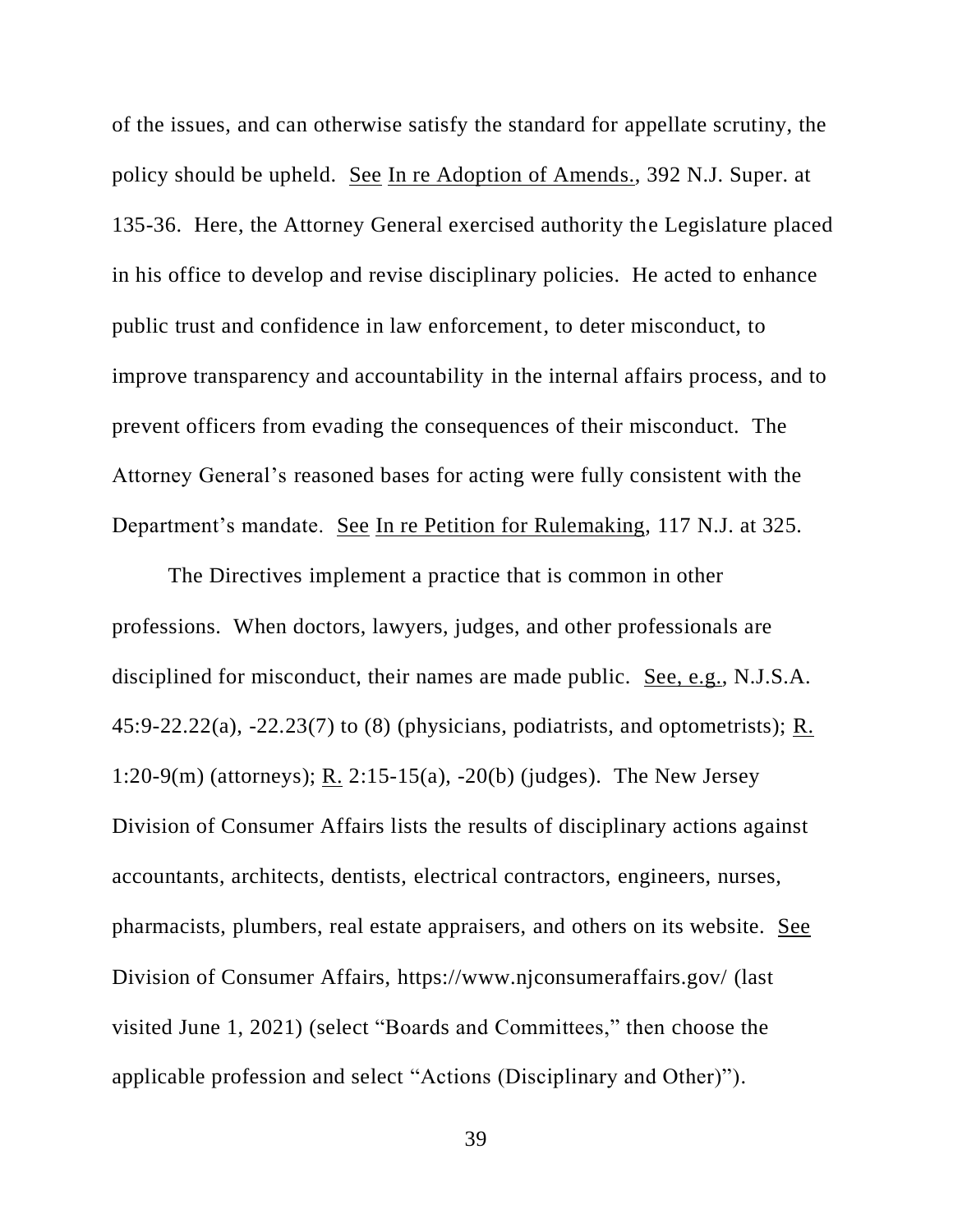Once again, thoughtful concerns in opposition to a new policy are not fatal to administrative action. The Attorney General's decision to release the names of law enforcement officers subject to major discipline is consistent with his delegated authority and grounded in reason. It is not arbitrary, capricious, or unreasonable.

#### V.

To the extent appellants continue to advance an ex post facto claim, we agree with the Appellate Division that the release of officers' names from matters resolved before the Directives were issued does not violate the Ex Post Facto Clause. In re Att'y Gen. Directives, 465 N.J. Super. at 149-52.

"The Ex Post Facto Clause is 'aimed at laws that "retroactively alter the definition of crimes or increase the punishment for criminal acts."'" State v. Perez, 220 N.J. 423, 438 (2015) (quoting Cal. Dep't of Corr. v. Morales, 514 U.S. 499, 504 (1995)); see State v. Hester, 233 N.J. 381, 392 (2018). The Directives do none of those things. Nor do they reflect a change in the law. See State v. Purnell, 161 N.J. 44, 53 (1999) (noting that for retroactivity purposes, "the threshold inquiry [is] whether the rule at issue is a 'new rule of law" (alteration in original) (quoting State v. Afanador, 151 N.J. 41, 57 (1997))). In addition, a departmental rule or regulation that is civil and non-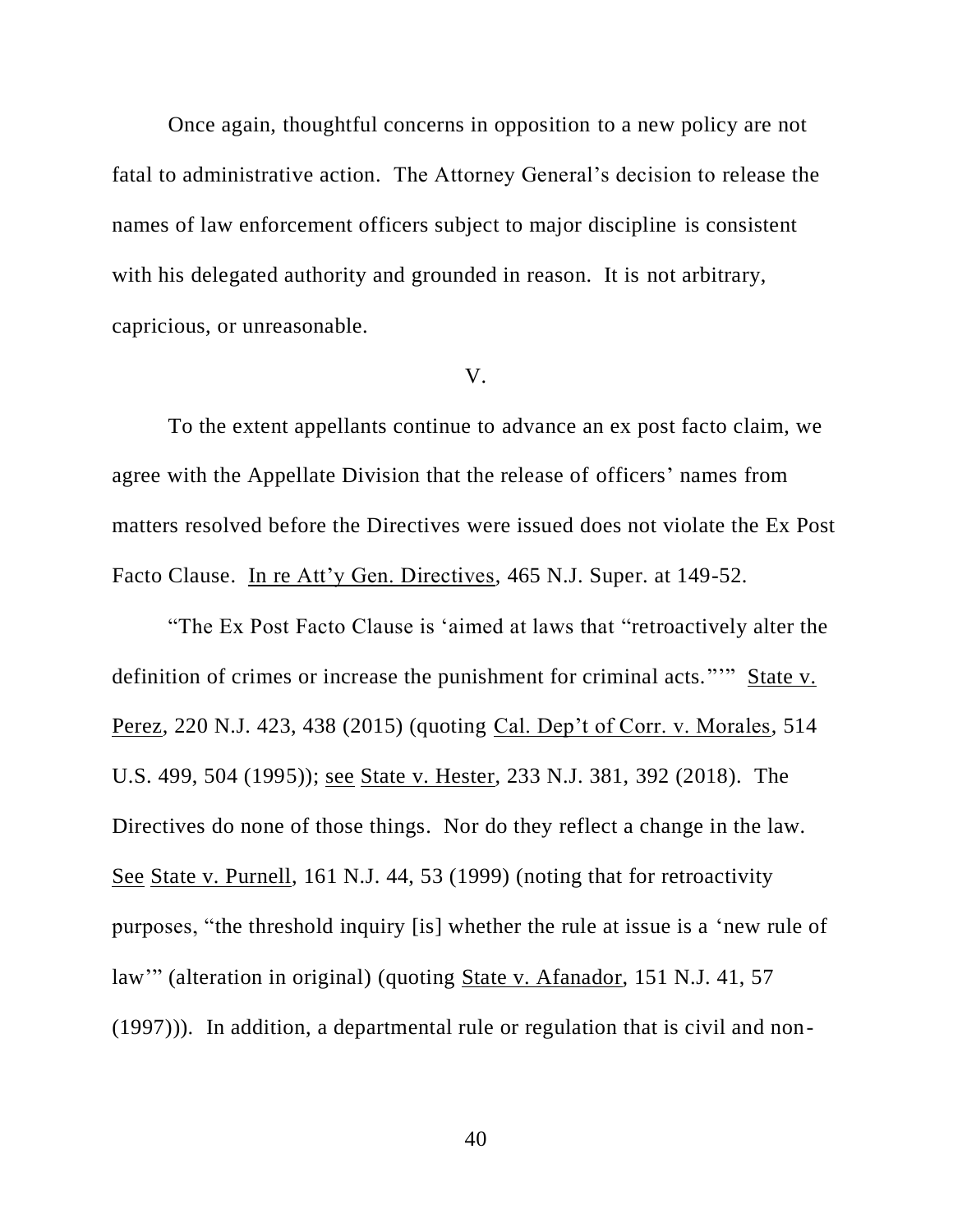punitive is not subject to the Ex Post Facto Clause. See Riley v. State Parole Bd., 219 N.J. 270, 292-93 (2014).

The Attorney General's authority is grounded in statutes enacted decades ago. See N.J.S.A. 52:17B-4 (enacted in 1948); N.J.S.A. 52:17B-98 (enacted in 1970). And as discussed above in section III.A, the Attorney General has advised officers for more than twenty years that their internal affairs records might be released.

Insofar as appellants challenge the manner in which the Attorney General exercised his discretionary authority to change longstanding practice, their claim emphasizes estoppel principles, to which we turn next.

## VI.

Appellants argue that the Directives violate the doctrine of promissory estoppel. There are four elements to a claim under the doctrine: "(1) a clear and definite promise; (2) made with the expectation that the promisee will rely on it; (3) reasonable reliance; and (4) definite and substantial detriment." Goldfarb v. Solimine, 245 N.J. 326, 339-40 (2021) (quoting Toll Bros., Inc. v. Bd. of Chosen Freeholders of Burlington, 194 N.J. 223, 253 (2008)).

Promissory estoppel is an equitable doctrine that has its roots in contract law but is distinct from a typical claim to enforce a contract. Goldfarb, 245 N.J. at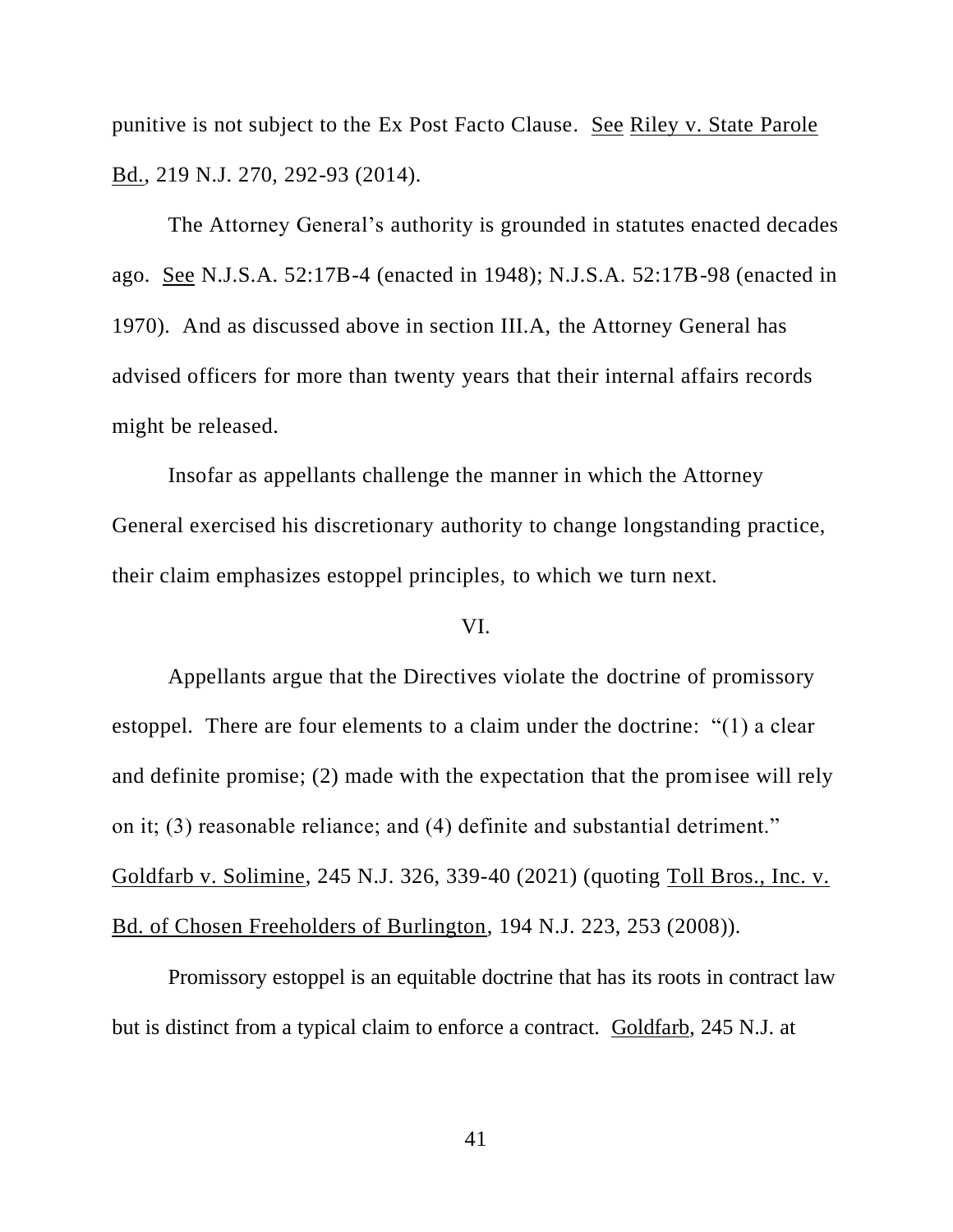340-41, 341 n.6. In that regard, we note that N.J.S.A. 40A:14-181 expressly provides that IAPPs "shall not supersede any existing contractual agreements."

Appellants also rely on the related theory of equitable estoppel, which requires a showing of "a knowing and intentional misrepresentation by the party sought to be estopped under circumstances in which the misrepresentation would probably induce reliance, and reliance by the party seeking estoppel to his or her detriment." In re Johnson, 215 N.J. 366, 379 (2013) (quoting O'Malley v. Dep't of Energy, 109 N.J. 309, 317 (1987)); see also Williston on Contracts § 8:3 (Lord ed. 2008).

Principles of estoppel must be evaluated with care when a party seeks to apply them against the government. See In re Johnson, 215 N.J. at 378 ("Equitable estoppel is rarely invoked against a governmental entity, particularly when estoppel would 'interfere with essential governmental functions."" (citations omitted) (quoting O'Malley, 109 N.J. at 316)); Harmon v. Del. Harness Racing Comm'n, 62 A.3d 1198, 1200-01 (Del. 2013) (noting that "as a general rule," in the context of promissory estoppel claims, "the 'state is not estopped in the exercise of its governmental functions by the acts of its officers'" (quoting McCoy v. State, 277 A.2d 675, 676 (Del. 1971))).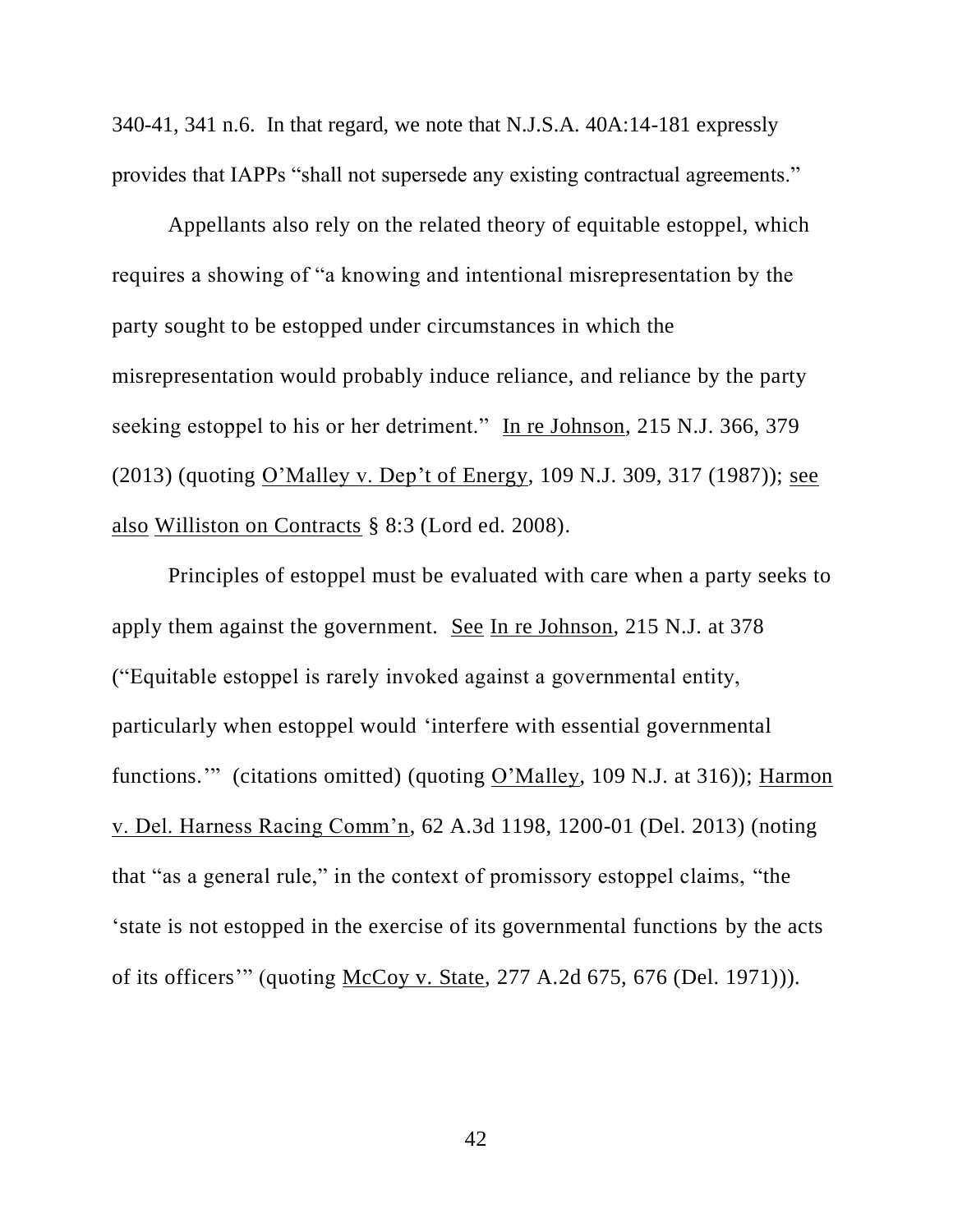A.

Appellants submitted multiple certifications in support of their claim in order to demonstrate that the Office of the Attorney General made clear promises of confidentiality throughout the disciplinary process. The Appellate Division observed that appellants pursued only a facial challenge to the Directives. In re Att'y Gen. Directives, 465 N.J. Super. at 153-54. The court also properly found it could not resolve estoppel claims on the existing record. Id. at 153. Instead, the Appellate Division noted that individual officers could pursue as-applied challenges within fourteen days of getting notice. Id. at 154- 55. The Attorney General asks the Court to provide guidance for those potential challenges.

Although the record is incomplete, it raises significant concerns in that it suggests that officers who agreed to major discipline received assurances of confidentiality. The Attorney General points out that since 2000, the IAPPs have stated the Attorney General and County Prosecutor could release the names of officers who had been disciplined, and that law enforcement executives could authorize access to internal affairs files "for good cause." See 2000 IAPP at 11-46; 2011 IAPP at 47; 2014 IAPP at 42; 2017 IAPP at 42; 2019 IAPP at § 9.6.2. The historical practice, however, is not so clear.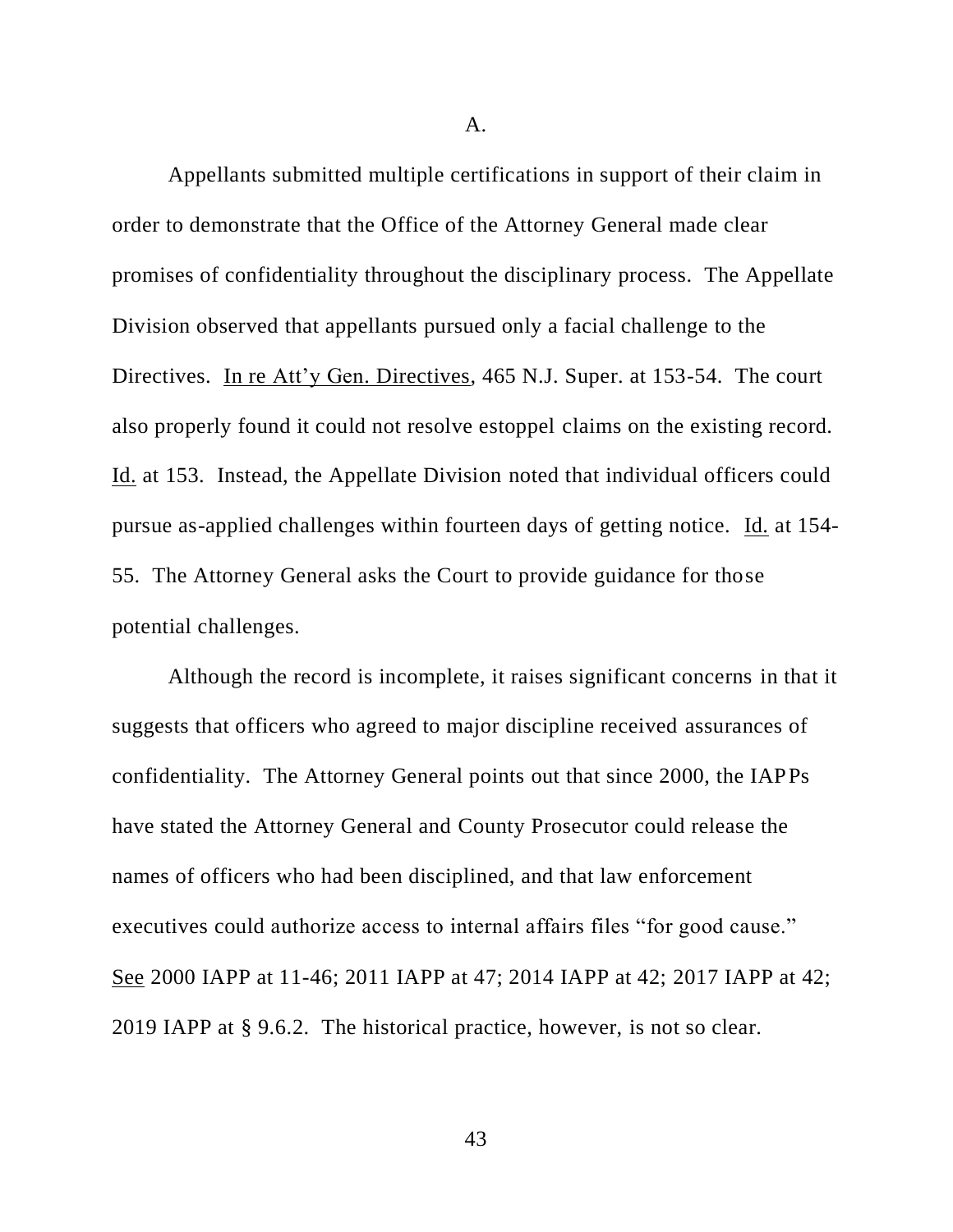Each IAPP stresses that records of internal affairs investigations are confidential and that files must be "clearly marked as confidential." 1991 IAPP at 15; 1992 IAPP; 2000 IAPP at 11-46; 2011 IAPP at 47; 2014 IAPP at 42; 2017 IAPP at 42; 2019 IAPP at § 9.6.1. In addition, a series of certifications in the record from the Superintendent of the State Police and others assert that for many years, the internal affairs process has been replete with promises of confidentiality and reassurances from state officials to officers who agreed to discipline.

Former Superintendent Joseph R. Fuentes submitted a certification in which he explained that he was personally involved in disciplinary matters during his tenure and had the ultimate responsibility to approve final settlements and set penalties for State Troopers in disciplinary matters. Fuentes Certif., Aug. 4, 2020, ¶ 26. He also had statutory responsibilities relating to the disciplinary process. Pursuant to N.J.S.A. 53:1-10, "[t]he superintendent shall, with the approval of the governor, make all rules and regulations for the discipline and control of the state police."

Among other statements, the Superintendent certified to the following:

\* "State Troopers were ordinarily extended a promise that such disciplinary matters would remain confidential and that their names and identities would not be released to the public." Fuentes Certif., ¶ 27 (emphases added).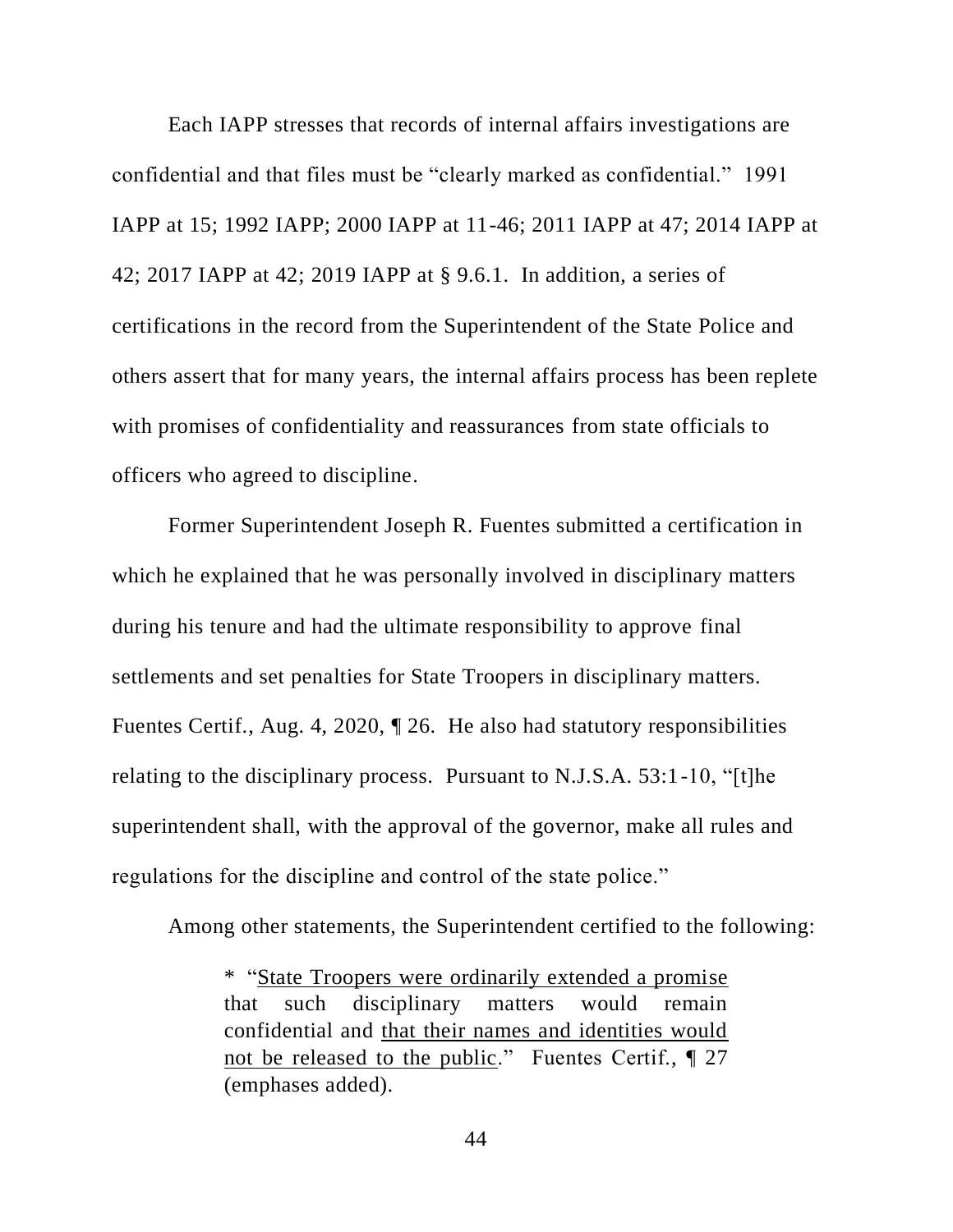\* "The office of the State Attorney General is not just an observer of this process; rather [it is] an integral part in constructing, reviewing and approving confidentiality agreements in matters of General Discipline (subject to 30 or more days of suspension) . . . . " Ibid.

\* "I personally provided the assurance of confidentiality to many State Troopers under my command . . . ." Id. ¶ 28 (emphasis added).

\* "During my tenure with the State Police internal affair[s] files were always maintained as confidential and privileged documents." Id. ¶ 32.

\* "State Troopers who were involved in an internal affairs investigation were advised that the process was confidential." Id. ¶ 58.

\* "State Troopers who resolved disciplinary matters were advised that any settlements of disciplinary matters or plea agreements would remain confidential and that their identities would not be disclosed." Id. ¶ 60 (emphasis added).

\* "In exchange for accepting a settlement a Trooper was promised confidentiality and a promise was also extended that it would not stand as a shaming incident for the remainder of his career." Id. ¶ 69 (emphasis added).

Trooper Wayne D. Blanchard, President of the State Troopers Fraternal

Association of New Jersey, certified as follows: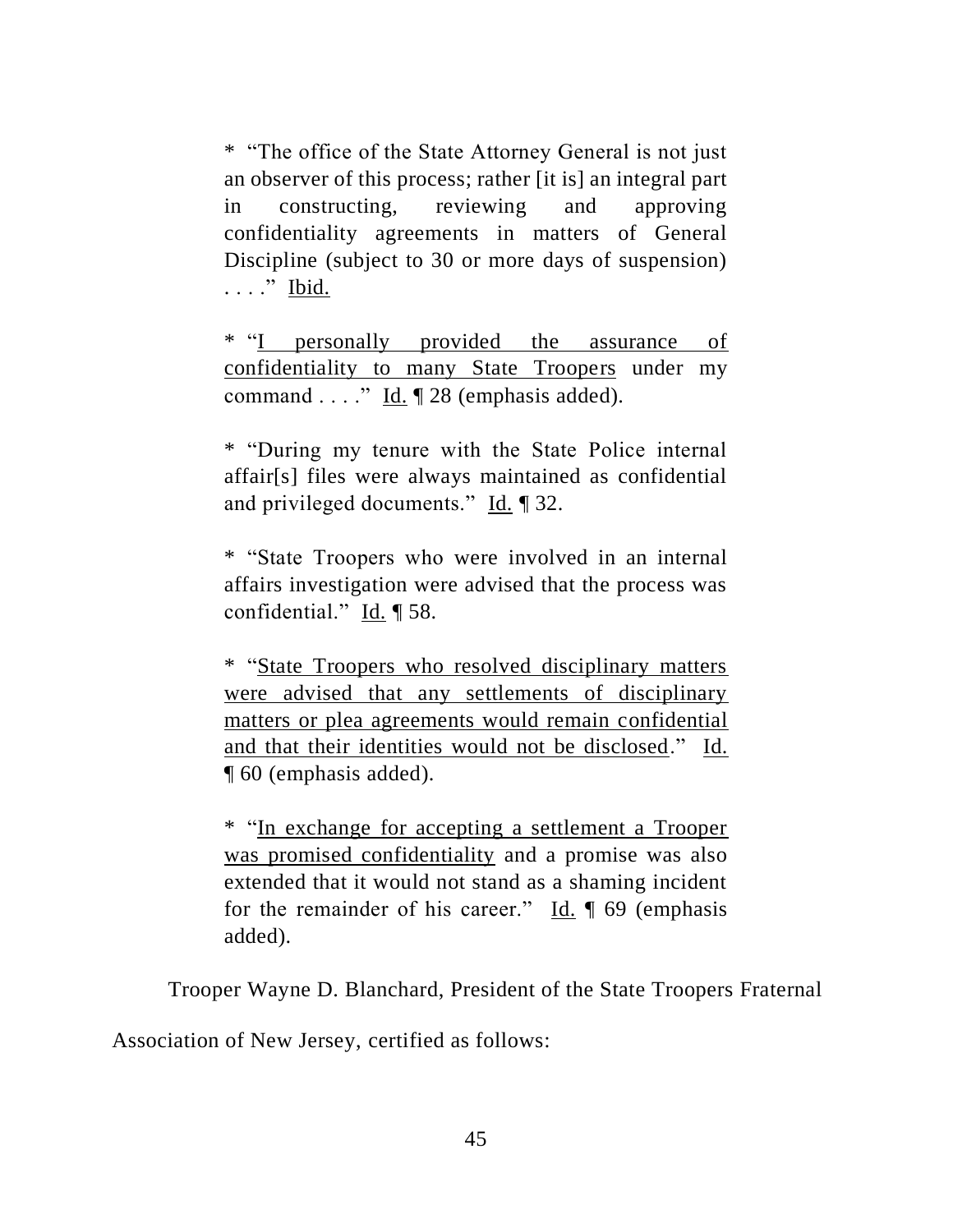\* "During the disciplinary process, . . . [t]he Trooper and the NJSP can enter a Voluntary Negotiated Plea Agreement and the Trooper is advised that it will remain strictly confidential and recorded in the member's Discipline File and would not be released to the public." Blanchard Certif., Aug. 5, 2020, ¶ 9.

\* "It is explained very clearly that if the matter is not adjudicated within the NJSP, the matter would be transmitted to the Office of Administrative Law for a hearing, if applicable, and from that point forward the matter is made public." Ibid.

\* "The guarantee of confidentiality has caused many Troopers to enter into settlement agreements with the NJSP." Id. ¶ 10 (emphasis added).

Detective Sergeant Pete J. Stilianessis, president of the State Troopers

Non-Commissioned Officers Association, also submitted a certification. He

stated in broad terms as follows:

\* "Every disciplinary action assessed against State Troopers was premised upon express representations of confidentiality and privilege." Stilianessis Certif.,  $\P$  36.

\* "This express representation was formally extended to union representatives, individual troopers and their attorneys."  $\underline{Id}$ . 137.

\* "Confidentiality was assured and promised at every stage of the disciplinary process." Id. ¶ 38.

\* "Command staff within the Division of State Police directly informed Troopers union representatives and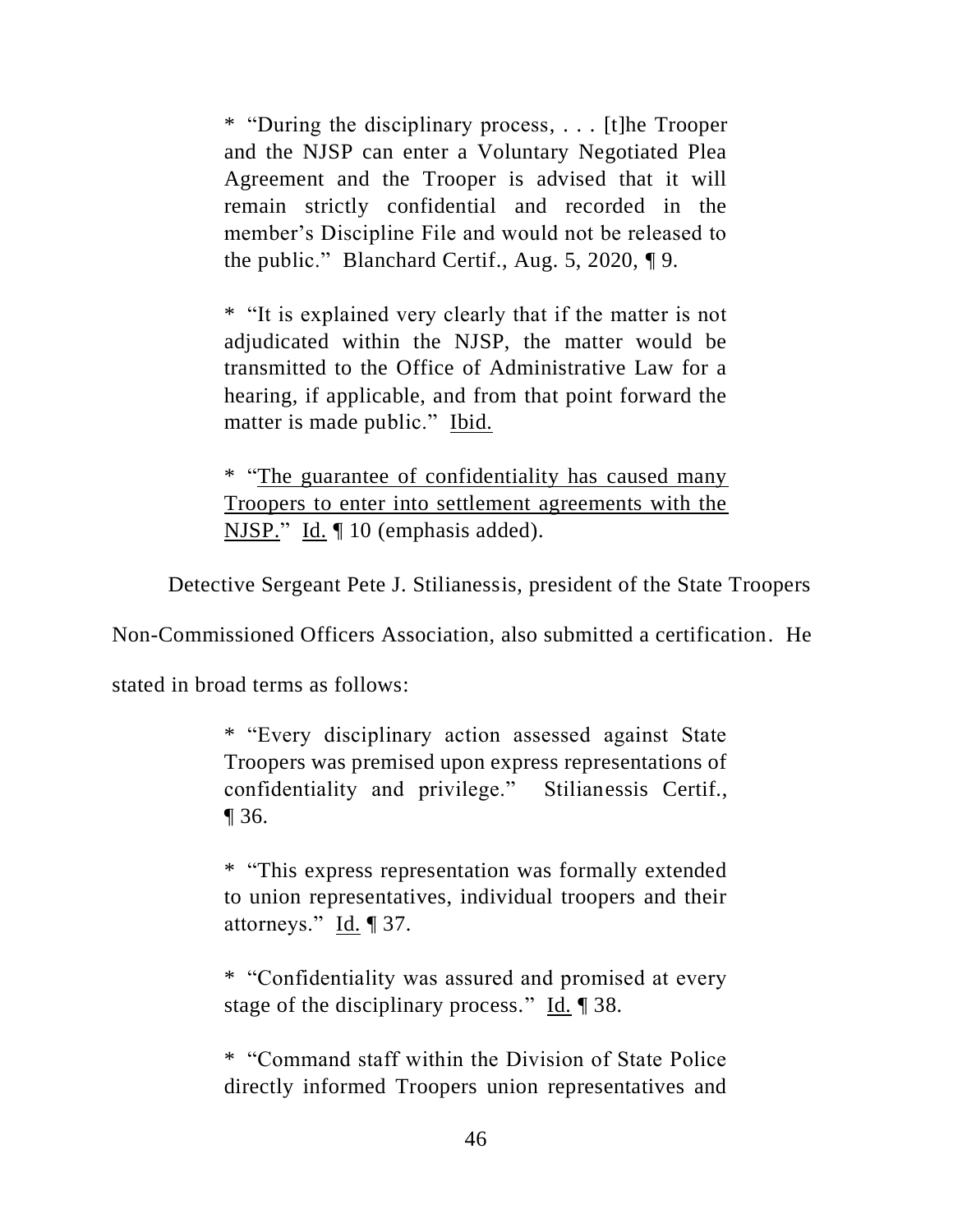attorneys engaged within the disciplinary process, that the entire matter would be deemed privileged and confidential and would never be released to the public." Id.  $\P$  39.

Stilianessis also quoted an anonymous trooper who certified that "[d]uring the entrance of the negotiated settlement agreement, I was assured that this matter was confidential and that it would not define my career." Id. ¶ 69. Another anonymous trooper made a similar statement. Id. ¶ 70.

In addition, Stilianessis noted that, as recently as 2019, the Attorney General argued before the Appellate Division against the release of the name of any State Trooper linked to a disciplinary charge. See id. ¶ 42. In a brief to the Appellate Division in Libertarians for Transparent Government v. New Jersey State Police, a case that involved an OPRA request, the Attorney General argued that law enforcement officers are "entitled to . . . [a] reasonable expectation of privacy" in their disciplinary history. Att'y Gen. Br., Aug. 6, 2018, at 2; cf. 243 N.J. 515 (2020) (dismissing the appeal upon stipulation of the parties).The Attorney General also argued that "[t]he confidentiality interest supporting non-disclosure of information relating to internal and criminal investigations of State Police members is significant." Id. at 7-8.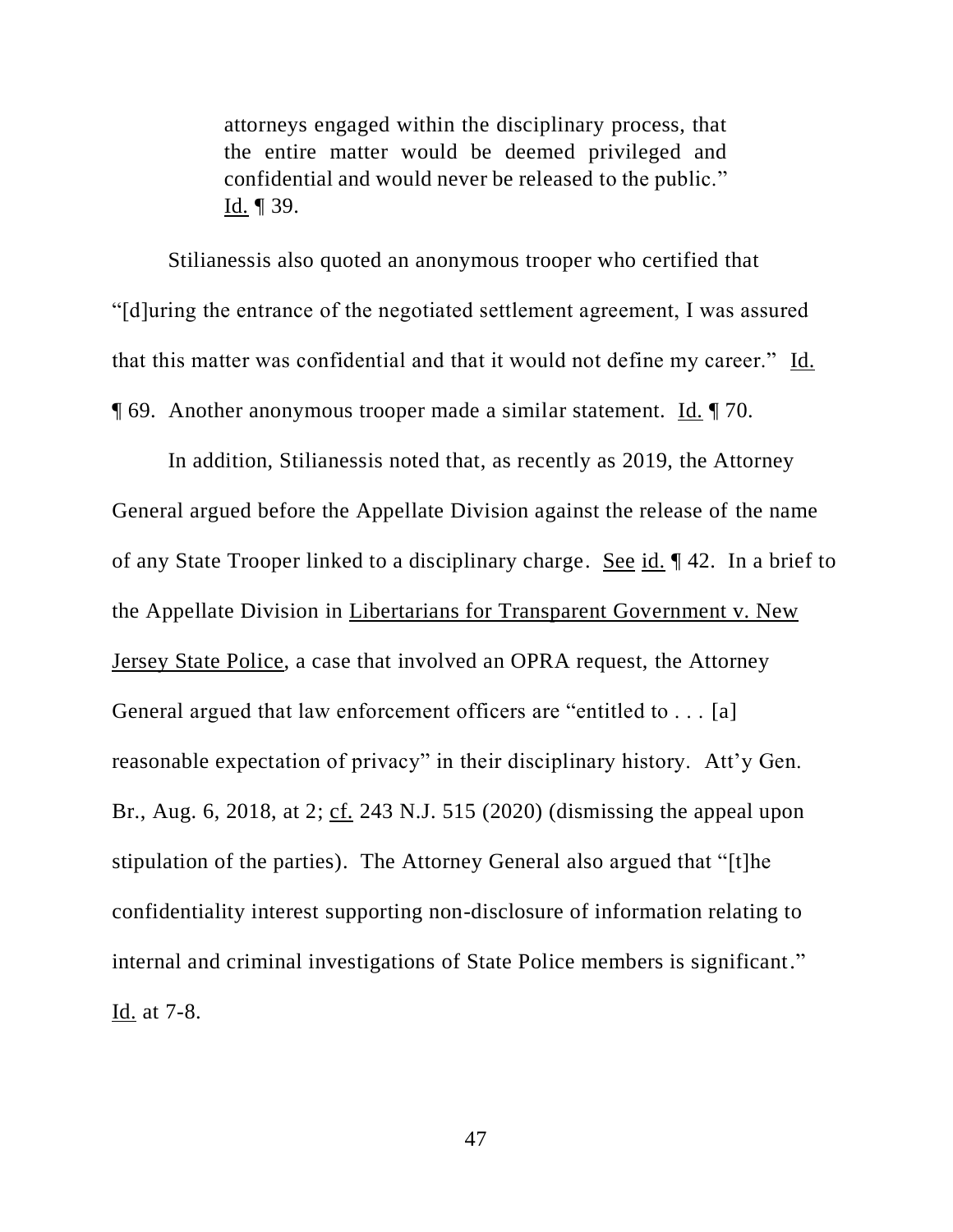The Attorney General's brief in Libertarians appears to validate part of

the certifications before the Court in this case. In particular, the office's

written submission concedes

[i]t is often the case that the subject of an internal affairs investigation agrees to accept culpability of some, or all of the charges brought against him or her and waives his or her right to formal administrative proceedings on the charges. By choosing to resolve the matter, and not bring the matter to a public forum, [the Trooper's] identity is protected from public disclosure. Not only does this fact undoubtedly incentivize some troopers to agree to cooperate, but it also benefits the investigating unit by not having to expend as many resources to conclude an investigation yet still bring a favorable outcome.

[Id. at  $9-10$  (emphasis added).]

The trial court in Libertarians accepted the State's argument and declined to order disclosure of the Trooper's identity. After oral argument in 2019, the Appellate Division affirmed for substantially the same reasons.<sup>4</sup>

The Attorney General oversees the Department of Law and Public Safety, of which the State Police is a part. He has the ultimate authority to set policy for the Department and can decide to change direction on matters of policy. Although stated positions of the Attorney General may not necessarily

<sup>&</sup>lt;sup>4</sup> We refer to the proceedings because they offer relevant context; we do not suggest the rulings are precedential. See R. 1:36-3.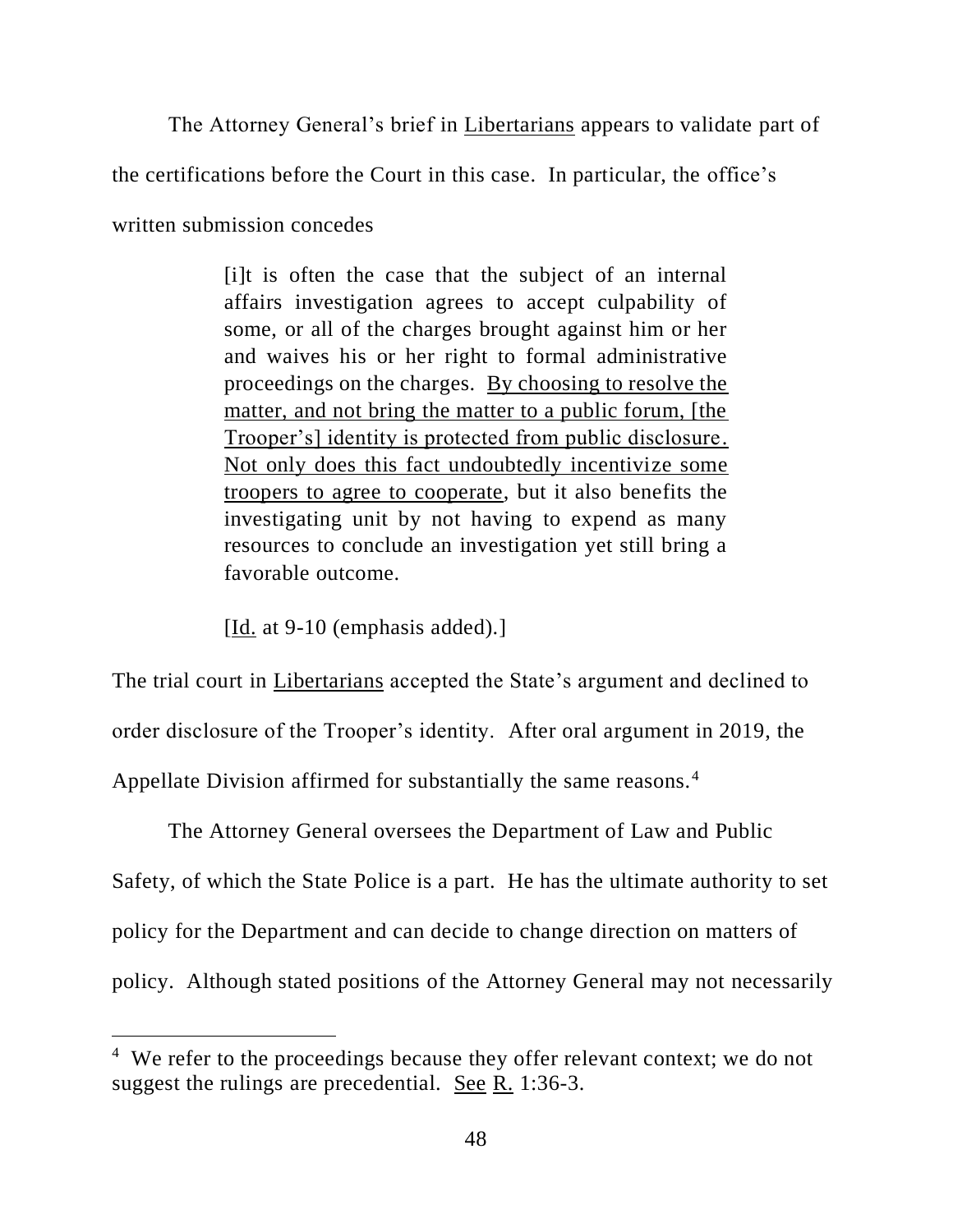amount to clear and definite promises, see Goldfarb, 245 N.J. at 340, it is understandable for appellants to highlight prior public comments that support their position as they advance equitable claims.

In a related argument, appellants remind the Court that government agencies must "turn square corners" in their dealings with others. See W.V. Pangborne & Co., Inc. v. Dep't of Transp., 116 N.J. 543, 561-62 (1989). We do not find the Directives violated that standard. They reflect the considered judgment of the Attorney General about public accountability of law enforcement officers. At the same time, we recognize that an agency's recent formal statements can have a bearing on the equitable arguments appellants raise.

Among other reasons, the Attorney General contends that appellants' estoppel argument should fail because disciplinary records are disclosed in criminal cases to satisfy the requirements of Brady v. Maryland, 373 U.S. 83 (1963), and United States v. Giglio, 405 U.S. 150 (1972), and to respond to civil discovery requests. But no promise of confidentiality could attach to those affirmative legal obligations. In addition, those disclosures arise in a rather different context. Discovery materials disclosed in those settings are not made to the public and can be subject to a protective order or some other form of oversight by the court. In contrast, the Directives require or invite the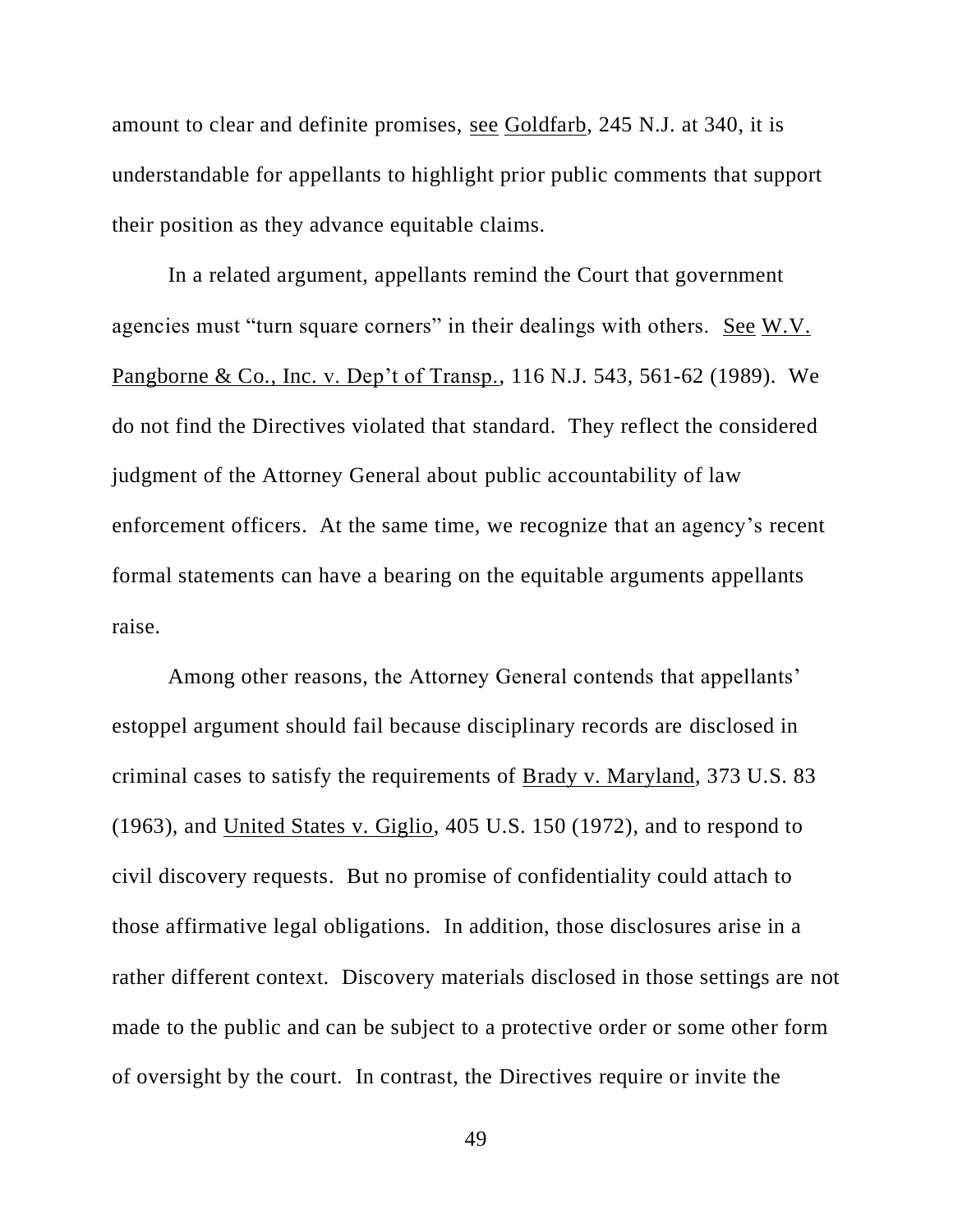posting of twenty years of major disciplinary findings, with officers' names attached, on a public website.

B.

We cannot probe the certifications in the record or resolve appellants' equitable claims.<sup>5</sup> We also recognize that information contained in the certifications might be relevant to hundreds of potential individual challenges. See Fuentes Certif., ¶ 16 (estimating there are nearly 500 cases involving major discipline with the State Police that date back twenty years). To help ensure that relevant issues are resolved in a uniform and efficient manner, we exercise our supervisory authority to establish the following process. See N.J. Const. art. VI, § 2, ¶ 3.

A single Judge of the Superior Court will be designated to conduct a broad-ranging evidentiary hearing. The hearing should explore the practice of the State Police relating to disciplinary matters, and the question of confidentiality, in particular, before the Directives were issued. All parties and amici shall receive notice of the hearing and have the opportunity to

 $5$  To be clear, estoppel claims can be raised only by officers who settled their disciplinary actions. Officers who contested accusations against them in the course of a public hearing cannot claim they relied on a promise of confidentiality. At oral argument, appellants estimated that ninety percent of disciplinary cases are resolved through settlement agreements.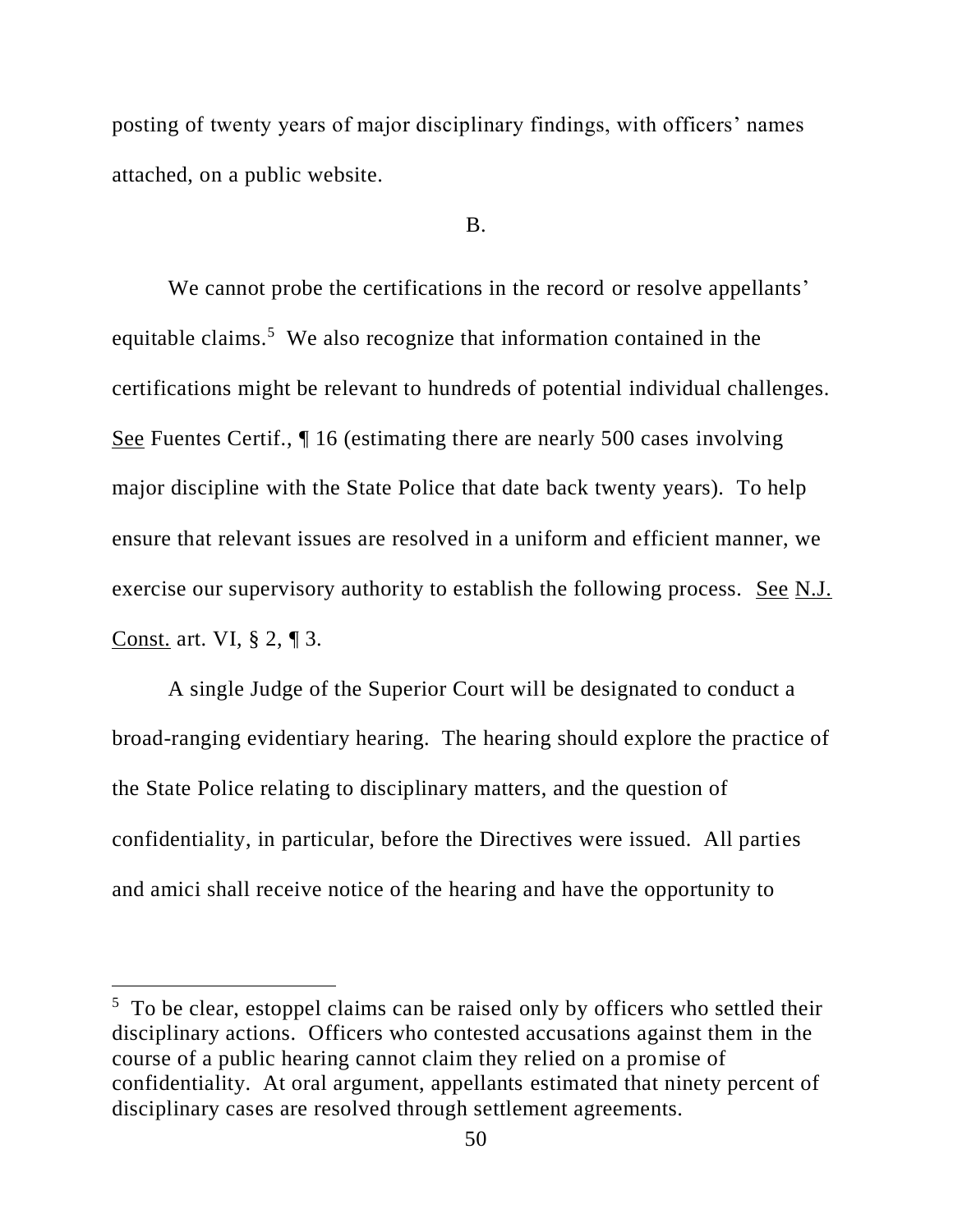participate. Both sides may present witnesses and documentary evidence; they may also probe the role of counsel from the Department of Law and Public Safety.

The judge shall make appropriate findings. If there is sufficient credible evidence, the court, in its discretion, may resolve the issue of confidentiality on a broad scale. In other words, if the court finds that promises of confidentiality were made and relied on consistent with the appropriate legal standards, see Goldfarb, 245 N.J. at 339-40; In re Johnson, 215 N.J. at 378, it could bar the release of names of law enforcement officers subject to Directive 2020-6 for disciplinary matters settled before June 19, 2020. If the record does not support such a conclusion for the entire group of officers, the court's more limited findings may be incorporated and made part of the record in individual challenges that will likely follow. <sup>6</sup>

Depending on the outcome of the above hearing, State Troopers and law enforcement officers in the Division of Criminal Justice and the Juvenile Justice Commission ("Troopers") are to file any as-applied challenges afterward in the Superior Court in the nature of actions in lieu of prerogative writs. See R. 4:69. The Attorney General shall first provide current and

<sup>&</sup>lt;sup>6</sup> We do not retain jurisdiction. The outcome of the hearing is subject to the ordinary rules of appellate procedure.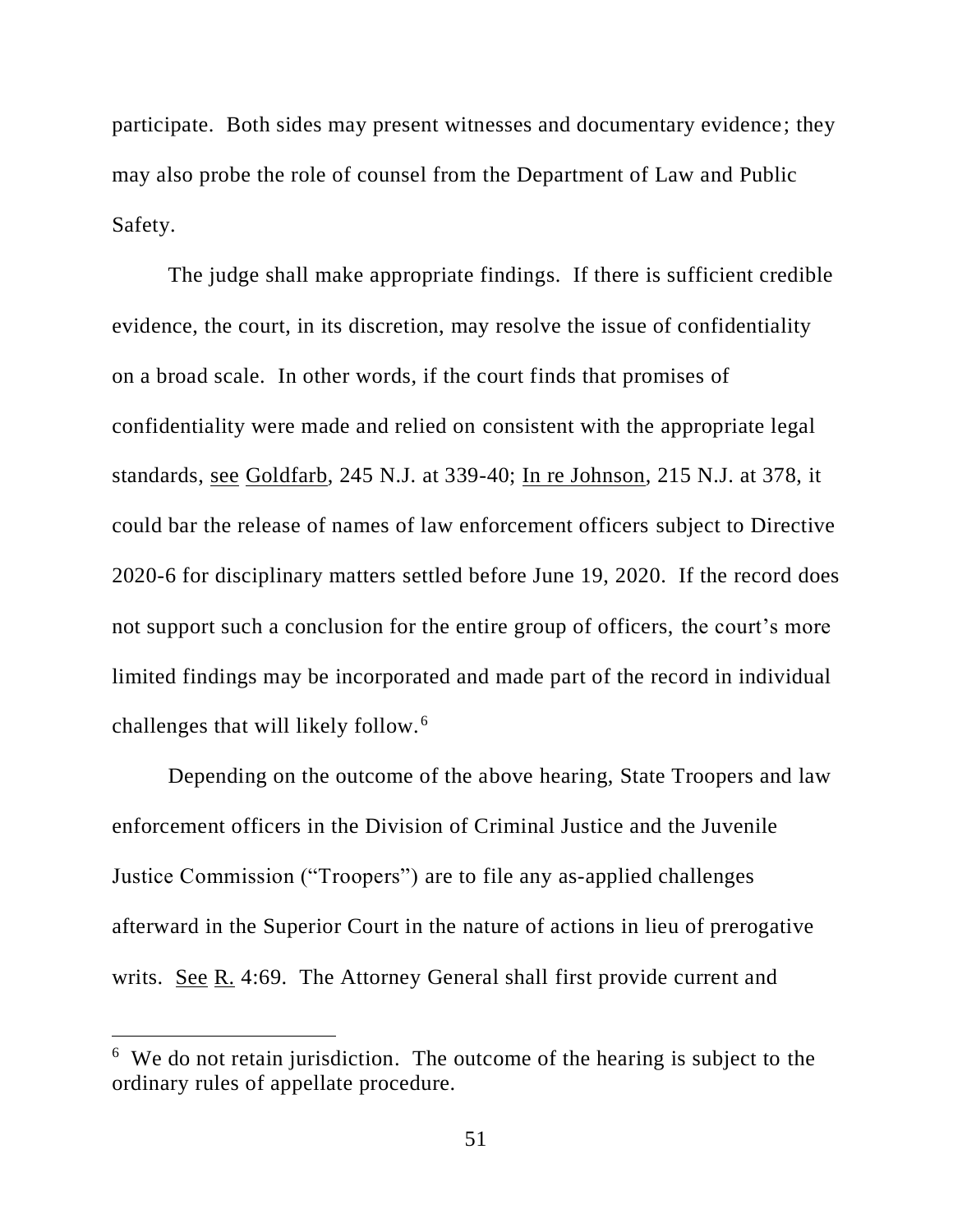retired Troopers notice of the proposed disclosure by personal service, in the manner required by <u>Rules</u> 4:4-3(a), -4(a)(1), and -4(b)(1).<sup>7</sup> Current or retired Troopers, in turn, are to file any actions within 45 days of receiving such notice. R. 4:69-6(a). The additional time beyond 14 days, see In re Att'y Gen. Directives, 465 N.J. Super. at 154-55, will enable Troopers to contact and retain counsel, and interact with the Department before deciding whether to proceed to court. Troopers' names shall not be released during the 45-day period.

As part of the notice, the Attorney General shall identify a point of contact in the Department from whom Troopers may seek additional information. See id. at 155. The Attorney General has agreed to do so. At oral argument, the Attorney General also represented that the office would disclose relevant disciplinary files to Troopers on request. It is incumbent on Troopers to ask for their files in a timely manner; the files should be disclosed within two weeks of a request.

In addition, the Attorney General represents that "no synopsis of discipline will include the name of any victim, nor will it identify them by

 $7$  The Attorney General represents that his office has already given notice to individuals affected by Directive 2020-6. It is unclear what type of notice was provided.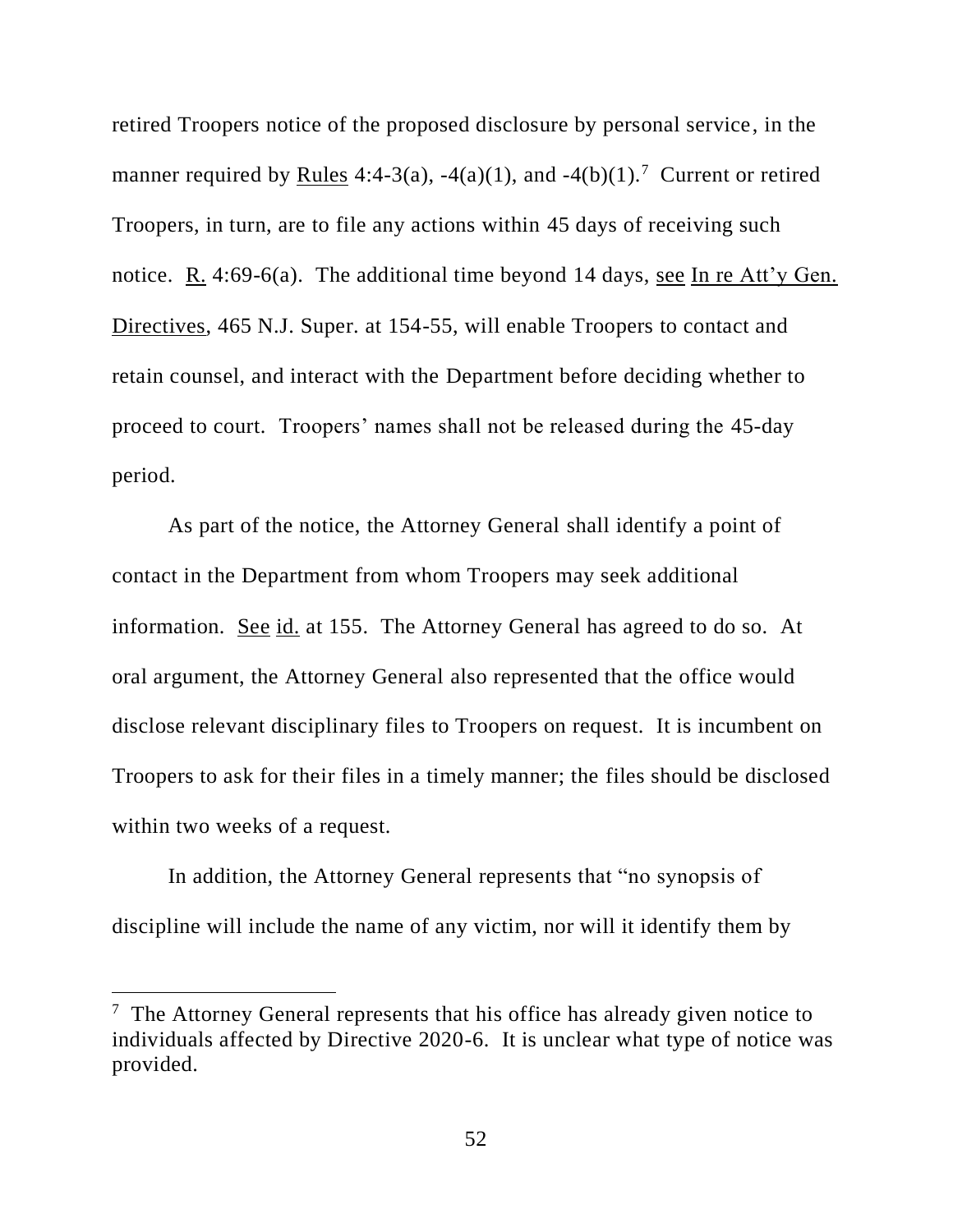relationship to the offender (e.g., ex-spouse or child)." Like the Appellate Division, we urge the Attorney General to take further steps to protect the identity of victims of domestic violence, including extra redactions and advance notice to victims in appropriate cases. See id. at 155 n.6. We also accept the Attorney General's representation that no synopsis will be published for Troopers known to be deceased.

The trial court shall employ specialized case management to expedite the proceedings. See R. 4:69-4. Until a challenge is resolved by the trial court, and subject to any stays entered pending appeal, the challenger's identity shall not be released. To that end, cases may be filed with fictitious names in the caption, and courts may enter appropriate protective orders. As to the merits, the challengers have the burden to prove why they should prevail.

We do not separately address potential challenges that may arise if or when local chief law enforcement executives decide to release names of officers involved in historical incidents of misconduct, pursuant to Directive 2020-5. The record contains memos from three County Prosecutors in Bergen, Essex, and Union Counties, and a certification relating to the City of Paterson. They set forth different approaches to publish the names of officers subject to major discipline for certain types of misconduct dating back to 2000 or 2014. The record is not as developed about promises of confidentiality relating to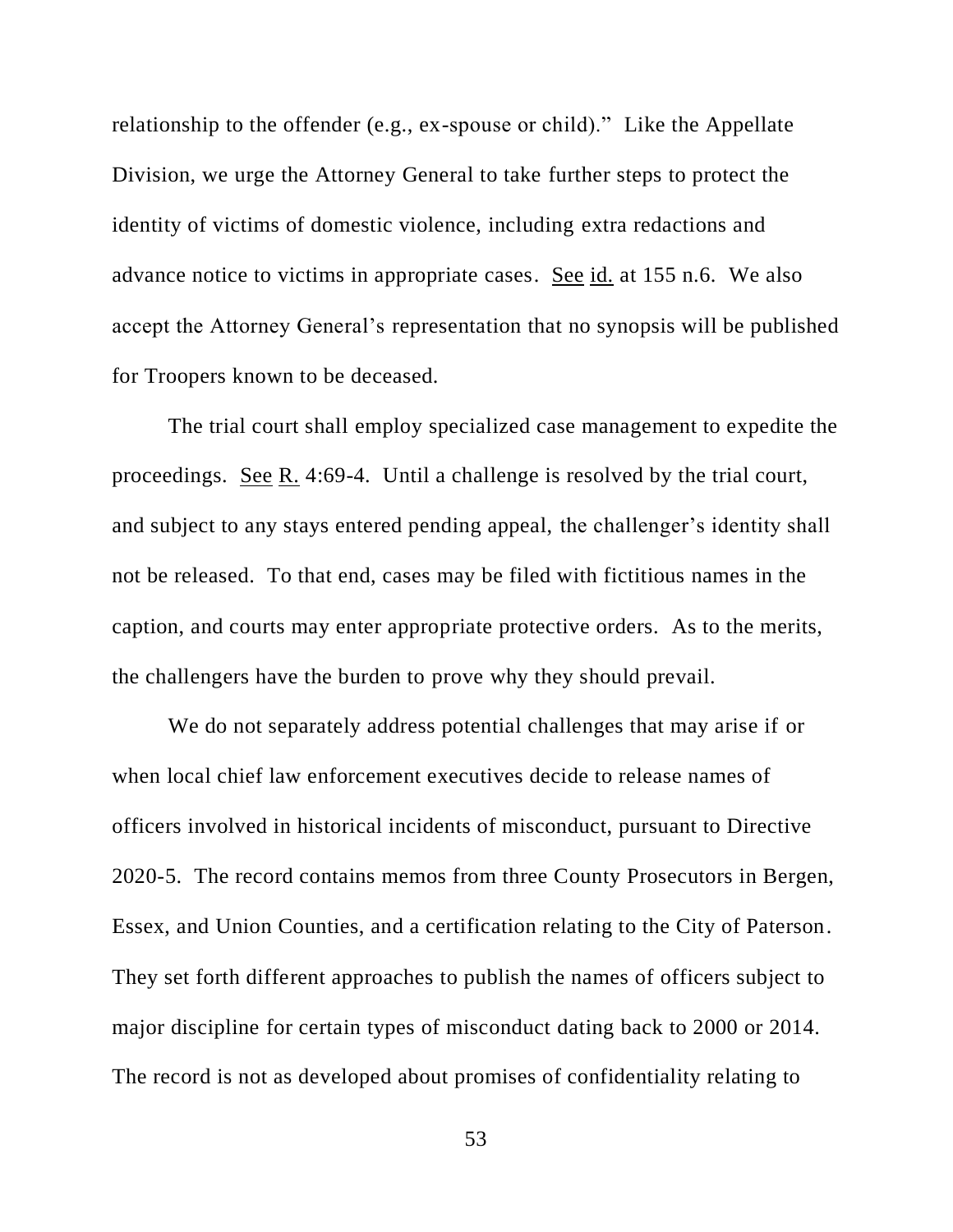settlements reached before June 2020. Nor does it address other prosecutors or municipalities.

If parties seek to challenge orders by chief law enforcement executives, pursuant to Directive 2020-5, on estoppel grounds, they may file an application with the Assignment Judge in their respective vicinages. Assignment Judges have the authority to set up a process similar to the one outlined above for State Troopers -- a broad-based evidentiary hearing about an agency's disciplinary practices, followed by individual as-applied challenges, if necessary. The procedures outlined above for as-applied challenges brought by Troopers would apply as well.

# $C_{\cdot}$

The Directives also apply prospectively. For major discipline imposed after the Attorney General issued the Directives, officers can expect that their identities will be released to the public. They may challenge disciplinary findings in the ordinary course. That process can vary based on the agency involved and the jurisdiction in which it operates. Compare N.J.A.C. 4A:2-2.1 to -2.13 (Civil Service jurisdictions), with N.J.S.A. 40A:14-147 to -151 (non-Civil Service jurisdictions).